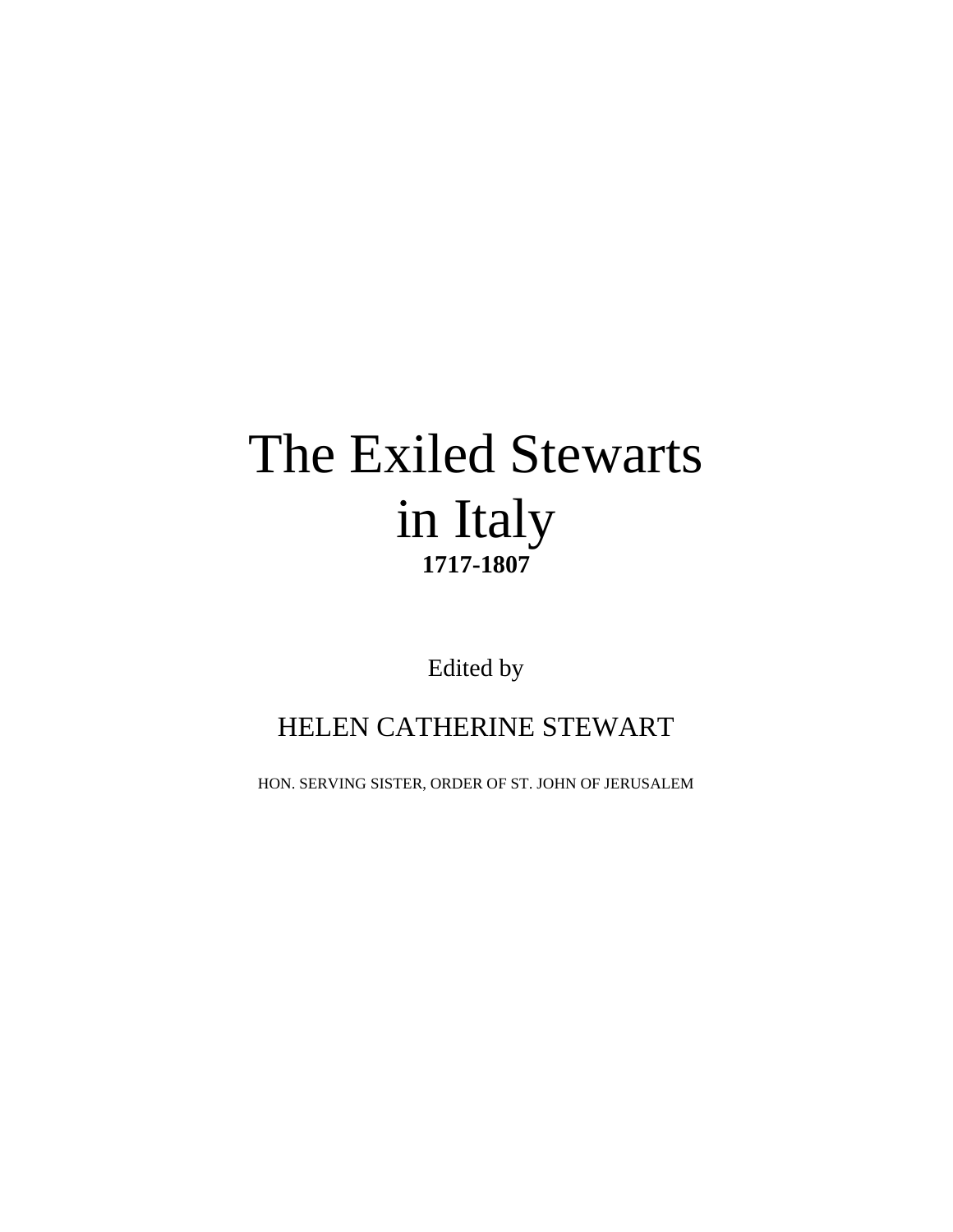

JAMES FRANCIS EDWARD STEWART

*Original in Palazzo Doria, Rome Photo by Alinari*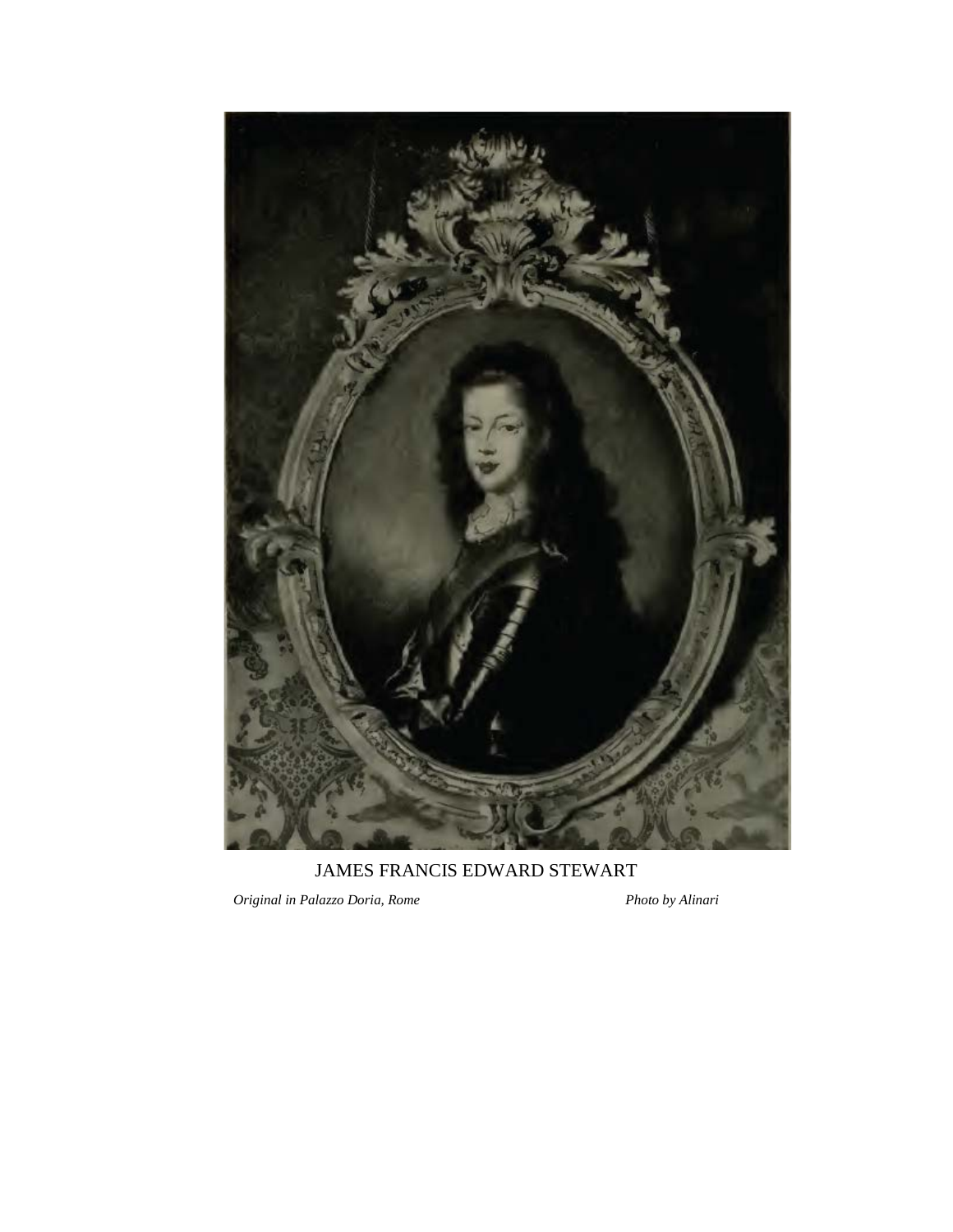### INTRODUCTION

MUCH has been written about the flight of King James II. and his family from England in 1688 and the kindly reception they were given at the Court of Louis XIV., but not so well known perhaps is the life of the Chevalier de Saint Georges, the only son of King James and Mary of Modena, after he left France. He was of course *dejure* James III. and VIII., and as such was always acknowledged by the reigning Popes until his death in 1766. He went to Urbino in 1717 at the express invitation of Pope Clement XI., a member of the well-known family of Albani, settled for hundreds of years in Urbino, where their fine old palace may still be seen.

Clement XI. was a clever and cultivated man, generous, interested in art, a keen churchman as well as a far-seeing statesman. He always acknowledged the Chevalier as King James III. of England and was anxious that he should spend some time in Urbino, not only as a refuge for himself, but because of the satisfaction it would give the Urbinati to have a Court once more in the great palace. This residence had been disused since the abdication of the feeble Duke Francesco della Rovere nearly a hundred years earlier, when the Duchy of Urbino passed into the hands of the Barberini Pope, Urban VIII., as a fief of the Papal States.

The palace is a magnificent building of the early fifteenth century, standing on an isolated hill in the centre of the town, which dominates the surrounding country. The air is fresh and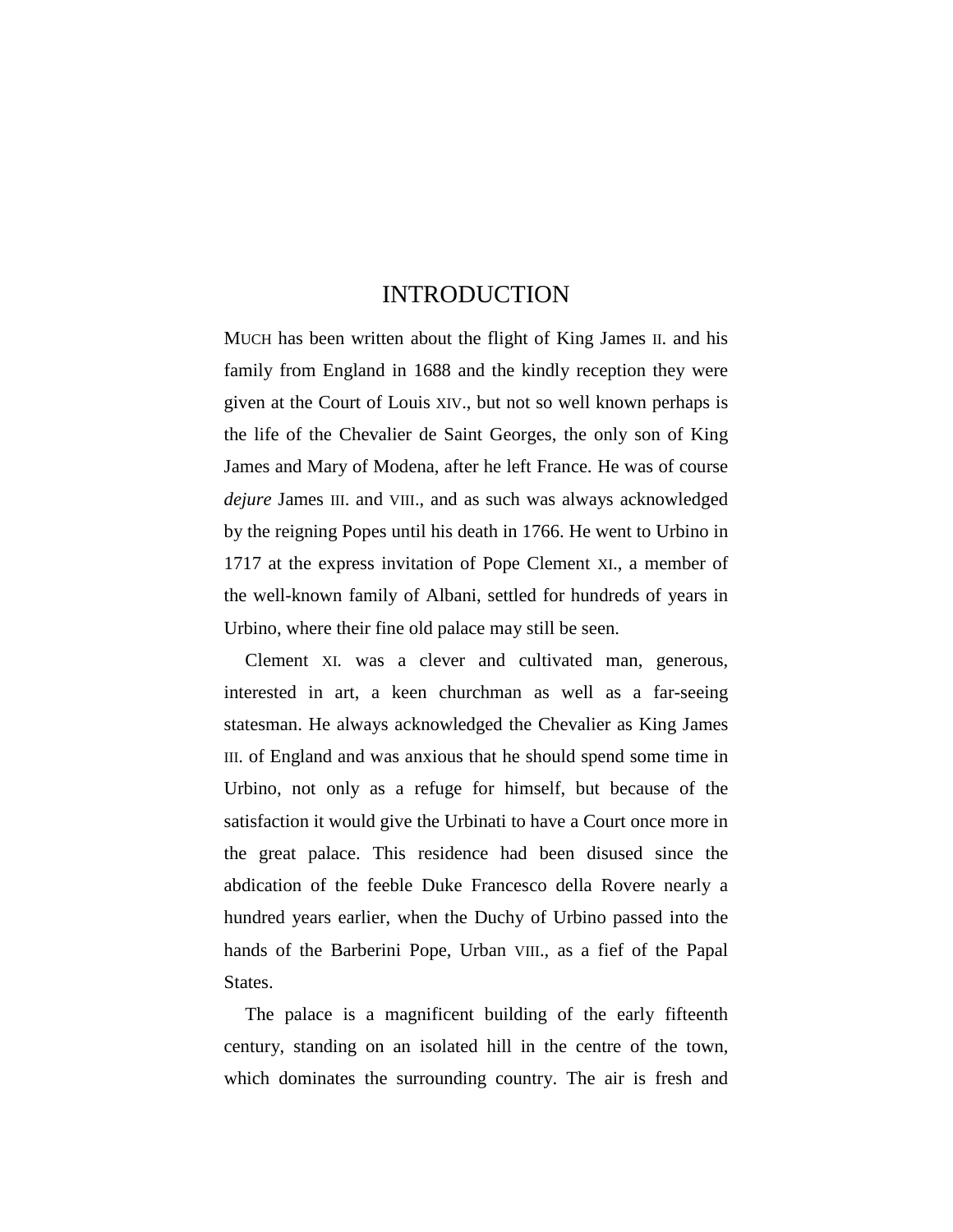invigorating, and in the summer James went out riding and amused himself 'by hunting the hare with his clever little Danish dogs.' In the winter he evidently was not so happy, and he felt the cold so much that he sent to England for a grate to burn coal in the beautiful seventeenth-century fireplace of a room which is to this day known as 'The Room of the King of England.'

There are various manuscripts both in Urbino and Bologna relating to the stay of James in the district, the earliest, which describes his arrival at Piacenza, being in the University Archives at Bologna. The first of those given below consists of Notes by a certain Canonico Ghiselli.<sup>[1](#page-3-0)</sup> They are sadly disconnected, and do not give us much information beyond a scanty list of the courtiers.

There are also a few references in the papers of Cardinal Ruffi, $<sup>2</sup>$  $<sup>2</sup>$  $<sup>2</sup>$ </sup> who was a good friend to James and many years later succeeded in reconciling James to Clementina after one of their periodical disputes. The story attributing to Lord Peterborough the idea of assassinating James was a fabrication, and Cardinal Ruffi showed his good sense by the way in which he treated the poor nobleman.

In Bologna also, but in the Royal State Archives, is a very interesting book of miniatures relating to important events connected with the history of the city. $3 \text{ In this book are various}$  $3 \text{ In this book are various}$ illustrations of James and his family with apposite allusions, and it is clear that they kept up their connection with Bologna for many years. James was certainly living there in 1728.

Another city where much of interest no doubt still remains to be found with regard to Jacobite history is Urbino; but since the Library of the University was being reorganised when the writer was there, it was only after a long search that some notes on the marriage of James and Clementina were found in a history of the

 $<sup>1</sup>$  See p. 69.</sup>

<span id="page-3-2"></span><span id="page-3-1"></span><span id="page-3-0"></span> $2$  See p. 71.

 $3$  See p. 73.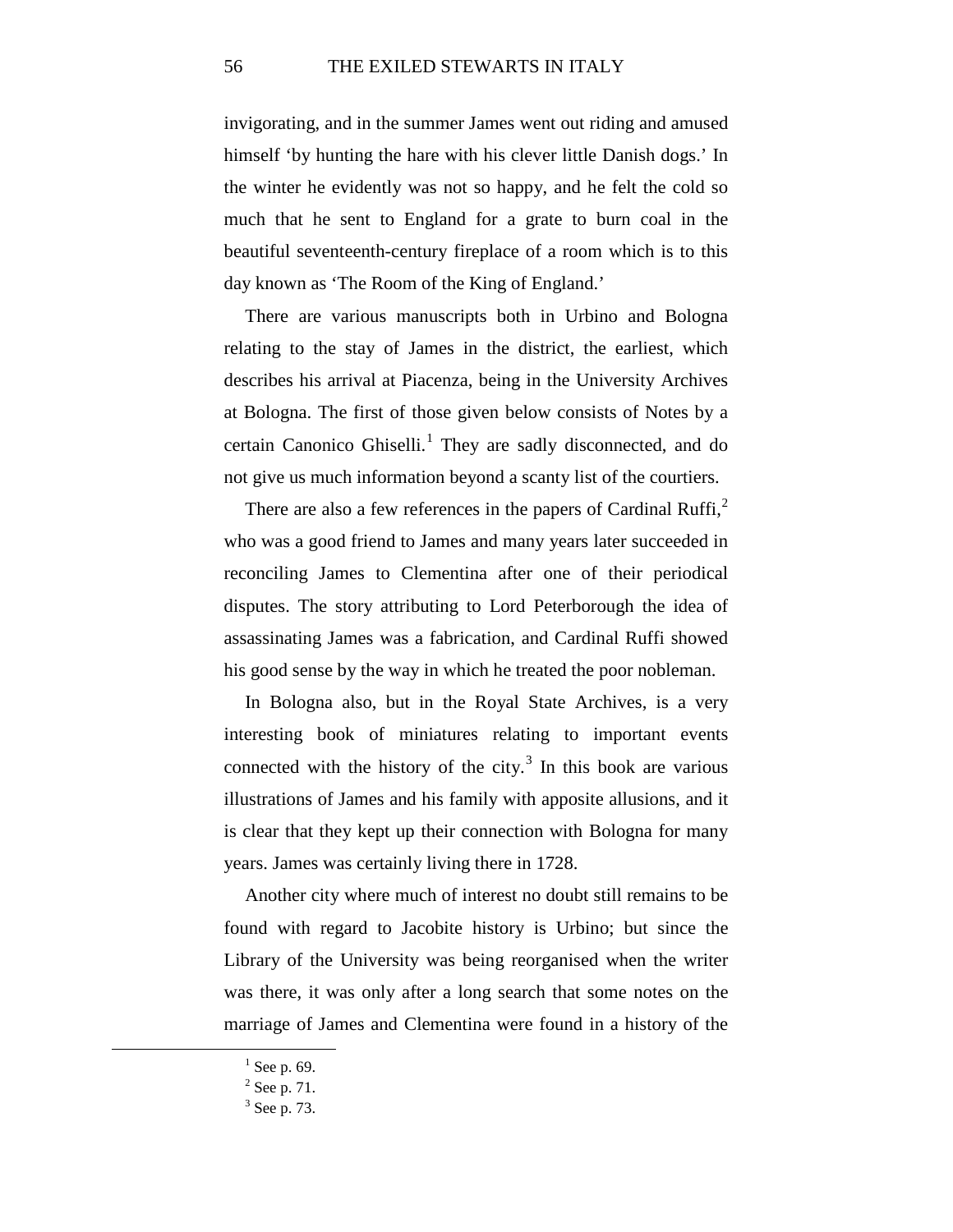town by the Abbé Ricciardelli, with some account of the Bishop of Montefiascone, who performed the ceremony.<sup>[1](#page-4-0)</sup> Evidently James had known this Monsignor Bonaventura two years previously, and this explains, what at first sight seems difficult to understand, why such a small out-of-the-way place as Montefiascone should have been chosen for the marriage.

We glean something of James's sojourn in Urbino from a manuscript book, which belongs to the Bishop's Library but which was actually shown to the writer by Professor Renzetti, the Director of the Museum and Picture Gallery. It contains part of a diary, dated 1718, and is headed 'Diario delle Cose di Urbino dall' anno 1718 di Giovanni Fortinario Gueroli Pucci d'Urbino sulla venuta, permanenza e partenza del Re dalla Gran Bretagna Giacomo III. Stuarda in Urbino e quindi anche il rittorno del detto Monarca in Urbino con Clementina Sobieski sua sposa ma di passaggio.<sup>[2](#page-4-1)</sup> Unfortunately this is but a copy of an older book, and suffers from various erasures and mistakes, such as '1718' instead of '1717' for the year of James's residence in the town. It is impossible to identify some of the persons referred to in the list of members of the Court; others again are quite comprehensible. The gentleman called 'Conte Metellan Lauderdale' was Alexander Maitland, a kinsman of Lord Lauderdale, and evidently a general favourite, as may be gathered from the mention of him in various letters among the Stuart Papers at Windsor. He died at Urbino; and there is an inspiring inscription to his memory in a corridor of the Seminary opposite the Ducal Palace.<sup>[3](#page-4-2)</sup>

James apparently kept his Court at Urbino till the end of 1718. Early in the next year we know that he was in Spain, where his

<span id="page-4-0"></span> $<sup>1</sup>$  See p. 77.</sup>

<span id="page-4-1"></span> $2$  See p. 79.

<span id="page-4-2"></span> $3$  See p. 87.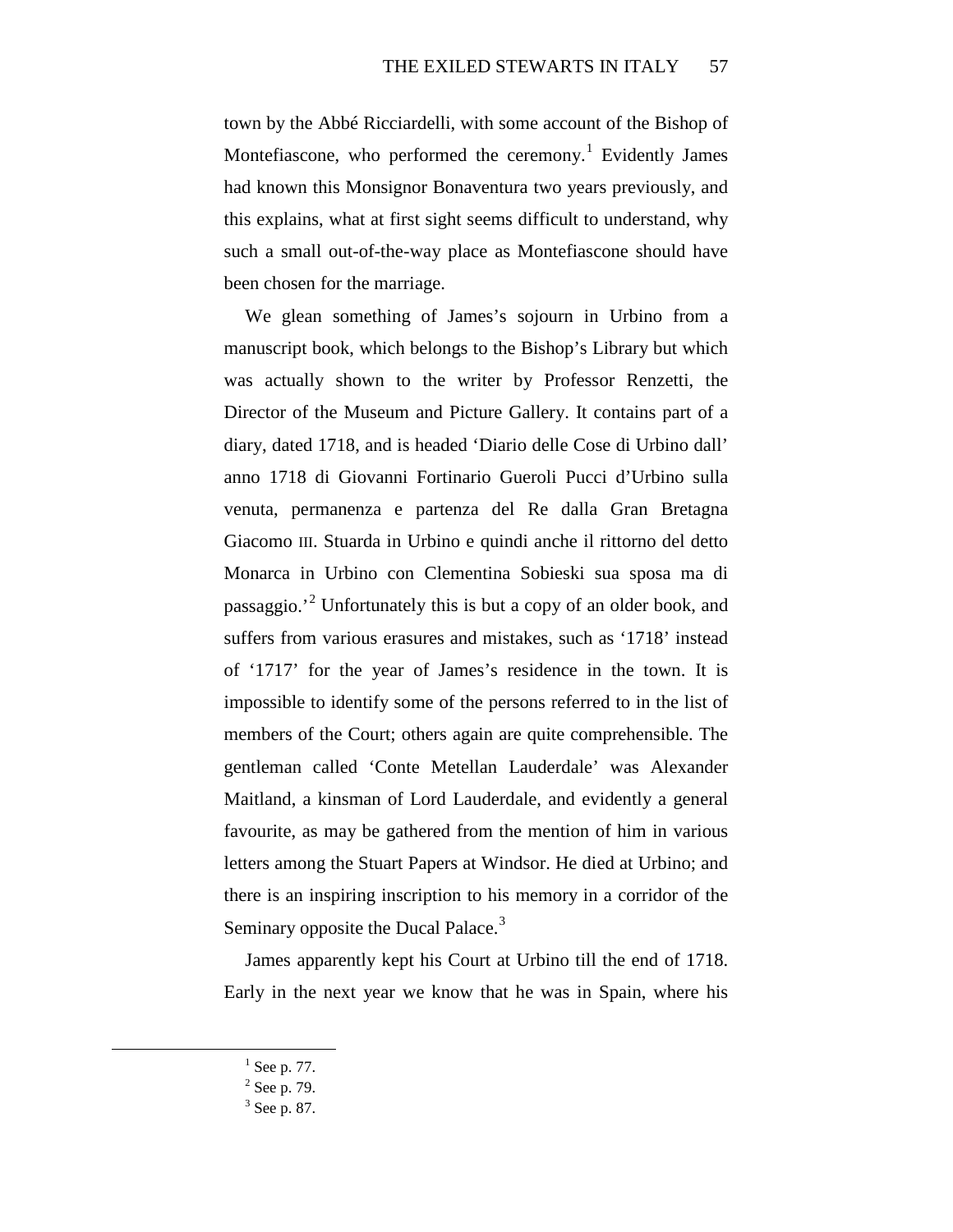half-brother, the Duke of Berwick,<sup>[1](#page-5-0)</sup> was in command of the French troops, while his nephew, the Duke of Liria, $^2$  $^2$  was fighting on the other side.

In Rome the Vatican Archives contain a letter from George I. to the Emperor Charles VI., undated but presumably written in 1719, when George paid a visit to his German dominions. It shows his indignation at the escape of Clementina Sobieska from Innsbrück and his fear of a rising in favour of the exiled Stewarts. The heading of the letter is a silent testimony to the attitude of the Papal Court, disclosing on which side lay its sympathies.<sup>[3](#page-5-2)</sup>

On Clementina's arrival in Rome she stayed at the Convent of the Ursuline Nuns in the Via Vittoria, which some seventy years later gave refuge to other royal ladies, the French princesses, 'Mesdames Victoire et Adelaide, Tantes du Roi,' when they fled from the fury of the French Revolution, and in which they studied Italian with the famous playwright Goldoni.

Maria Clementina, the bride chosen for James, was the youngest daughter of Prince James Sobieski, who, but for the machinations of his mother, might have succeeded his father, the celebrated warrior and defender of Vienna, as King of Poland. As it was, he never became king, but lived in exile with his family at Ohlau.

We know that James and Clementina did not actually meet until

<span id="page-5-0"></span> $1$  In 1937 an American lady found in an antiquity shop in Rome a set of twelve beautiful Jacobite wine glasses, engraved with the portrait of Prince Charles Edward and the Rose and Thistle. She bought them and with them was given a note declaring that they were genuine and had always been in the writer's family. The owner was a certain old lady, Signora Sindaci-Steuart, aged nearly ninety, who died in 1938 and is said to have been the 'Nipote' (which may mean either niece or granddaughter) of the Duke of Berwick, but it was not possible to find out anything more definite about her antecedents.

<span id="page-5-2"></span><span id="page-5-1"></span> $<sup>2</sup>$  James Francis, Duke of Liria (b. 1696, d. 1738) was the only child of the</sup> Duke of Berwick by his first wife, Honora de Burgh, daughter of William, second Earl of Clanricarde. He was in Scotland with his uncle, James Edward, during the 'Fifteen.

 $3$  See p. 88.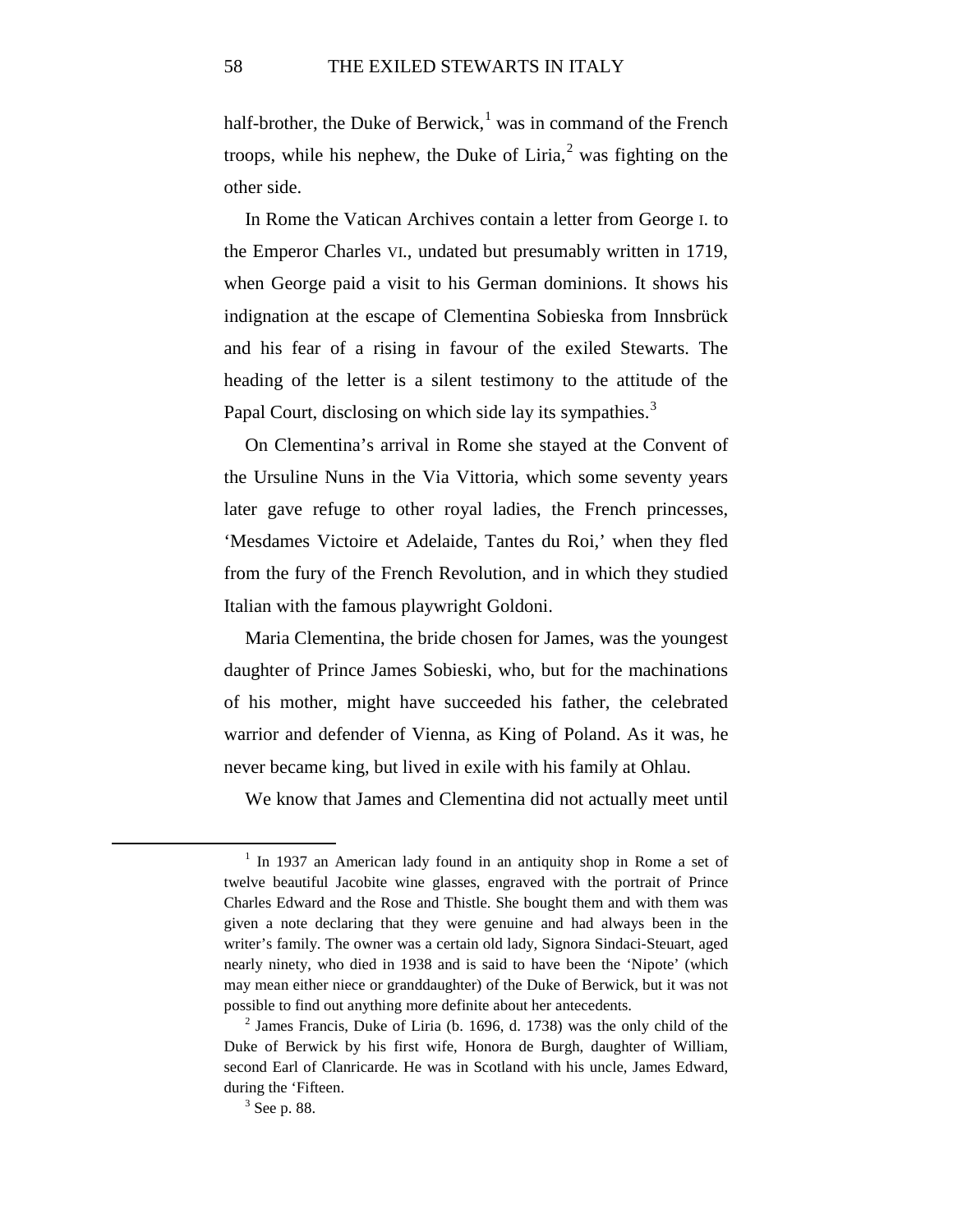their marriage, which took place in the great hall of the Episcopal Palace at Montefiascone, on September 1, 1719, 'at Ave Maria, that is the twenty-fourth hour by the Roman Italic clock,' as is the wording of the Register still preserved in the Bishop's Palace. Monsignor Sebastiano Pompilio Bonaventura received special permission of Pope Clement XI. through the Cardinal Secretary of State Paolucci to perform the ceremony, and the witnesses were 'Giovanni Hay, Jacomo Murray, Carolus Wogan, Giovanni O'Brien.' There were also present Sebastiano Antonino, Vicario Generale, and Father Brown, Confessor of the King.<sup>[1](#page-6-0)</sup>

It is very unfortunate that this fine hall has been divided and now has a large glass screen right across it. The inner portion is used as an office, and in this part is the tablet commemorating the marriage, with a smaller one affixed to the original, which records the baptism in Rome a year later of the son of the royal couple and the fact that Bishop Bonaventura was summoned to Rome for the occasion. The King and Queen sent him, as an offering after the ceremony, a magnificent 'Paliotto' (altar frontal), which is most carefully preserved in the palace. It is embroidered in gold and silver thread with the royal arms of England in the centre, and is a very fine piece of work. The chaplain (Don Tomaso Leonetti) emphasised to the writer the fact that the royal marriage did not take place in the cathedral, as is sometimes stated, but in the hall referred to above, and that the chapel of to-day was then the royal bedchamber, and as such was blessed by the Bishop.

Montefiascone is a little town about sixty miles from Rome, perched on a high hill overlooking the beautiful Lake of Bolsena. James and Clementina spent a short time there, and then settled

<span id="page-6-0"></span> $<sup>1</sup>$  The account from which the above is taken is in the Diocesan Register and</sup> is partly in Italian and partly in Latin. It is said that the vows were exchanged in French, although the King and Queen signed their names and titles in Latin at the end of the document.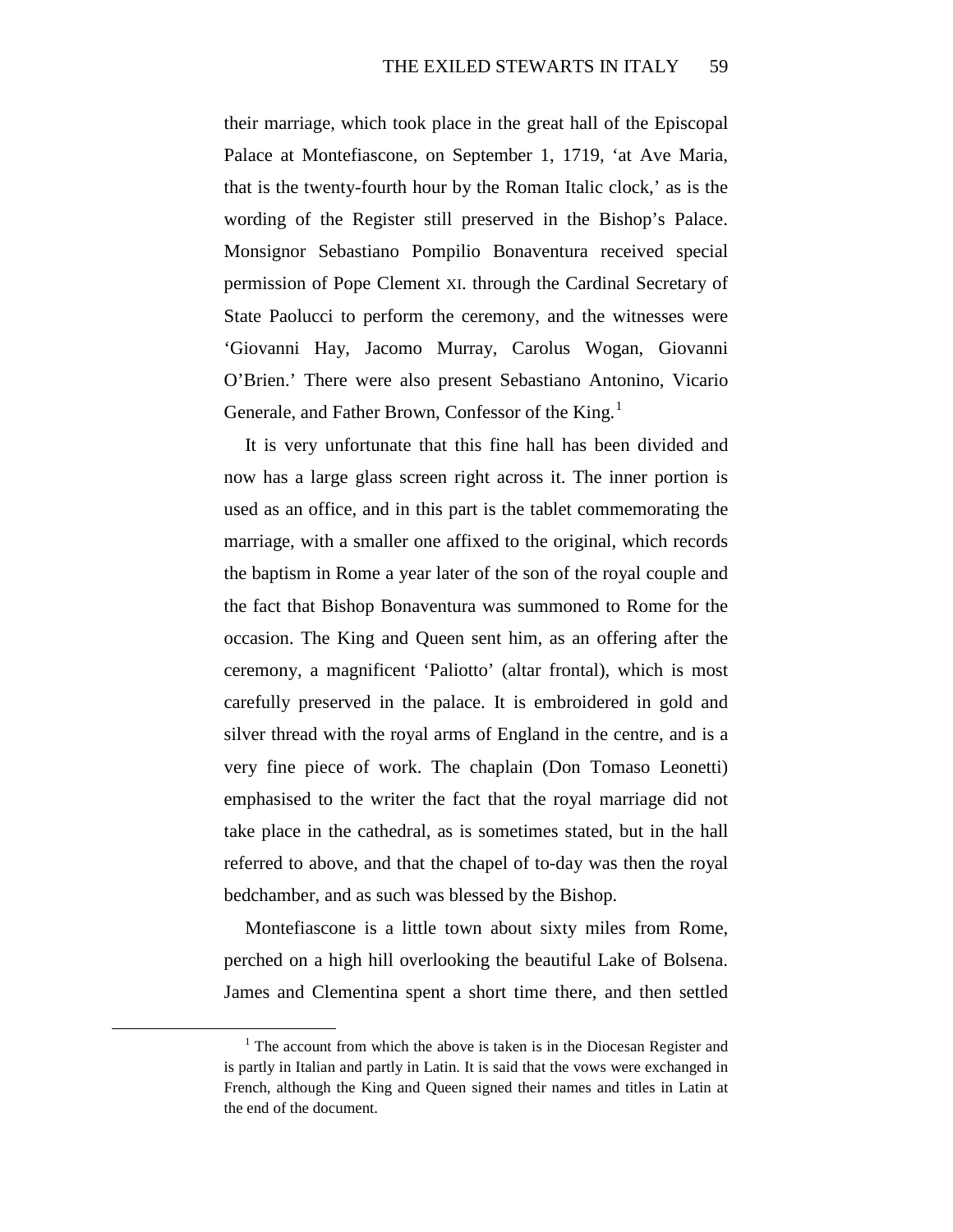down in the Palazzo Muti, which had been prepared for them by order of the Pope, who also provided a guard of honour. Not only Clement XI. but also his successors, Innocent XIII., Benedict XIII., Clement XII., Benedict XIV., and Clement XIII., all acknowledged James as lawful King of England, but when it came to the turn of Charles Edward, Clement XIII. refused to admit his claim, diligent though 'Prince Charlie' was in pressing it, and he was always called 'Royal Highness' by the Vatican Court. There was much friction between James and Clementina, partly on account of members of their Court, but also because the Polish princess was much more bigoted than her husband, who, although very staunch in his religious views, was broad-minded enough to allow the service according to the rite of the Church of England to be held in the Palazzo Muti every Sunday.

There are two Stewart portraits in the Convent of San Clemente in Rome, which the Dominican Fathers allowed the writer to photograph, the one an unprepossessing likeness of Prince Charles Edward as an elderly man; the other of Clementina as an old, pathetic-looking woman.

The writer thought that there might have been a few manuscripts to be found in the Convent of the Irish Church of Sant' Isidoro in Rome, as Prince Charles Edward's confessors, James and Michael McCormick, were Franciscans from that convent, but the Prior was certain that all papers of any interest or value had been sent to Dublin in 1870, when the papal authorities were afraid of what Victor Emmanuel might do to the convents. These two brothers were with their royal master up to the last and were both distinguished men: James became Head of the convent and died in 1818; Michael, who was a brilliant linguist, died at Naples in 1820.

From time to time James went to Bologna, as we learn from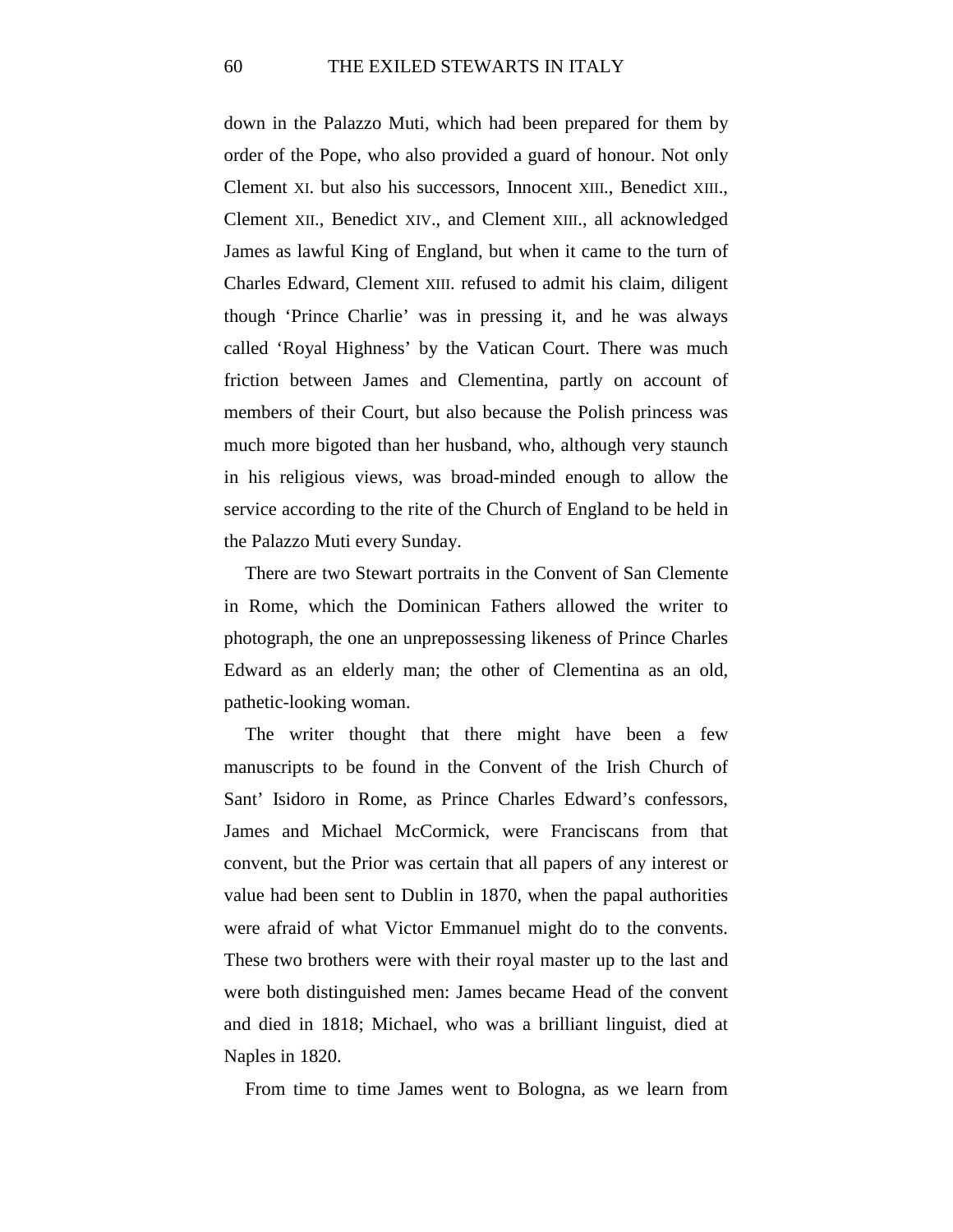various records; but latterly he does not seem to have journeyed beyond the Castelli Romani, as the villages and little towns in the Alban Hills are called. At Albano he stayed at the Palazzo Savelli, now the Municipio, and at Frascati he sometimes spent a few days at the Villa Rocchi (now Villa Muti), which belonged to Monsignor Cesarini, the chaplain and devoted friend of the Cardinal of York.

James and his sons considered themselves able by divine power to heal those afflicted by the disease known as the King's Evil. The writer owns two touchpieces, one bearing the inscription 'JAC. III. D.G.M.B.F. ET H.R.,' the other 'CAR. III. D.G.M.B.F. ET H.R.,' both in silver instead of the gold which was always used in England. That of Charles is slightly the larger, and the angel is head down and the tail of the dragon is rather longer. On each medal are the words *Soli Deo Gloria*.

In the Pilgrim's Book of the English College in Rome there are various references to this gift of healing. For instance, here is an extract dated July 15, 1722: ''Twas about this time that Henry Clark, watchmaker, came with a little boy about ten years of age who had to a great degree the King's Evil. His first design was only to enquire how he might get his little boy touched by his Majesty, but this was not the only effect; for by God's Divine Providence his soul was illuminated and instead of his corporeal sight, which he had lost in Spain by a flash of lightning, he received, I hope, one far more estimable: his little child also was cured of his distemper.'

On August 21, 1749, in the same record, there is mention of a certain Peter Whittel,<sup>[1](#page-8-0)</sup> 'a Roman Catholic, a watchmaker by trade,' who after many adventures both at home and in Spain came at last

<span id="page-8-0"></span><sup>&</sup>lt;sup>1</sup> Peter Whittel may have been of the same family as Ebenezer Whittel, who was the Duke of Mar's valet.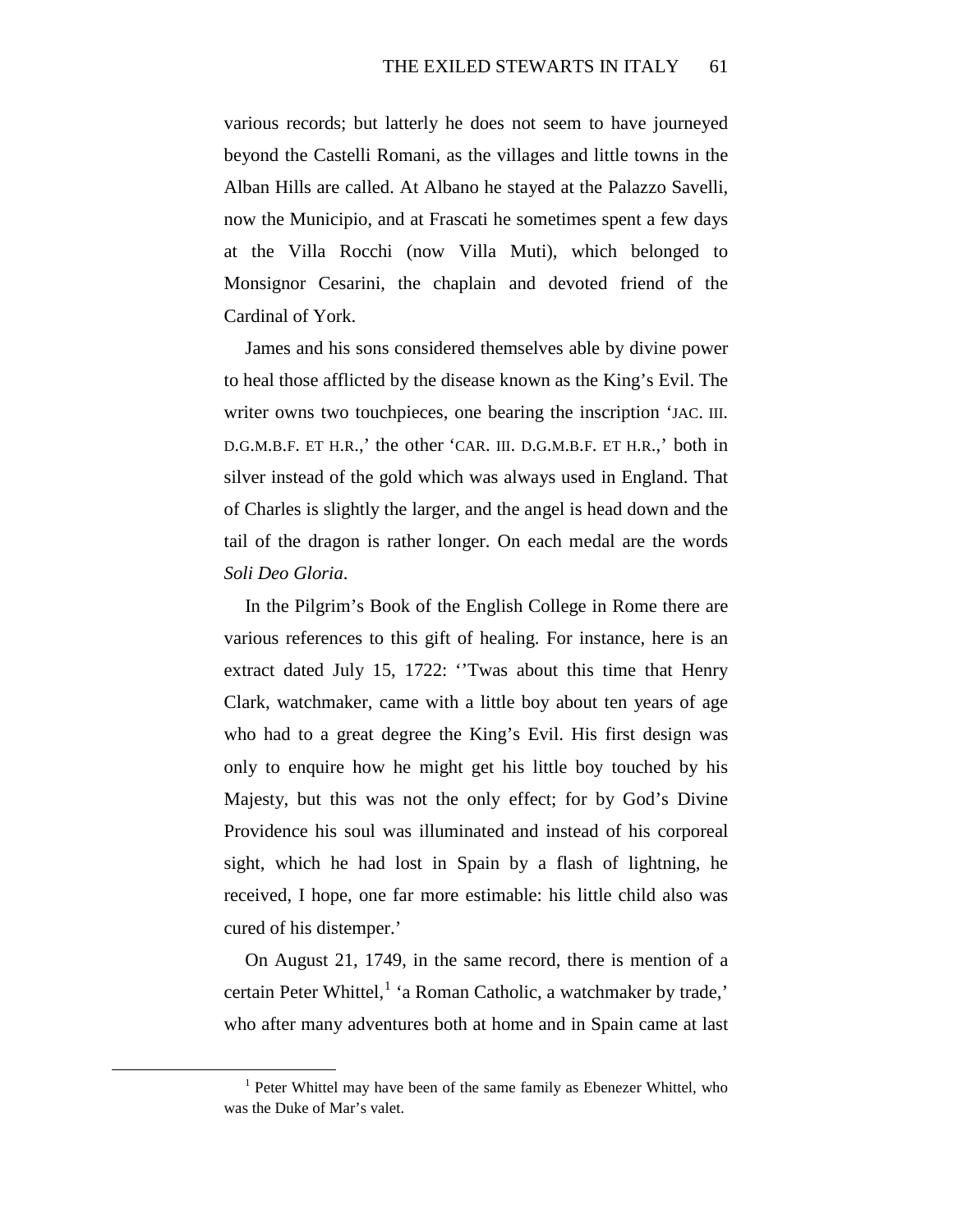to Italy, 'teized and plagued' to do so by his wife, an Italian. Alas! the Italians treated him badly and he reached Rome penniless; however, the writer says: 'I made a memorandum for him to his Majesty, who was so good as to give him three Zecchines. This man had suffered much on account of his being so stiff a Jacobite, as likewise had all his family, and once his father drunk openly in ye Old Bailey ye health of his Royal Majesty King James, for which impudent action he was forced to pay 600 Pounds and put to a great deal of trouble likewise.'

The next section consists of letters from James and from Clementina, taken chiefly from the Vatican Archives.<sup>[1](#page-9-0)</sup> The Royal Stewarts were evidently on friendly terms with many of the noble Roman families, for we know that in addition to the Albani they visited the Piombino, Patrizi, Bolognetti and Doria Palaces. In 1739 Prince Doria gave a grand ball in their honour, at which Prince Charles Edward appeared in a kilt of his own tartan. The traveller Charles De Brosses mentions that both brothers were musical, the elder playing particularly well on the violoncello. $<sup>2</sup>$  $<sup>2</sup>$  $<sup>2</sup>$  In</sup> the private rooms of the Doria Palace there is an attractive portrait of James III. as a young man by La Belle, which is reproduced in this volume by the kind permission of Prince Doria.<sup>[3](#page-9-2)</sup>

The will of James III., which is in the Vatican Archives, is dated November 21, 1760, and in it he mentions that, 'whereas in the beginning of the year 1744, when the Prince left Rome, we had a great number of papers, . . . we have already deposited the said papers in the English College of this City . . . and in the Monte di Pietà a box of jewels.' It is not unlikely that these jewels may have been those worn by Charlotte, Duchess of Albany, in after years, for there are various references to her appearing in public 'royally

<span id="page-9-0"></span> $1$  See pp. 93-117.

<span id="page-9-1"></span><sup>2</sup> *Lettres ecrites d'ltalie 1739-40*.

<span id="page-9-2"></span> $3$  Facing p. 55.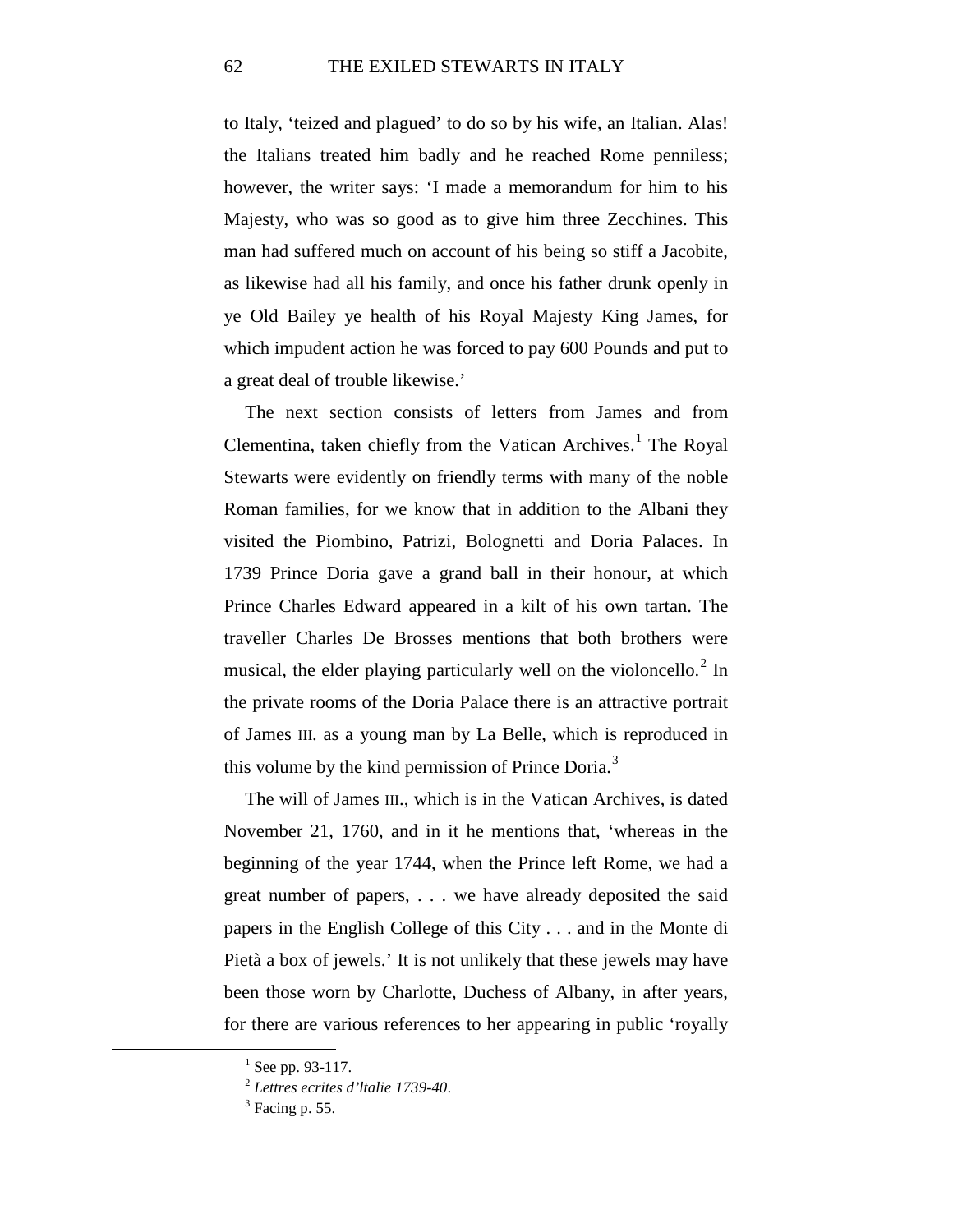apparelled' when she was living with her father in Rome.

The two letters<sup>[1](#page-10-0)</sup> found in that part of the National Library which was taken over from the Jesuits after the Unification of Italy show that Prince Charles Edward was keenly anxious that the Pope should acknowledge his claim to the throne of his fathers. The humble attitude of mind cultivated by the Cardinal towards his elder brother is shown in the letter to their father about 'the Townhouse of Paris,' dated 1751.<sup>[2](#page-10-1)</sup>

In the print room of the Corsini Gallery in Rome there are many interesting portraits of the Royal Stewarts: several of Mary Queen of Scots; one of Mary of Orange on horseback with a flourishing thistle growing out of a rose; several of James in., generally called the Chevalier de Saint Georges; and a copper engraving of Charles Edward by Nicholas Poilly, which represents the Prince standing on the shore and gazing at ships at sea, with this verse below:

'Edouard presque seul vole vers ses Etats

Ses fortunes et ses droits accompagnent ses pas :

Quel Prince mieux que lui pretend a la Couronne,

Si le Sang la transmet, si la vertu la donne.'

### (Vend a Paris 1747.)

Prince Charles Edward had an unhappy married life both in Florence and in Rome, but his last days were soothed by the care and attention of his daughter. The weather-vane of the Palazzo San Clementi (formerly Guadagni) where they lived in Florence still bears the royal initials 'C. R.' In 1786 they moved to Rome and settled in the Palazzo Muti in the Piazza S.S. Apostoli. In 1787 Charlotte was given entire charge of her father's affairs.<sup>[3](#page-10-2)</sup> He had one faithful friend, 'John Stewart, an Athol man,' [4](#page-10-3) who remained

 $1$  See p. 118.

<span id="page-10-2"></span><span id="page-10-1"></span><span id="page-10-0"></span> $2$  See p. 116.

<sup>3</sup> See p. 129.

<span id="page-10-3"></span><sup>4</sup> John Stewart (whose father's name was James) is called by Prince Charles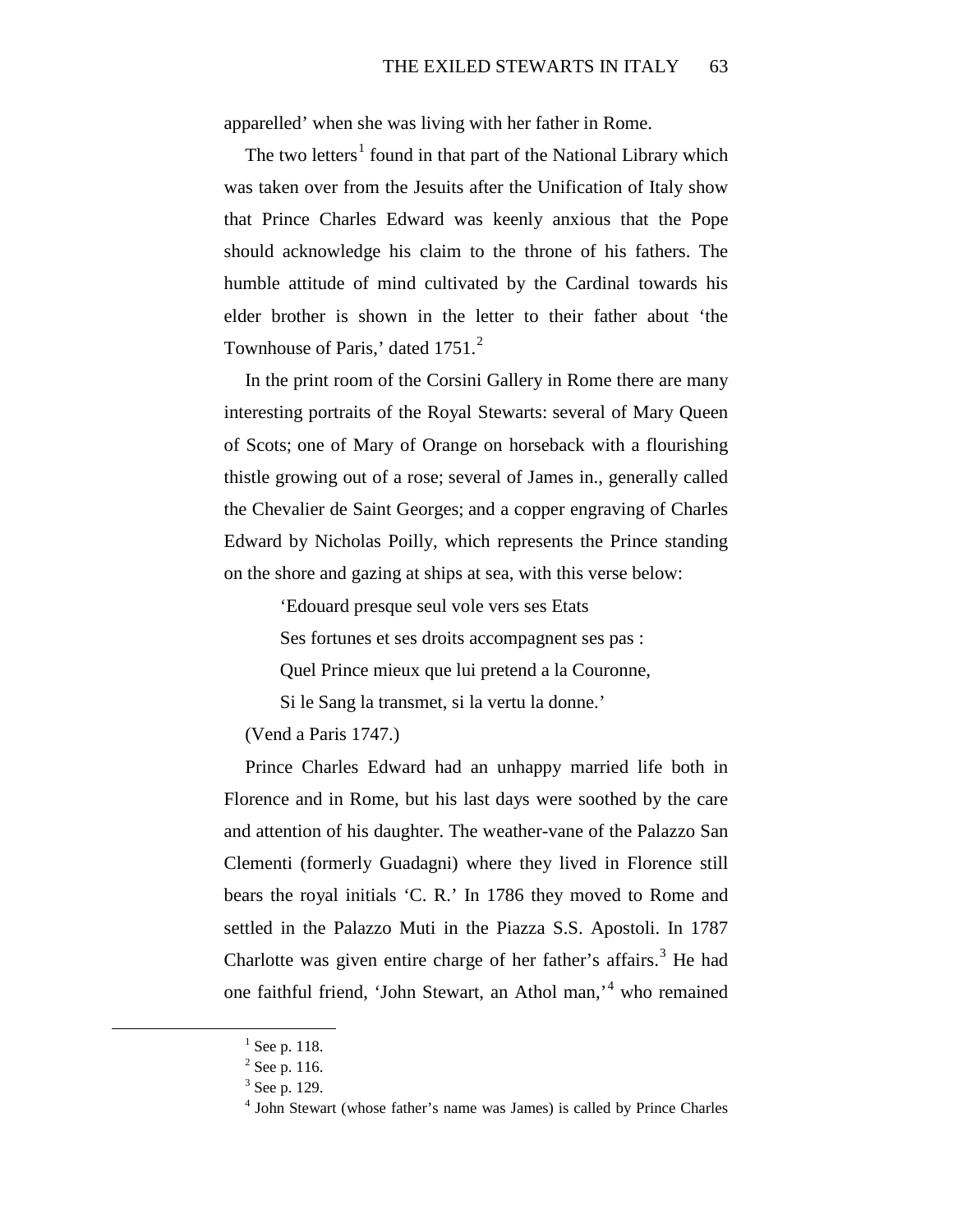with him to the very end and was with him when he died on January 30, 1788. After his death six altars were set up in the palace and two hundred masses were said during the thirty hours that elapsed before the body of Charles Edward Stewart was transferred in a horse litter to Frascati, where he was buried in his brother's cathedral.

Henry, Cardinal of York, evidently made himself much beloved in his diocese, and it is touching to find that even now there is a feeling of reverence and affection for him—more than a hundred years after his death. Pope Benedict XIV. decreed that he should be known as 'Serenissimus Cardinalis Dux Eboraci.' He restored the

Edward in his will his 'Maestro di Casa,' and the bequest is made to him of one hundred 'Scudi Fiorentini' a month, as well as a pleasant and convenient apartment in the Florentine palace, in recognition of his faithful and assiduous service. John Stewart married a Roman, Rosa Fiorani, and in 1787 their son Charles sought admission to the English College in Rome, his 'Protettore' being Cardinal Corsini.

When working in the Vatican during 1938 the writer was able to follow up the career of this Charles Stewart through the publication of a new pamphlet (not yet put into the library) relating to the Castellans of the Castle of Sant' Angelo. Charles became an officer in the Papal Army and rose to be Director of the Artillery School. He was generally esteemed, of an imposing figure, dignified yet simple. Pius IX. made him provisional Commandant of Sant' Angelo, and he was present when the Pope fled to Gaeta in 1848 and at the proclamation of the Republic. He remained in command until the French took the castle on July 3, 1848. He died at 104 Via Frattina, Rome, on December 27, 1864, and lies buried in the parish church of San Lorenzo in Lucina, in the left transept of which there are marble tablets to his memory and that of his wife, Marianna Pioli. The inscription to him is as follows:—

HIC JACET CAROLUS STUVART ULTIMUS E STIRPE QUAE EXTURBATOS EX ANGLIA REGES PER EXILIA ET EXPEDITIONES SEQUUTA CUM CAROLO ODOARDO DUCE ROMAE DEMUM CONSEDIT IN PONTIFICIA MILITIA BALLISTARIORUM REGIMEN TENUIT IPSO CURANTE MUNITIONES CENTUMCELLARUM ADAUCTAE URBIS ARCI PRAEFUIT PLURIUM EQUITATUM INSIGNIA MERUIT PATRIMONIO PAUPERIBUS DI TURNO FAMULATU SIBI ADDICTIS RELICTO OBIT SEXTO KALENDAS JANUARIAS ANNI MDCCCLXV ANNOS NATUS LXXXVI CORPUS EIUS VOLUNTATE PROPE ILLUD PRAEMORTUAE UXORIS HIC POSITUM IN PACE DOMINI DIEM RESURRECTIONIS EXPECTAT

 $\overline{a}$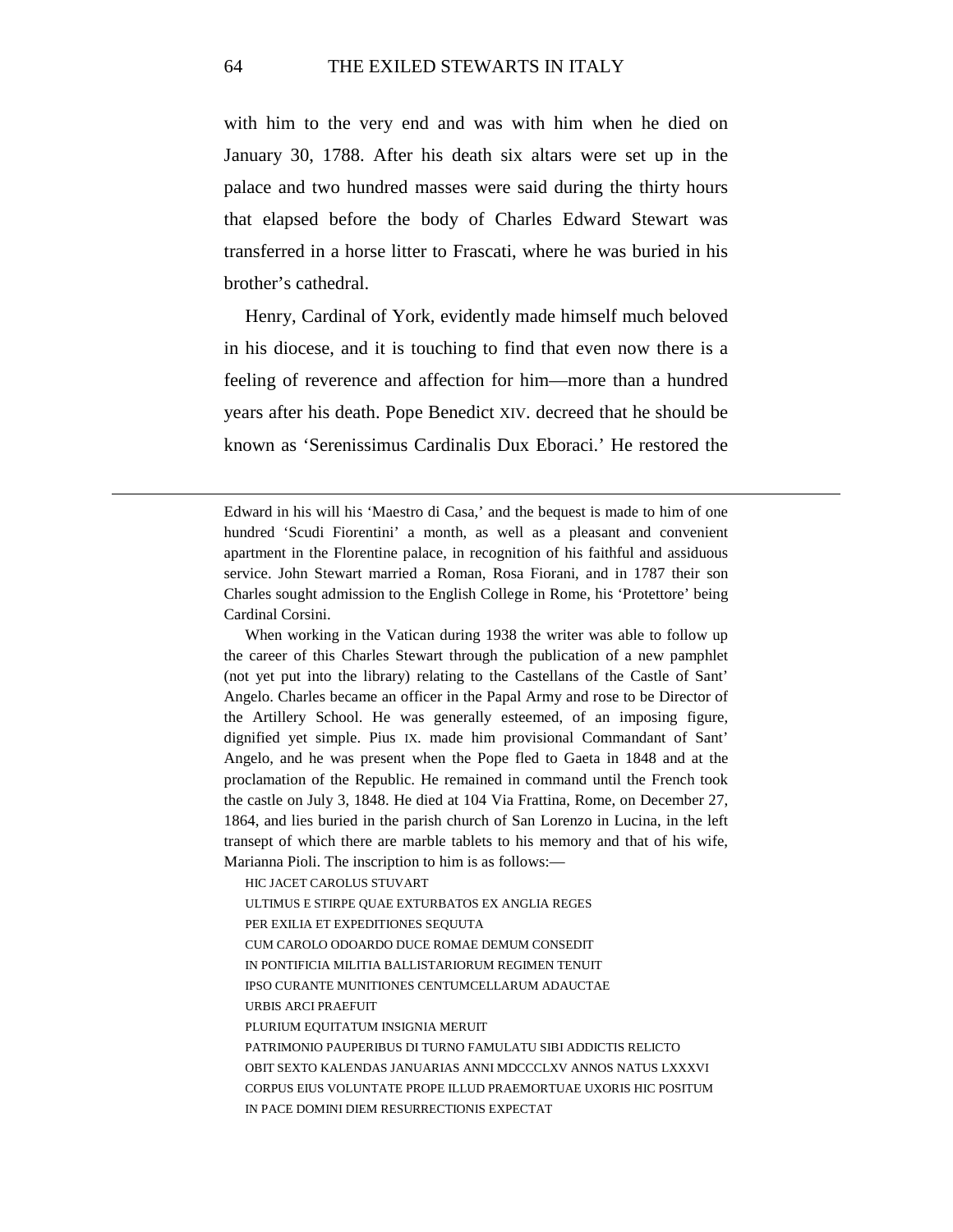ancient fortress at Frascati, called the 'Rocca,' which had been presented to the see a few years previously by Benedict XIV. The Cardinal made it his episcopal palace and had many of the rooms painted by the Polish artist Thaddaus Kuntz (Taddeo Cunz), who also decorated the seminary at Frascati with frescoes depicting the life of the Virgin. Some of the Cardinal's furniture still remains, including a set of very fine leather chairs with his coat of arms. On the staircase an inscription recounts the fact that in October 1802 Pope Pius VII. 'showed his great benignity by being the guest of Henry, Cardinal-Bishop of Frascati, called the Duke of York. At dinner the Pope was seated between the Cardinal and Charles Emanuel IV., King of Sardinia, then in exile.<sup>[1](#page-12-0)</sup>

In the latter part of the eighteenth century it was said in Rome that in the house of the Cardinal of York one could always be sure of a welcome and hospitality. On one occasion, at least, the Cardinal and the Duke of Sussex, son of George III., had a pleasant meeting, as we gather from the account given by an unknown witness and found by the writer in the Vatican Archives.<sup>[2](#page-12-1)</sup> The Cardinal began to form his famous library while he was still in the Cancelleria in Rome. When he was transferred to Frascati, he naturally took it with him; and there he had the very fine bookcases made which still adorn the seminary. They are of good architectural design, suited to the large hall, and they contain about fifteen thousand books, some of them of great value. There is a large collection of Bibles in many languages and numerous classical works as well as English books of that date, many of the latter untouched since the death of the Cardinal. His beautiful missal may be seen, bound in red velvet, with an artistic 'H' on the

<span id="page-12-1"></span><span id="page-12-0"></span><sup>&</sup>lt;sup>1</sup> See p. 122. Charles Emanuel, as great-grandson of Henrietta, Duchess of Orleans, was, after the Cardinal of York, the heir *de jure* to the throne of Britain. Henrietta, known as Minette, was the favourite sister of Charles II.

 $2$  See p. 124.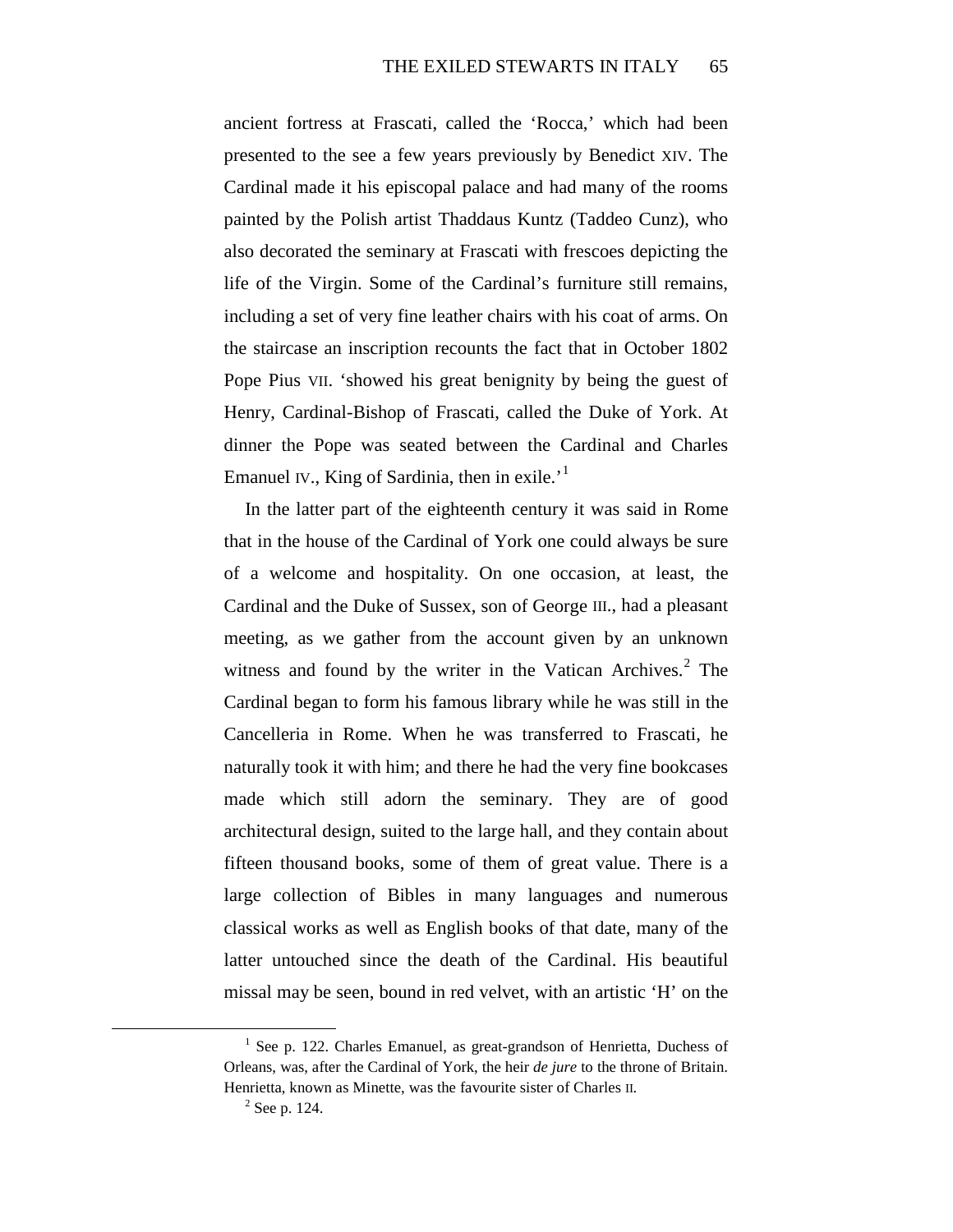outside in blue and gold; also a charming Book of Hours bound in grey velvet with silver clasps and monogram, which had once belonged to Catherine de' Medici. There is an interesting old genealogical tree of the Stewart family, and there are a few old maps. The books bound in vellum are in fairly good condition, but those in leather are sadly in need of restoration. The fund created by the Cardinal for the maintenance of the library is no longer to be traced, and indeed may quite possibly have vanished when he had to flee to Naples and afterwards to Venice at the time of the French occupation of Rome in 1798.

A marble bust of the founder stands in the centre of the library; there is an attractive easel picture by Kuntz of the Cardinal's patron saint, Henry, the Bavarian king who christianised Poland at the end of the tenth century.

Monsignor Angelo Cesarini, Titular Bishop of Milevi, the devoted friend and chaplain of the Cardinal of York, who made him executor of his will, evidently did his best to carry out his patron's wishes; but it seems that while he was ill some of the precious papers and documents were lost, and certainly they did not all come to England as the Cardinal desired. The charming Villa Muti (then called Rocchi) belonged to Monsignor Cesarini. The garden is delightful with its low box hedges cut in elaborate geometrical patterns; in the house itself is an interesting portrait of a cavalier in armour, holding a field-marshal's baton. Marchesa Muti says that this picture has always been called James II. of England, but it does not seem to resemble other portraits of him and there is no record of its provenance.

In the cathedral at Frascati are carefully preserved some magnificent vestments owned by the Cardinal and embroidered in gold and silver. They are of somewhat the same style as the Paliotto at Montefiascone, and are only shown by special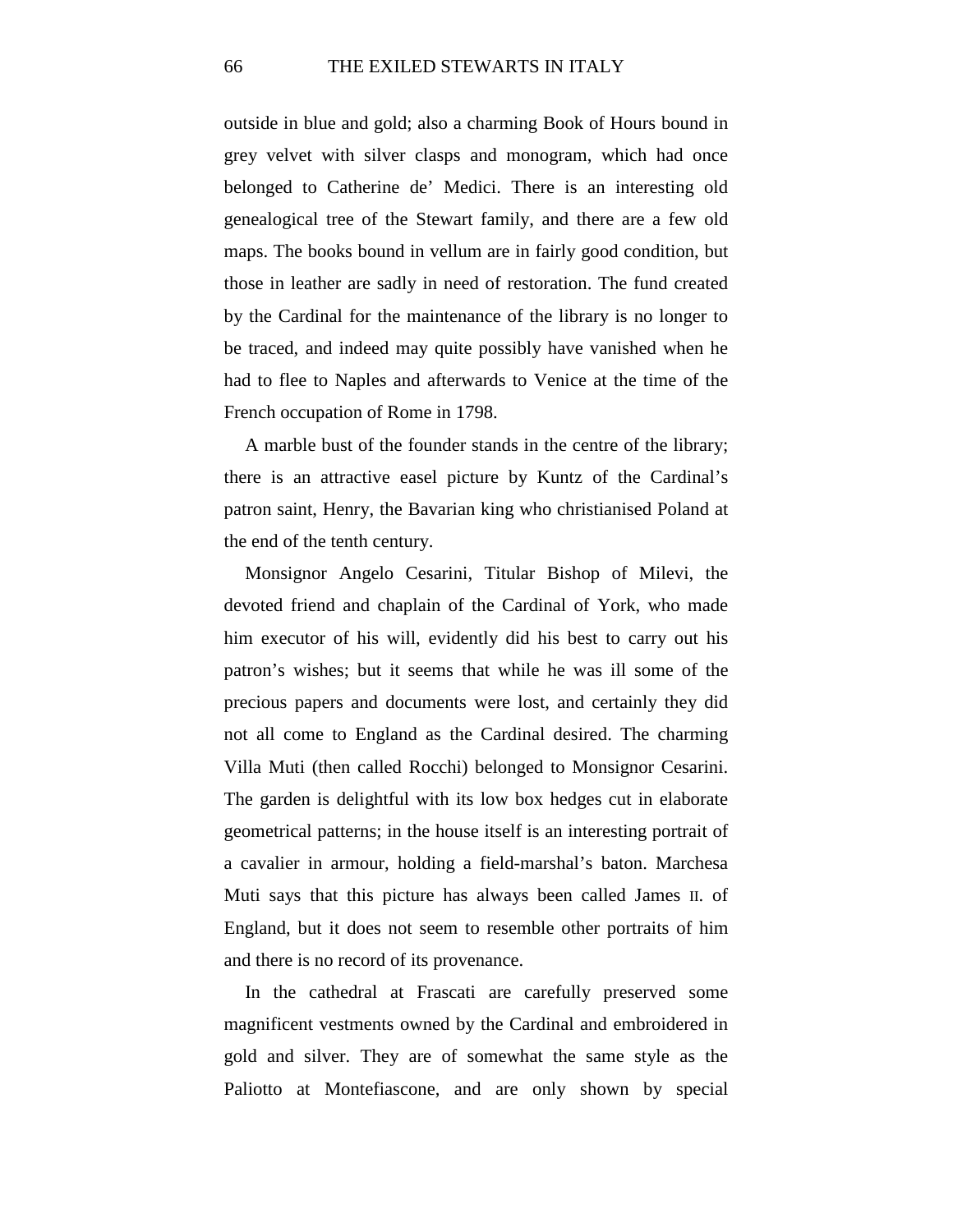permission in the presence of two priests.

Henry Benedict, the last of the Royal House of Stewart, died at Frascati, on July 13, 1807. When his funeral took place in Rome, the body of Prince Charles Edward was removed from Frascati, and the two brothers were buried in the crypt of St. Peter's next to each other and beside their father, in a temporary tomb of concrete. In 1939 a stately tomb of *breccia rosario* was erected, with the Royal Crown in bronze. It was dedicated on March 17 by Cardinal Hinsley. Monsignor Budelacci, the Auxiliary Bishop of Frascati, who saw the coffins when they were being transferred, told the writer that the original inscriptions were perfectly legible, each on its own plate, recording names and titles, and the seals with the Royal Arms were intact.

'La race des Stuarts a mis cent dix neuf ans à s'éteindre après avoir perdu le trône qu'elle n'a jamais retrouvé. Trois prétendants se sont transmis dans l'exil l'ombre d'une couronne ; ils avaient de l'intelligence et de courage, que leur a-t-il manqué?'— (CHATEAUBRIAND).

#### HELEN CATHERINE STEWART.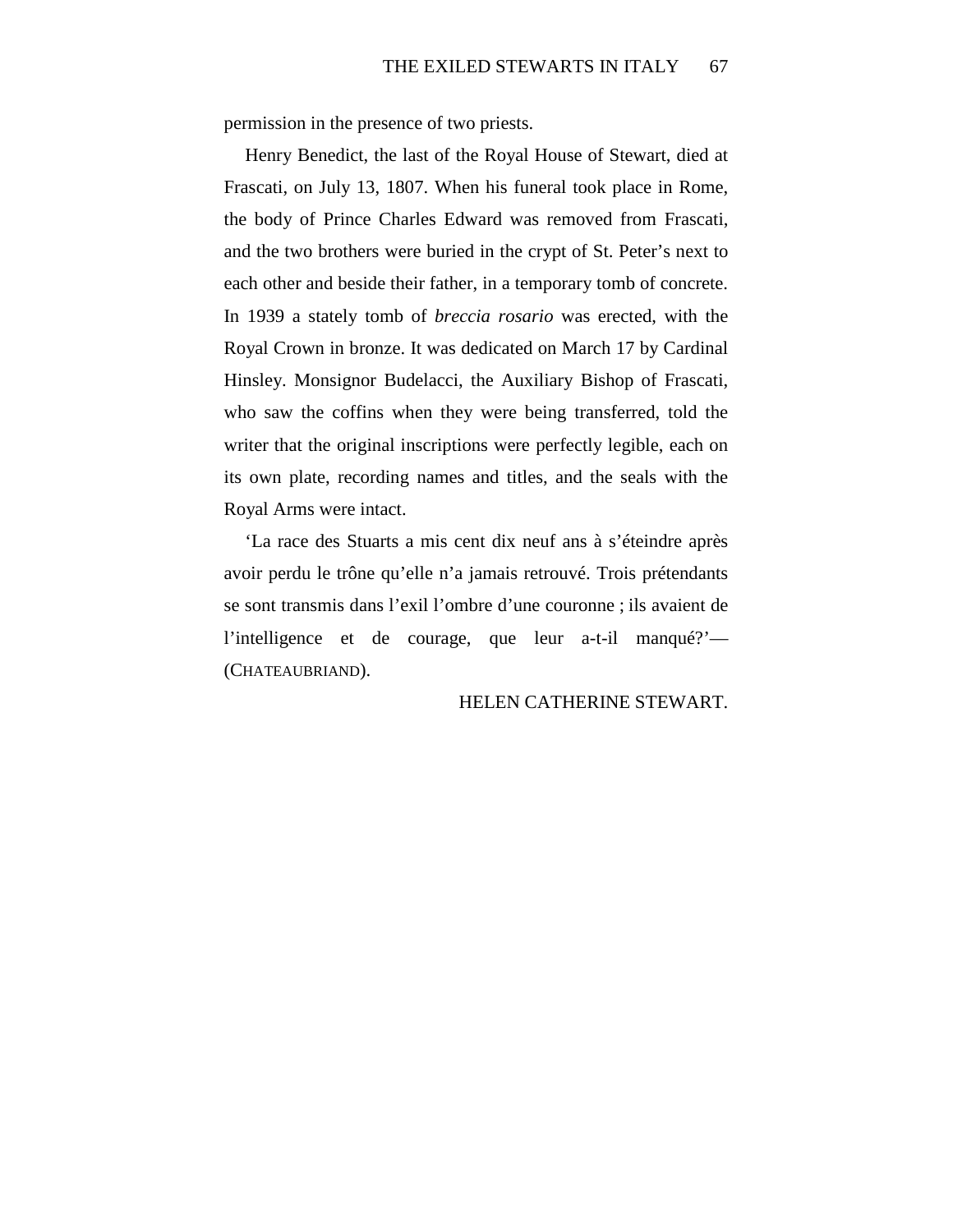### NOTES FROM THE CHRONICLE OF THE CANONICO GHISELLI

*In the University Archives at Bologna*

Piacenza il di 2 Marzo (1717). Il Principe Cavalier di San Giorgio stette la sera fuor di Piacenza e il Principe Duca di Parma ando a visitarlo ; parlavano Francese.

Arrivo in Bologna, Dimorra e Partenza di Giacomo Stuardo Principe di Galles, 13 Marzo 1717, incontrato di Don Carlo Albani.

É un bel Monarcha, piutosto alto che basso, e ha molto sommiglianza col fu Duca Francesco suo zio.

Ruolo delle Persone, Treno ed Equipaggio della Maestà di Giacomo III. di Casa Stuarda, Re d'Inghilterra sotto nome di Cavaliere di San Giorgio.

Prima il Cavaliere di San Giorgio

il Milord Duca di Ormond

Landon Ten. Gen.

il nipote di Ormond

monsu Bouro

" Hond

" Venn Seg. di Gabinetto

" Guidi

" Hoc Scudiere

" della Torre "

Memoria—Un appartamento per il Re, in quel medesimo sia un Gabinetto ed una scala segreta ed una camera per li paggi al paso del medesimo. Il secondo appartamento deve servire per il Duca d'Ormond. Il Duca del Mar piu vicino che sia possibile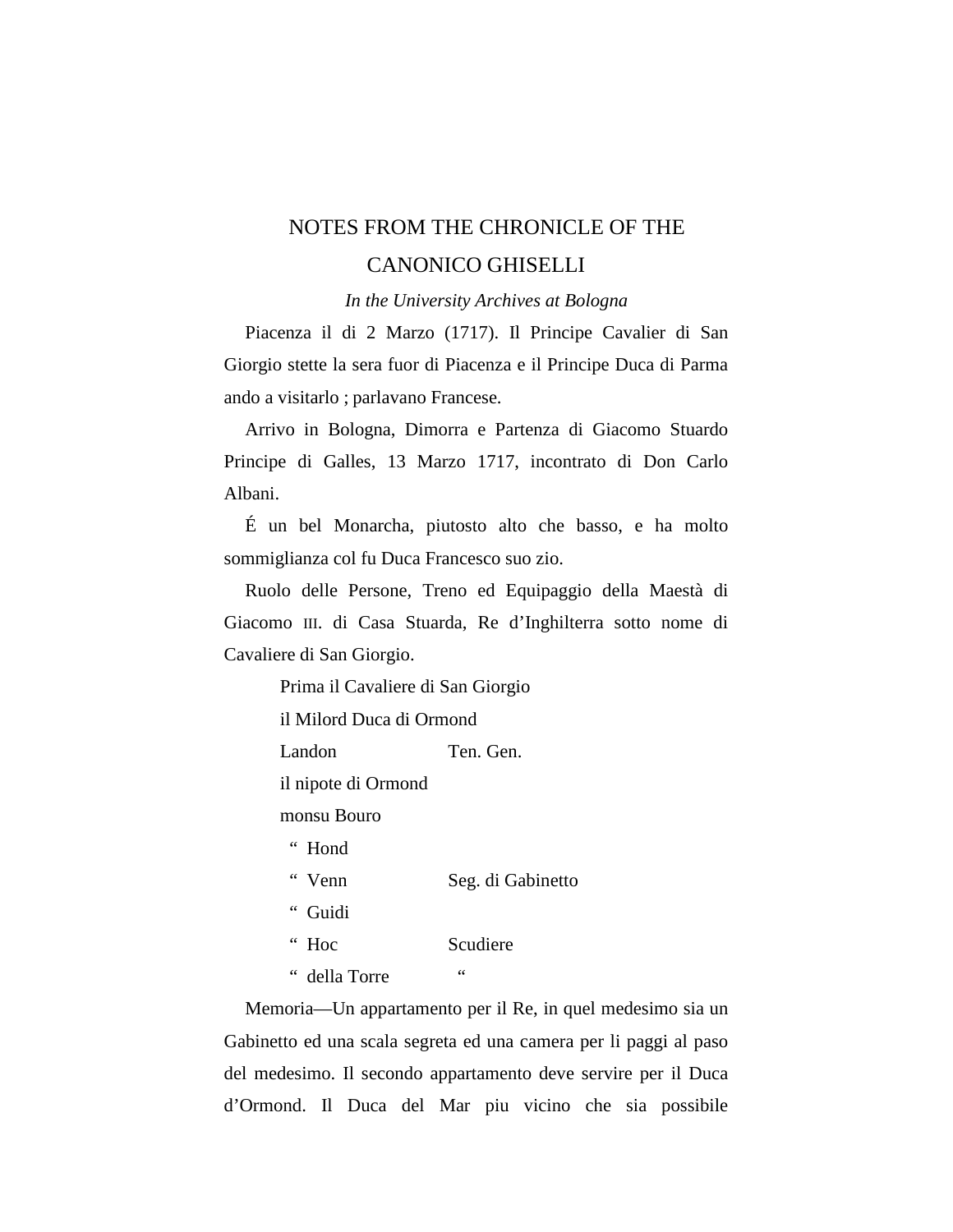all'appartamento del Re.

Una o due per i paggi, una per il Maestro di Casa, non importa che le Famiglie siano fuori.

Lista dei Cavalieri a tavola—non si trova tra questi il Marchese del Maar, ma si è fermato a Sciambere (Chambéry) con voce di pigliare certe acque.

| Ormond            |                   |
|-------------------|-------------------|
| Seldon            | Ten. Gen.         |
| Nipote del Ormond |                   |
| (illegible)       |                   |
| $\dots$ ( " )     |                   |
| Venn              | Seg. di Gabinetto |
| Hoc               | Scudiere          |
| de la Torre       | $\leq$            |
| Guidi             | Seg. di Ormond    |
| Vadesor           |                   |

Il Duca di Ormond andò a vedere diversi Portici, e San Michele. Dicono tutt'essi Inglesi che si figuravano essere piu bella Bologna che Pesaro.

In Modena il Duca incontrò il Re.

La Duchessa d'Annover,<sup>[1](#page-16-0)</sup> parente del Re inglese usurpatore regnante, fece gran complimenti al Re Giacomo, che con volto sereno le disse che non si affaticasse perchè non ha luogo di prestarvi fede.

#### (*Translation*)

*Piacenza 2 March* (1717). The Chevalier de Saint Georges spent the night outside Piacenza; the Duke of Parma visited him;

<span id="page-16-0"></span> <sup>1</sup> 'La Duchessa d'Annover' may have been the sister of George I., or his daughter, both named Sophia, or, more probably, the Duchess of Brunswick, mother-in-law of Rinaldo, reigning Duke of Modena.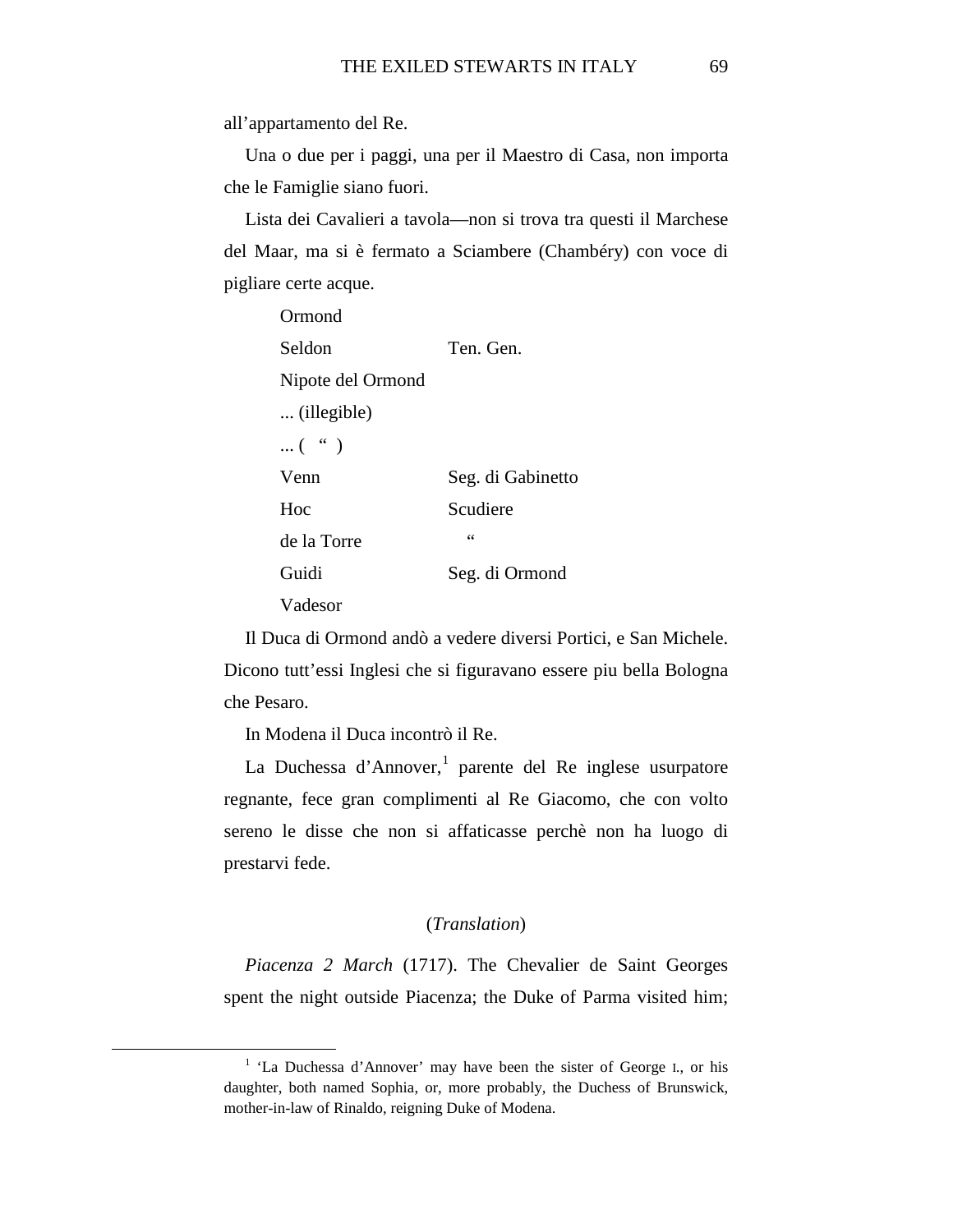they spoke French.

Arrival in Bologna, stay and departure of James Stuart, Prince of Wales, 13 March 1717, met by Don Carlo Albani.

He is a handsome monarch, rather tall than short and bears a great resemblance to his late uncle Duke Francis.

List of persons and retinue of His Majesty James III. of the House of Stuart, King of England, under the name of Chevalier de Saint Georges.

[The names follow.]

Note: An apartment for the King, in which must be a cabinet and a secret stair, and a room for the pages quite near. The second apartment is for the Duke of Ormond. The Duke of Mar as close as possible to the King's apartment.

One or two for the pages, one for the Master of the Household; no matter if the Servants are outside.

List of Courtiers at table; the Marquis of Mar is not here, he has stopped at Chambery, rumour says to take certain waters.

[The names follow.]

The Duke of Ormond went to see several arcades and also San Michele. All these English say that they considered Bologna to be more beautiful than Pesaro.

In Modena the Duke met the King.

The Duchess of Hanover, a relation of the reigning usurper King of England, paid great compliments to King James, who with a serene expression told her that she need not trouble herself, because he was not inclined to believe her.

### NOTES FROM THE PAPERS OF CARDINAL TOMMASO RUFFI, BISHOP OF FERRARA AND OF THE CITY AND DISTRICT OF BOLOGNA

*In the University Archives at Bologna*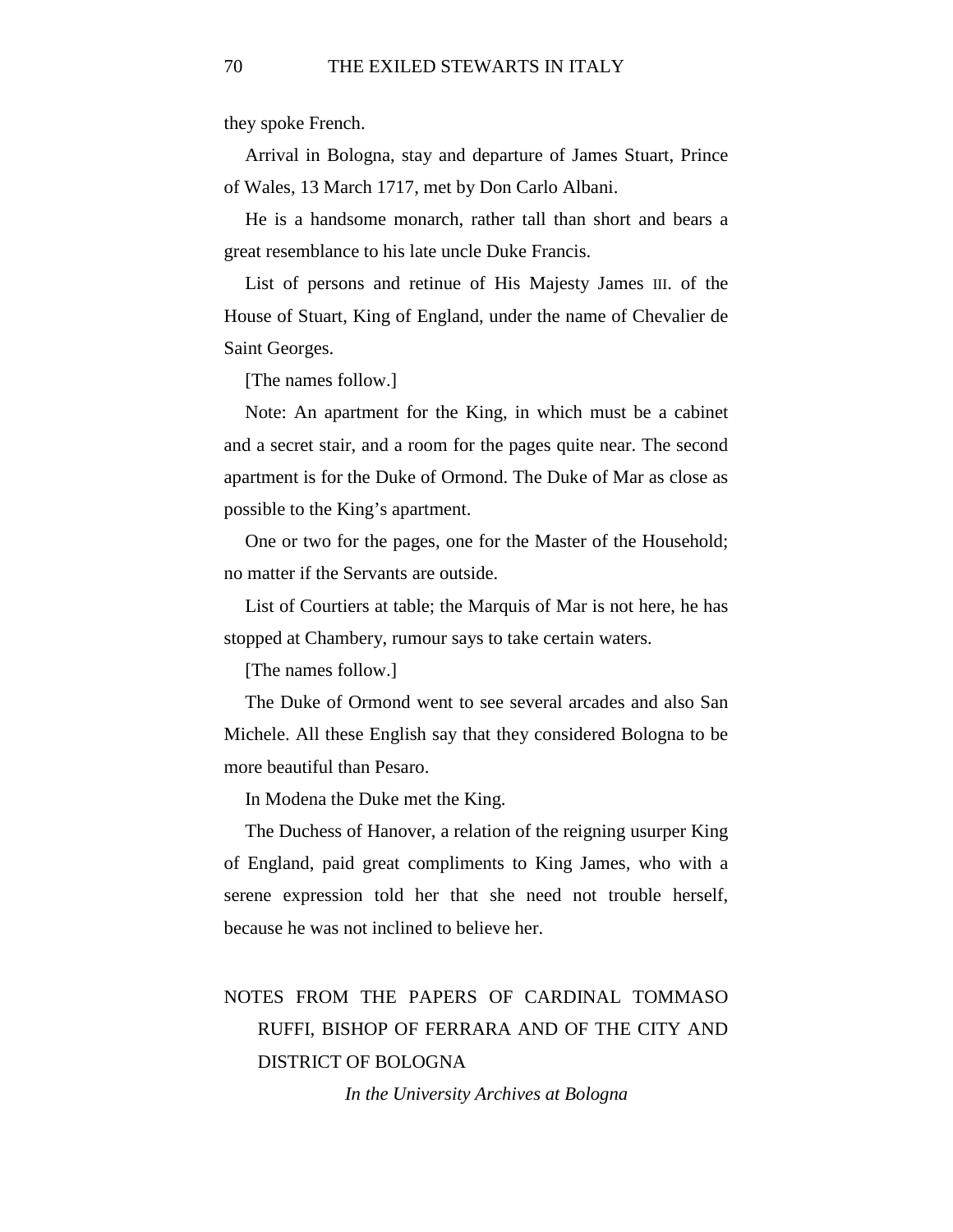1717 *Sett*. 19 *Sabato*. Questa mattina vi è stato all'udienza di S.E. il Cavaliere Spedizioniere dal Re d'Inghilterra da Urbino, trattato da S. E. a colazione.

[1](#page-18-0)717 *Ott.* 17 *Domenica*. Milord Peterburgo<sup>1</sup> questa mattina, dopo essere ritornato ieri sera dal Forte Urbano dove era stato condotto per il sospetto anno che potesse machinare la morte al Re d'Inghilterra che sta ad Urbino, è stato a visitare S. E. che l'ha trattato conforme il Gonfaloniere con darle Udienza sotto il Baldachino, e l'ha fatto servire d'una carozza, ed è stato a pranzo con S. E.

1727 *Giugno* 26. Sua Eminenza è stata al Palazzo Alamandini dal Re d'Inghilterra.

1727 *Giugno* 27. Questa mattina S. E. è stata alla rigita (?) del Re d'Inghilterra, avendo concluso l'accomodamento tra il Re e la Regina.

1727 *Luglio* 4. Dopo pranzo essendo S. E. a caminare sotto gli Portici di San Luca, il Re è stato a ritrovarlo ad un'ora di notte, è partito dicesi andare incontro alla Regina sua Consorte che si porta a Bologna.

1727 *Luglio* 12. Sua Maesta a ore 5 è giunta alla Villa Degli Alamandini alla Croce di Biasco, senza nessun ricordo.

#### (*Translation*)

1717 *Sept*. 19 *Saturday*. This morning His Eminence received in audience the Commissioner of the King of England from Urbino, and he remained to luncheon.

*Oct*. 17 *Sunday*. This morning Lord Peterborough came to visit His Eminence, having returned yesterday evening from the Forte

<span id="page-18-0"></span><sup>&</sup>lt;sup>1</sup> Charles Mordaunt, 3rd Earl of Peterborough, had commanded the Allied army in Spain, 1705-7, where he fought against the Duke of Berwick. He died at Lisbon in 1735.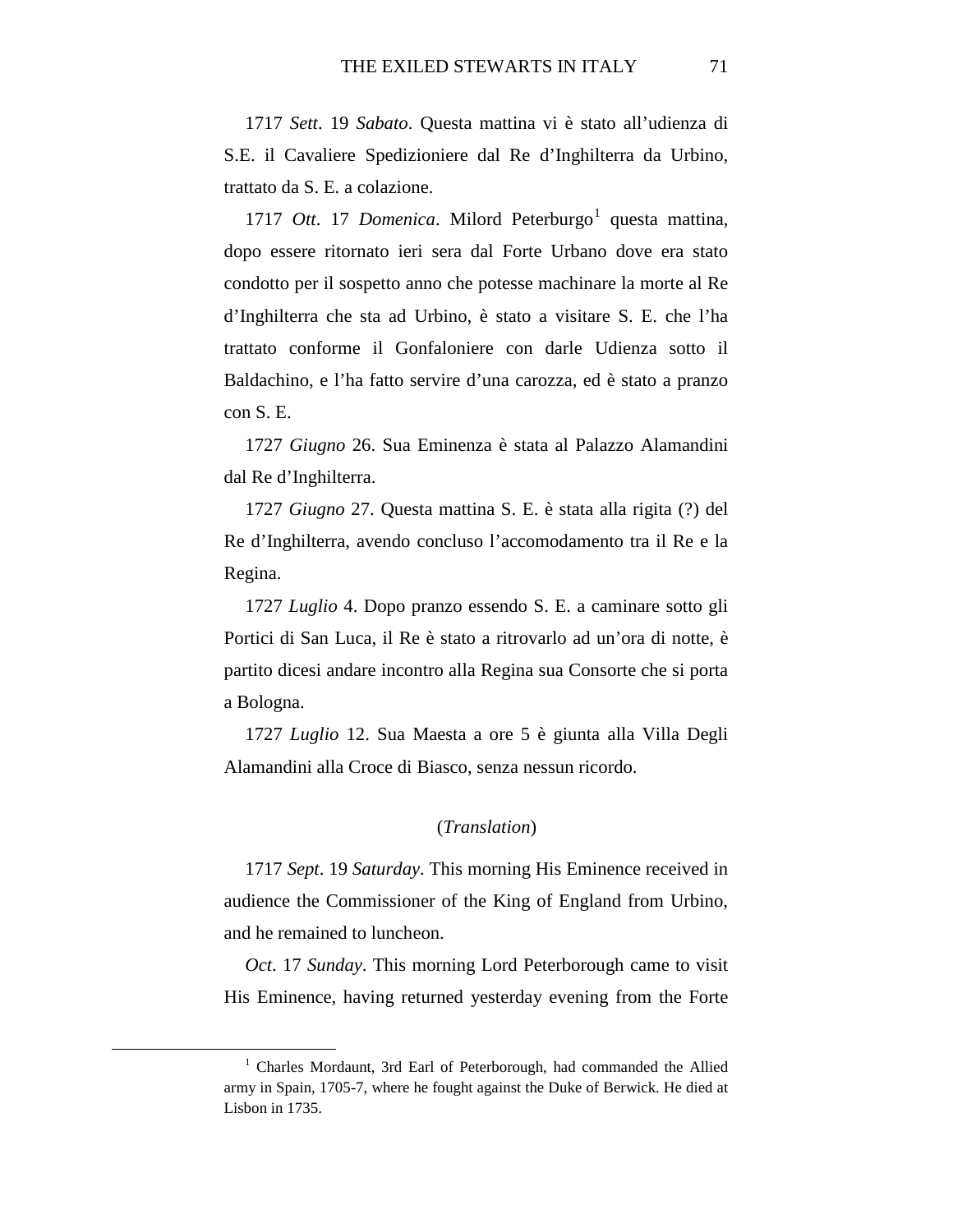Urbano, where he had been taken on suspicion that he was plotting the death of the King of England who is at Urbino. His Eminence treated him according to the wishes of the Magistrates, giving him audience under the Baldachino, and after he had dined with His Eminence the Cardinal provided him with a carriage.

1727 *June* 26. His Eminence went to visit the King of England at the Alamandini Palace.

*June* 27. This morning His Eminence went to the reception of the King of England, having concluded the reconciliation between the King and Queen.

*July* 4. After dinner as His Eminence was walking under the Arcades of San Luca the King came to visit him at one o'clock, and left, it is said, to meet the Queen his Consort who was arriving at Bologna.

*July* 12. At five o'clock His Majesty arrived at the Villa Alamandini, but left no message.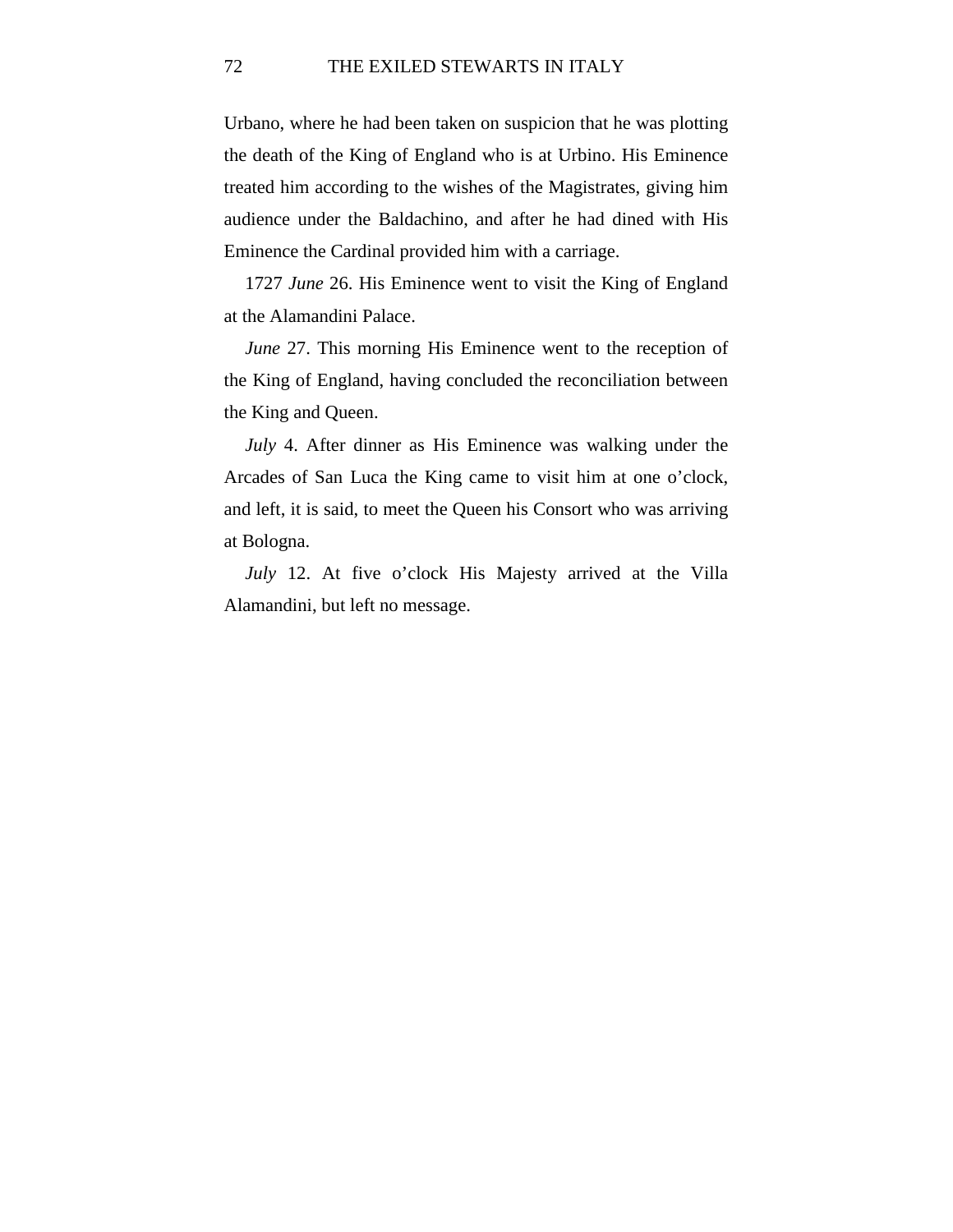### BOOK OF MINIATURES RELATING TO THE ROYAL STEWARTS TAKEN FROM 'INSIGNIA DEGLI ANZIANI,' VOLUME XIII

*In the State Archives of Bologna*

1717 *Marzo-Aprile*. Ricevimento solenne alle confine dello Stato Pontificio del pretendente al trono d'lnghilterra, Giacomo III., da Carlo Albani, nipote del Papa.

(Solemn reception at the frontier of the Pontifical State of the Pretender to the throne of England, James III., by Carlo Albani, nephew of the Pope.)

> The picture shows a group of cavaliers landing from a boat. James is dressed in grey with a small black hat and a cane, his shoes are tied with scarlet and he wears a flowing wig; he is received by Don Carlo Albani in bright blue with a gold waistcoat who is handing him a paper. An angel in yellow in the sky holds two flags, one with the Royal Arms of England, the other with the crest of the Albani family; cherubs are bearing aloft a cardinal's hat; to the right is another group and a red silk tent with a coach beyond and two buglers on horseback.

JACOBI III MAGNAE BRITANNIAE REGIS ADVENTUS A CAROLO ALBANI NOMINE PONTIFICIS IN FINIBUS BONONIENSIUM EXCEPTI

1721 *Gennaio-Febbraio*. La moglie di Giacomo III. pretendente al trono d'Inghilterra offre il primogenito neonato a tre cardinali per la conversione alla fede cattolica. Due gruppi di complessamente [1](#page-20-0)8 persone.<sup>1</sup>

(The wife of James III., Pretender to the throne of England,

<span id="page-20-0"></span> $1$  This is reproduced in Edith E. Coulson James: Bologna (London, 1909).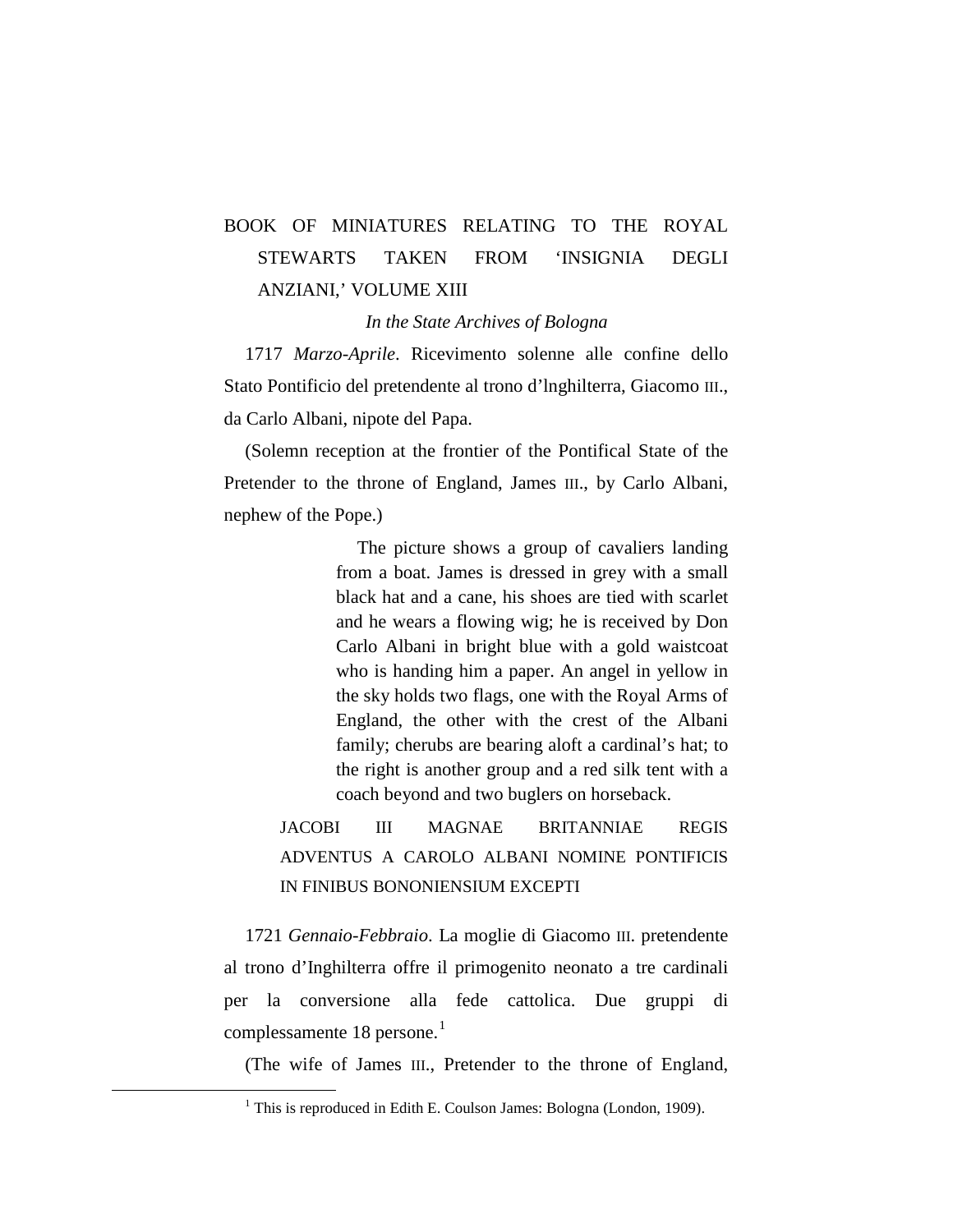offers her firstborn to three cardinals for his conversion to the Catholic Faith. Two groups of altogether 18 persons.)

> A room with red damask walls, four candelabra with three candles lighted; in the centre Clementina, in pale green and gold with flowing sleeves, holds the baby (who is swaddled and wears a cap) towards a cardinal wearing a long grey robe with a red cap, cloak and stockings and black shoes. One lady is in blue with a cross on a chain round her neck. The King is in red with a sword and his hat under his arm; there are various courtiers.

SERENISSIMO JACOBI ANGLIAE REGIS

AD NOVUM ORTODOXAE FIDEI AUGMENTUM ET DECUS PRIMOGENITO COLLAETANTUR ANTIANI CONSULES PRIMI BIMESTRIS

ANNI 1721

1725 Battesimo del secondogenito del pretendente al trono d'Inghilterra Giacomo III. e di Clementina Sobiesky nella cappella di Santa Marta da Papa Benedetto XIII.

(Baptism of the second son of the Pretender to the throne of England, James III., and of Clementina Sobieska, in the chapel of Santa Marta, by Pope Benedict XIII.)

> This picture shows a church with a painting of the Virgin and Child over the altar and a praying saint. A lady in blue with a white cap is offering the baby to the Pope, who is dressed in white edged with lace and wears red shoes; his cope is gold lined with green, and his cap is a close red one; he pours water from a shell on the baby's head over a large blue vase. Some cardinals and a few courtiers are present, and Charles Edward, a little child in a long blue frock, is being held by a gentleman in brown who, bending down, points to the Pope; James and Clementina, arm in arm, enter the room, she in green, he in brown.

Gli Anziani del secondo bimestre dell'anno 1725 hanno creduto degno di Memoria il felice Successo del Parto d'un secondogenito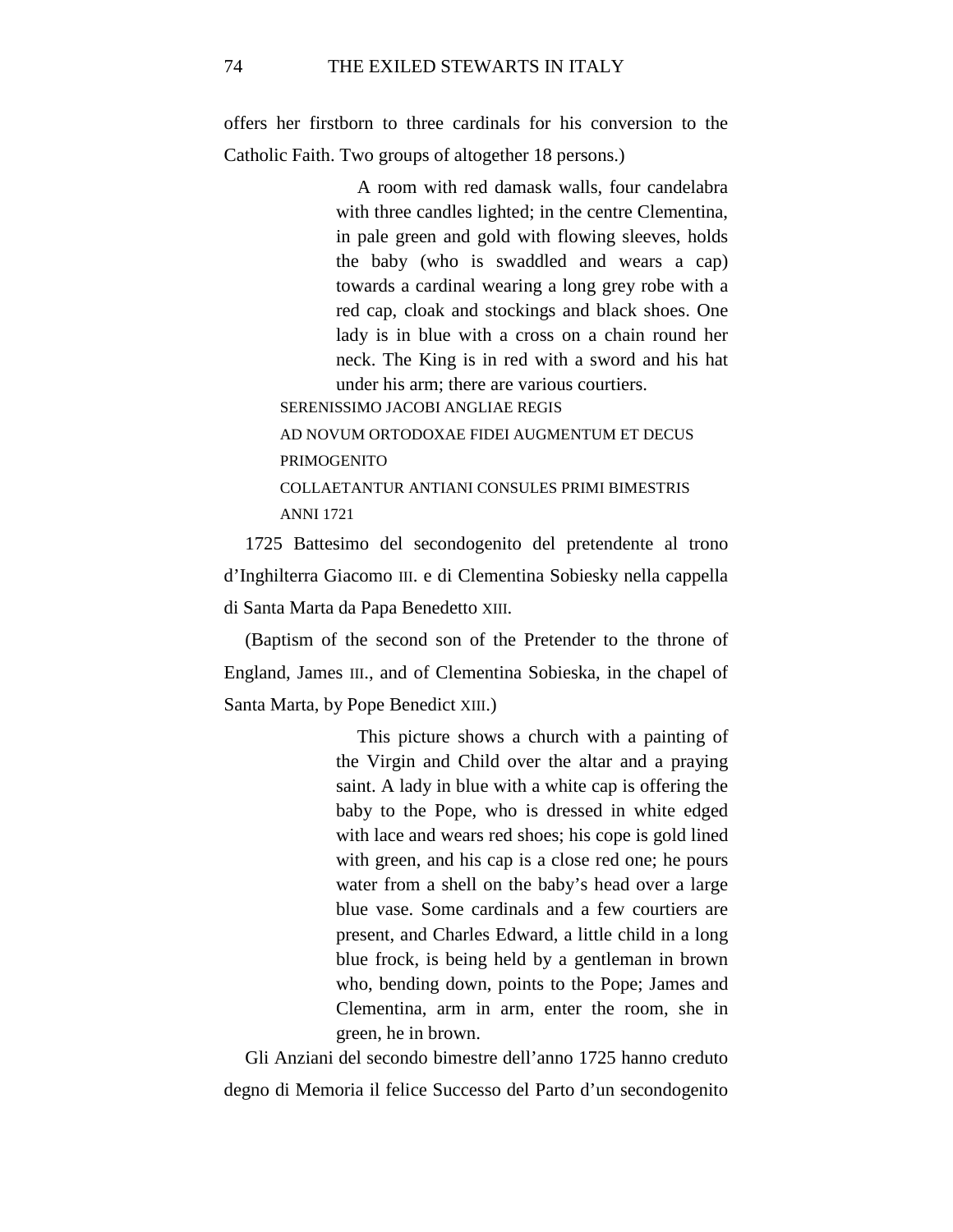dato in luce alli 6 di Marzo dalla Maesta della Regina Brittanica Clementina Subieschi, e nello stesso giorno, fu dalla Santità del Regnante Pontefice Benedetto XIII. Battezato nella Cappella di S. Marta con li nomi di Enrico Benedetto Maria, e nella stessa Occasione fece il Papa le solenni Cerimonie della Chiesa sovra il Regio Principe di Galles Primogenito del Re Giacomo III. d'Inghilterra cui da Monsignore Bonaventura Vescovo di Montefiascone era stata data l'Acqua del Battesimo nel Suo Nascere. Cosi Dio feliciti i communi desiderii nel Conseguimento della perduta Corona pel Trionfo maggiore della nostra Santa Religione.

(The Councillors for the second two-monthly period of the year 1725 have thought worthy of memory the happy event of the birth of a second son born on the 6th of March to Her Majesty the British Queen, Clementina Sobieska, and baptized on the same day by the reigning Pontiff Benedict XIII. in the Chapel of Santa Marta. On the same occasion the Pope performed the solemn ceremonies of the Church upon the Royal Prince of Wales, the firstborn of King James III. of England, who had been baptized at his birth by Monsignor Bonaventura, Bishop of Montefiascone. Thus may God give happy effect to our common desire in the recovery of the lost Crown for the greater triumph of our Holy Religion.)

1726 *Settembre-Ottobre*. Gli Anziani si congratulano dell'arrivo dei predendenti al trono d'Inghilterra.<sup>[1](#page-22-0)</sup>

(The Councillors welcome the Pretenders to the throne of England on their arrival.)

> James is in brown with the ribbon of the Garter and a black hat, and is received by eight gentlemen in black, all with long white wigs; the walls of the room are hung with red damask. The little Prince is

<span id="page-22-0"></span><sup>&</sup>lt;sup>1</sup> Reproduced in Edith E. Coulson James: *Bologna* (London, 1909), where the lady is said to be 'the Contessa Pepoli, the bride of the occasion' (p. 87).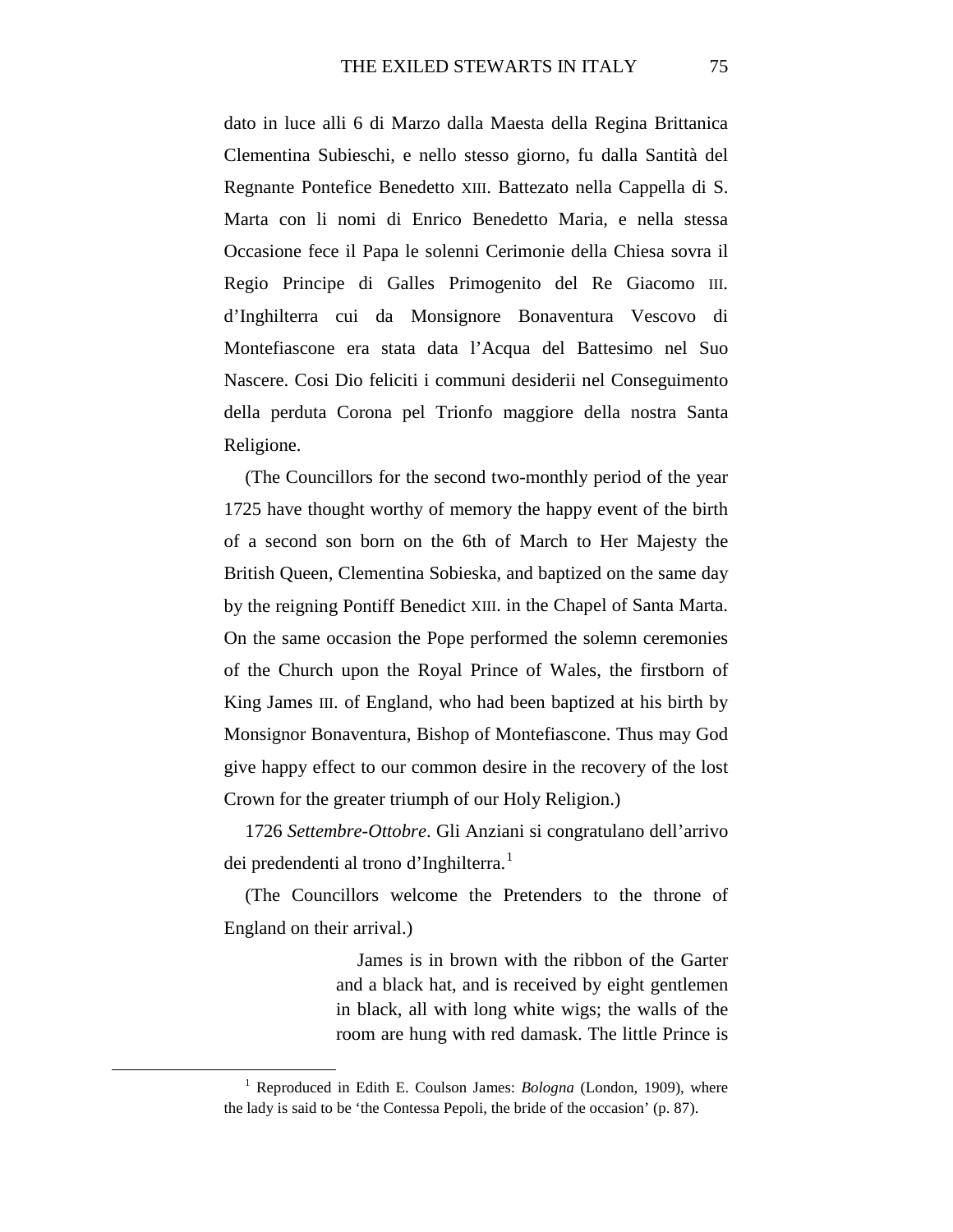in scarlet with a black hat, and Clementina, who wears blue, is holding the baby. The Fleur-de-Lys is painted in the centre and at one side the British Royal Arms with the words:

REGALIS ANGLIAE FAMIGLIAE ADVENTUM GRATULANTUR S.P.Q.B.

1726 *Novembre-Dicembre*. Festa da ballo con il Principe di Galles e il pretendente al trono d'Inghilterra.

(A ball, with the Prince of Wales and the Pretender to the throne of England.)

> James, seated on a throne in the midst of courtiers, watches the Prince, who wears red, dancing with a lady in blue.

1729 *Maggio-Giugno*. Il Pretendente al trono d'Inghilterra riceve in un salone drappeggiato di rosso i legati bolognesi prima del suo viaggio per Roma.

(The Pretender to the throne of England receives the Legates of Bologna in a saloon hung with red before his departure for Rome.)

> James and Clementina are standing to receive the Councillors and are attended by five ladies and one man.

FELICISSIMUM ITER ROMAM VERSUS REGINAE BRITANNIAE BONONIENSES LEGATI INAUGURANTUR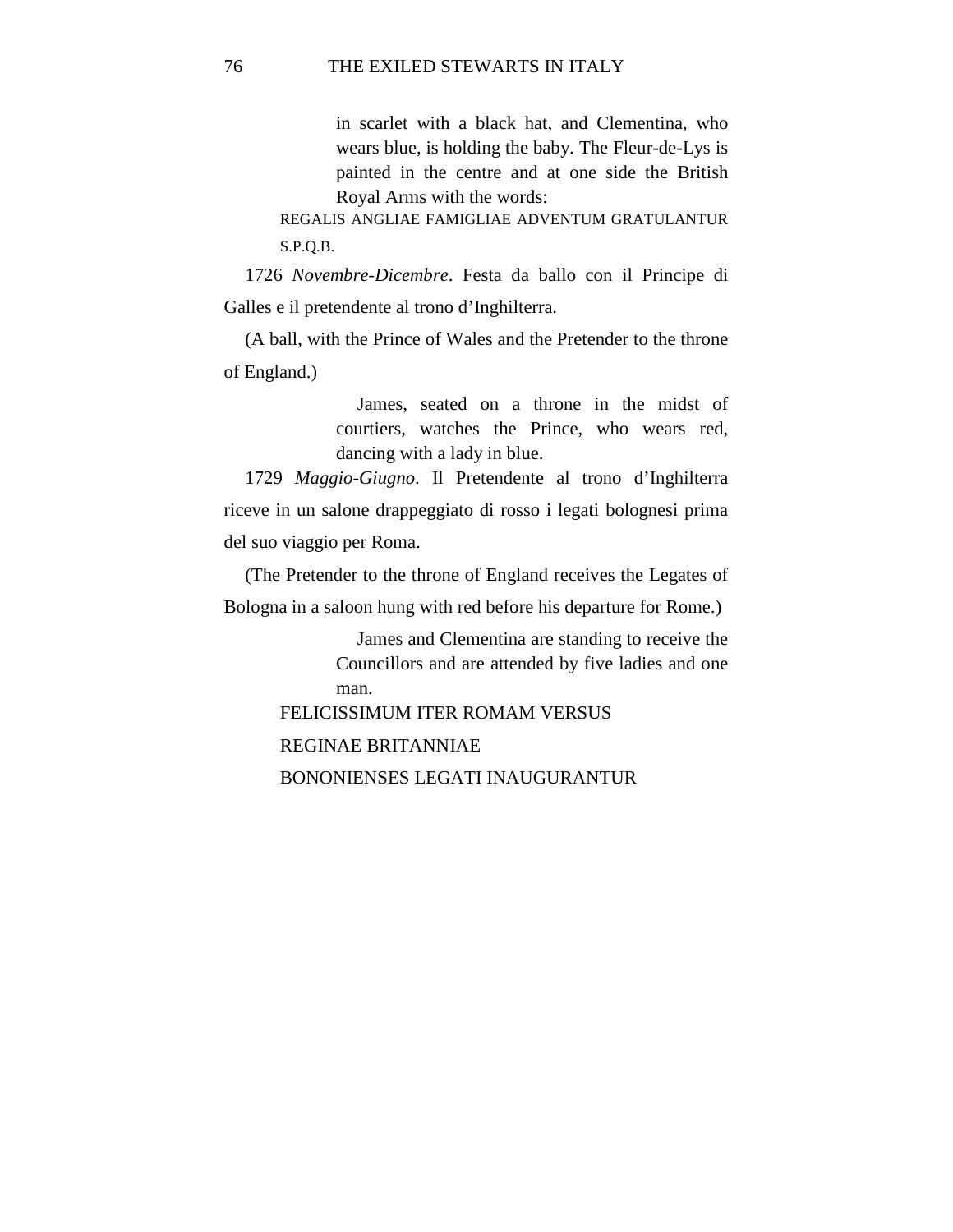### ESTRATTO DELLA STORIA D'URBINO DELL' ABBATE RICCIARDELLI NEL-

L'ARCHIVIO DELL' UNIVERSITA D'URBINO

*Sebastiano Pompilio, nato 1660, fratello di Alessandro Bonaventura:*

Alessandro VIII. Papa, lo creò vescovo di Gubbio 1690; Clemente XI. nel 1706 lo pose al governo di Montefiascone e Corneto. Questo Vescovo infra tant'altri dallo stato ponteficio, ebbe l'onore d'essere trascelto per la solenne funzione di sposare Giacomo Re d'Inghilterra a Maria Clementina Sobieski, il che fece con gravissima pompa nella cappella del suo vescovado di Montefiascone e contestano externando un tal fatto due iscrizioni lapidarie che leggonsi nella sala dell'avida sua abitazione e nell'Episcopio di Montefiascone ; e l'anno venturo fu chiamato a Roma il detto vescovo per battezzare il reale germe frutto di queste eseguite nozze, il qual Re Giacomo da Roma venendo in Urbino fu accolto per via in Soriano dal nostro Cardinale Annibale e dai due fratelli Carlo e Alessandro Albani.

#### (*Translation*)

*Sebastiano Pompilio, born 1660, brother of Alessandro Bonaventura:*

Pope Alexander VIII. created him Bishop of Gubbio 1690; Clement XI. in 1706 put him to govern Montefiascone and Corneto. This bishop, amongst many other honours from the Pontifical State, had that of being chosen for the solemn function of marrying James King of England to Maria Clementina Sobieska, which he did with great pomp in the chapel of his Episcopal Palace at Montefiascone, and this event is attested by two lapidary inscriptions which may be read in the hall of his family dwelling and in the Bishop's Palace at Montefiascone; and the following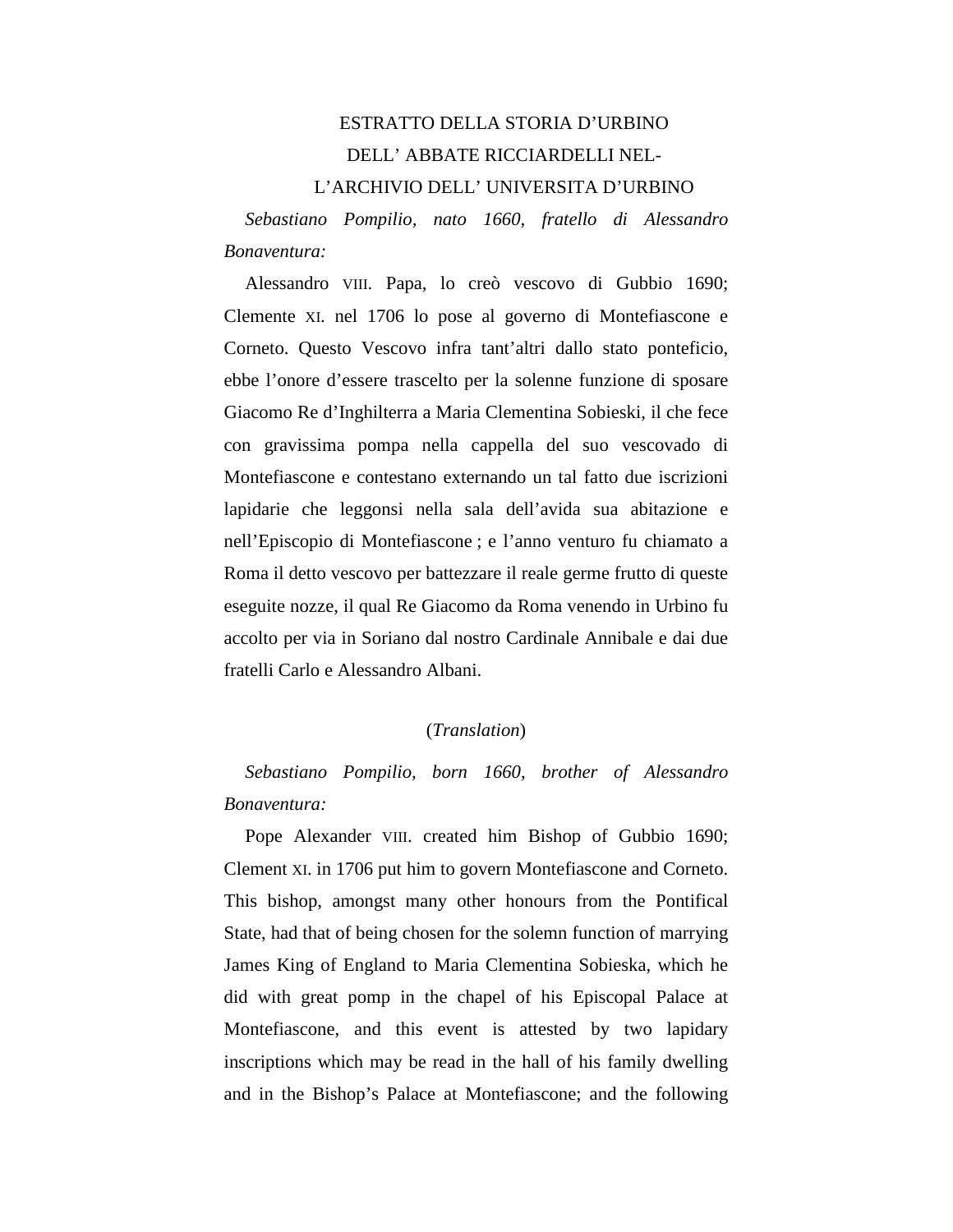year the said Bishop was called to Rome to baptize the royal issue of the marriage. The said King James coming to Urbino from Rome was met on the way at Soriano by our Cardinal Annibale and by his two brothers, Carlo and Alessandro Albani.

INSCRIPTION IN THE EPISCOPAL PALACE AT MONTEFIASCONE.

AUTHORITATE ET AUSPICIIS CLEMENTIS XI PONT MAX IN HOC CUBICOLO SEBASTIANUS POMPILIUS BONAVENTURA MONTIS FALISCI ET CORNETI EPISCOPUS SACRO ECCLESIAE RITU JACOBUM III BRITANNIAE REGEM ET MARIAM CLEMENTINIAM SOBIESKI INCLYT MEM JOANNIS III POLONIAE REGIS EX JACOBO FILIO NEPTEM CONNUBIO IUNXIT KALENDIS SEPTEMBRIS ANNO SAL MDCCXIX ATQUE AD PERENNEM REI GESTAE MEMORIAM MONUMENTUM POSUIT

EORUNDEM REGIORUM CONIUGUM FILIUM PRIMOGENITUM PRAEDICTUS EPISCOPUS INTER EFFUSAS EXULTANTIS POPULI GRATULATIONES IN ALMA URBE SACRIS BAPTISMI AQUIS ABLUIT POSTREMA DIE ANNI MDCCXX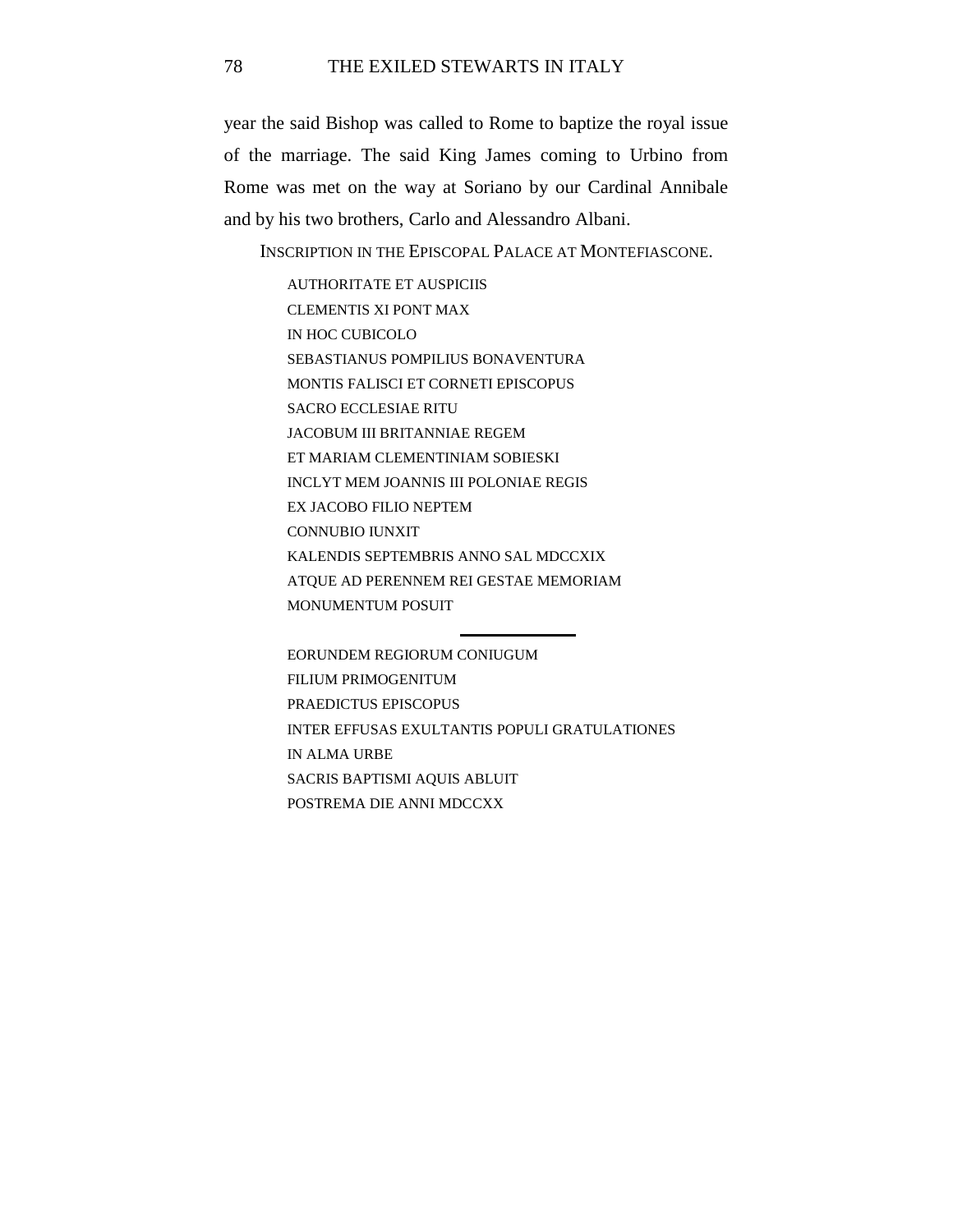ESTRATTI DAL DIARIO DELLE COSE DI URBINO DAL-L'ANNO 1718 DI GIOVANNI FORTINARIO GUEROLI PUCCI D'URBINO SULLA VENUTA, PERMANENZA E PARTENZA DEL RE DALLA GRAN BRETAGNA GIACOMO III. STUARDA IN URBINO E QUINDI ANCHE IL RITTORNO DEL DETTO MONARCA IN URBINO CON CLEMENTINA SOBIESKI SUA SPOSA MA DI PASSAGGIO.

Giacomo III., Stuardo, di già succeduto nelle raggioni sulla Gran Bretagna a suo Padre Giacomo II. morto li 16 Settembre del 1701 in Francia ove erasi rifugiato colla Reale sua famiglia ne grandissime torbidi del proprio Regno e dove venne da Luigi XIV. accolto ed assistito colle potente sue forze fino li primo Novembre del 1715 (quando ?) cesso il monarca francese di vivere ; finalmente cosi volendo le imperioze politiche circostanze dovette il detto Giacomo III. ne primi anni del Regno di Luigi XV. partirsene dalla Francia, e ricovrarsi in Italia, dove dal Papa Clemente XI. chiamato ed accolto con paterno amore in Roma, gli offerse Urbino sua Patria a maggior sicurezza dalla Reale Sua Persona, quale offerta il Re Giacomo ben volentieri avendo accettato se ne venne ad abitare in Urbino e qui incomincia il Diario del sopradetto Gueroli Pucci.

Li 11 Luglio 1718 (1717) giorno di Domenica soleniz-ziandosi dalle moniale di Santa Chiara di Urbino la festa di Sant'Amadeo giunse nella detta citta di Urbino la sacra maesta di Giacomo III., Re dalla Gran Bretagna, il quale fin da fanciullo esule dal suo Trono fu portato in Francia appresso Luigi XIV. da cui sempre con sovrano cordiale affetto assistito avendo tentato tutto il possibile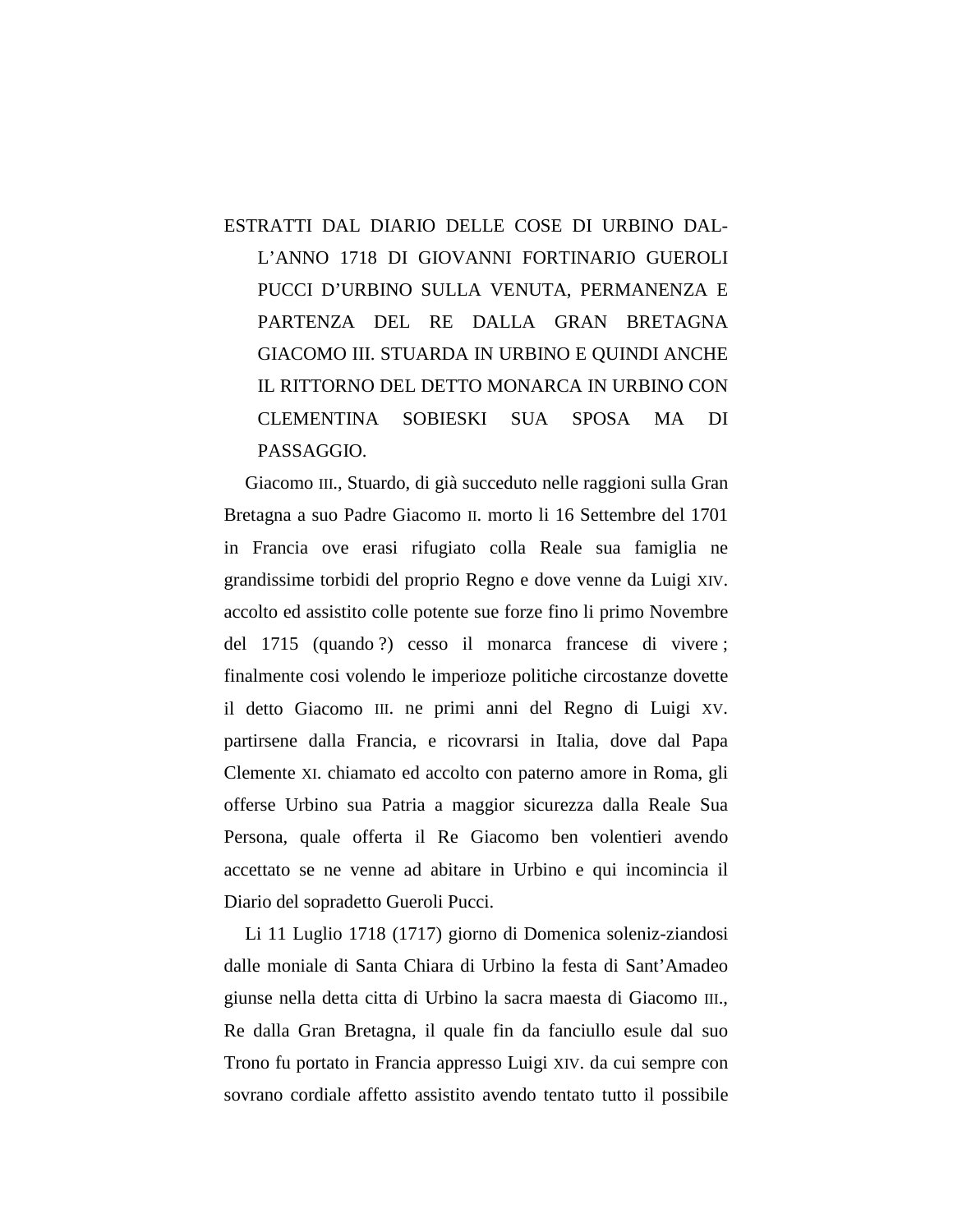per ristabilirlo sul Trono, sebbene in vano, convenneli dopo la morte di quel monarca francese allontanarsi e partire di Francia, onde togliere ogni gelosia a Giorgio I. d'Annover usurpatore del paterno suo Regno, il quale fino dalli 31 Ottobre del 1714 ne fu connalo (?) Re e dovette riconoscerlo anche la Francia, giusta il trattato d'Utrecht. Sicche Giacomo III. si ritirò in Avignone ove venne accolto con tutta la magnificenza per ordine del nostro Pontefice Clemente XI. ; ma poichè le turbolenze continovavano in Inghilterra, ed anche il Re Giorgio vi è piu posto in aggressione prendene maggior merte occasione di perseguitarlo onde assicurarsi sul rapito Trono Britannico e ben ravisando la Santità di Nostro Signore il gran Pericolo di questo sventurato sovrano, gli propose lo Stato Ecclesiastico nel quale si elegesse egli per suo soggiorno qualunque città piu le fosse piaciuto, consigliandolo però ad appigliarsi alio Stato d'Urbino per maggiormente allontanarsi e per procurargli ad una maggior sicurezza, sicchè per incontrare il Genio della Santità Sua e per insieme dimostrarne il suo gradimento, scelse la maestà sua per soggiorno la stessa città d'Urbino, onde per tal circostanza il Santo Padre spedì da Roma ad incontrarlo il suo degnissimo nipote Don Carlo Albani ai confini dello Stato Ponteficio, il quale pertanto si tratenne in Urbino finchè ebbe la nuova del avvicinanza ai detti confini dalla sudetta Reale Maestà, e al tempo stesso per ordine del Papa licenziò da questa Legazione l'Eminentissimo Cardinale Bavia Bolognese che ne era Legato, dichiarandolo Legato di Romagna.

\* \* \*

Giunse S. M. in Pesaro li 11 Luglio 1718 (1717) accompagnato dall'Ecc.mo Signor Don Carlo Albani, dalli Signori Duchi d'Ormond, di Mar, di Pert, ed altri Milordi e Signori Inglesi e Cavalieri tutti quasi Scozzesi. Il Signor Don Carlo Albani poi si licenziò dalla Sua Maestà e si venne in Urbino. Sua Santità aveva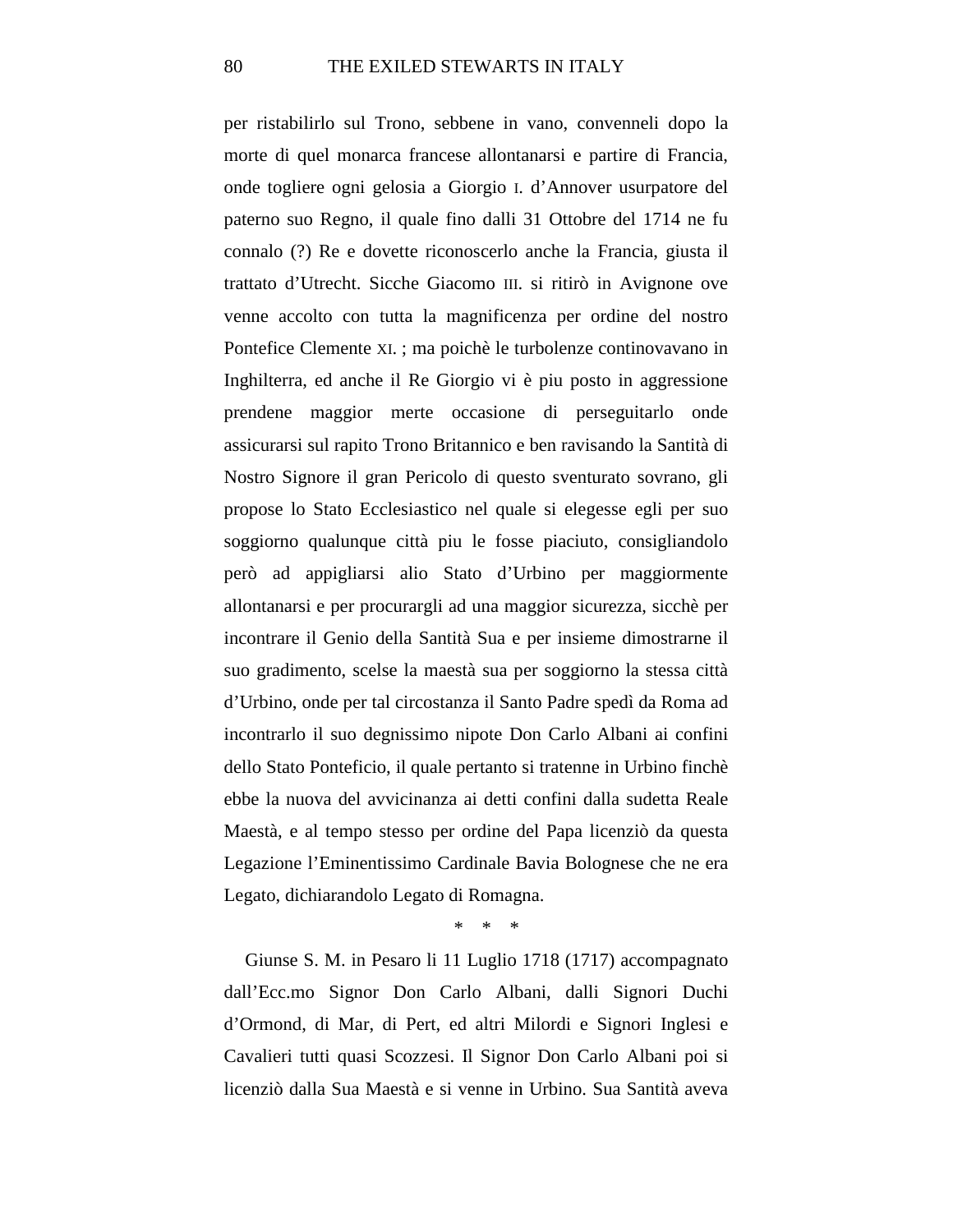gia mandato da Roma in Urbino tutto il bisognevole per bene addobare il Palazzo Ducale Apostolico come si effettuò coll'assistenza del detto Principe Don Carlo Albani, poichè erano venuti da Roma anche due Apparatori.

Fra tanto la Maestà Sua volle trovarsi in Roma per la festa di San Pietro come già si effetuò dalla medesima in privata forma sotto il nome di Cavaliere di San Giorgio ; ciò nonostante fu egli ricevuto, trattato, e riconosciuto dal Santo Padre per quello che egli era.

Dopo la sudetta Festa di San Pietro il detto Monarca se ne venne a stare in Urbino ove giunse (come sopra dicemmo) il 11 Luglio 1718 (1717) essendo giorno di Domenica sulle ore 22 (?) in privata forma ricusando ogni fastigioso incontro. Giunse egli adunque in Urbino in un legno svimmero tirato da tre cavalli, in compagnia di un suo confidente. Fu per altro incontrato al Portone del Palazzo Ducale da Monsignor Presidente Salviati e da tutta la nobilità Urbinate abbenche fosse stata quasi improvisa la sua venuta, ed accompagnato ch'egli fu al nobilissimo appartamento ritirasse nelle sue camere.

Il di seguente 13 (12?) Luglio Sua Maestà sorti in carozza accompagnato sino al Portone del Palazzo Ducale dalla Nobilità tutta di Urbino, e dopo l'ossequi la sua Nobilità a cavallo accompagnandola ovunque si fosse recato, e cosi ogni giorno facevasi, andando la Maestà Sua al passo che era sulle ore 22.

\* \* \*

Ogni mattina la Maestà Sua si e portata al detto corretto in Duomo udir la Messa e sempre vi è andata la nostra Nobiltà a servirla con questo ordine—quella della citta andando avanti alla Sua Maestà e dietro a quella li propri cavaglieri, e quei che non erano Catolici si restavano nella Sala del Magnifico.

\* \* \*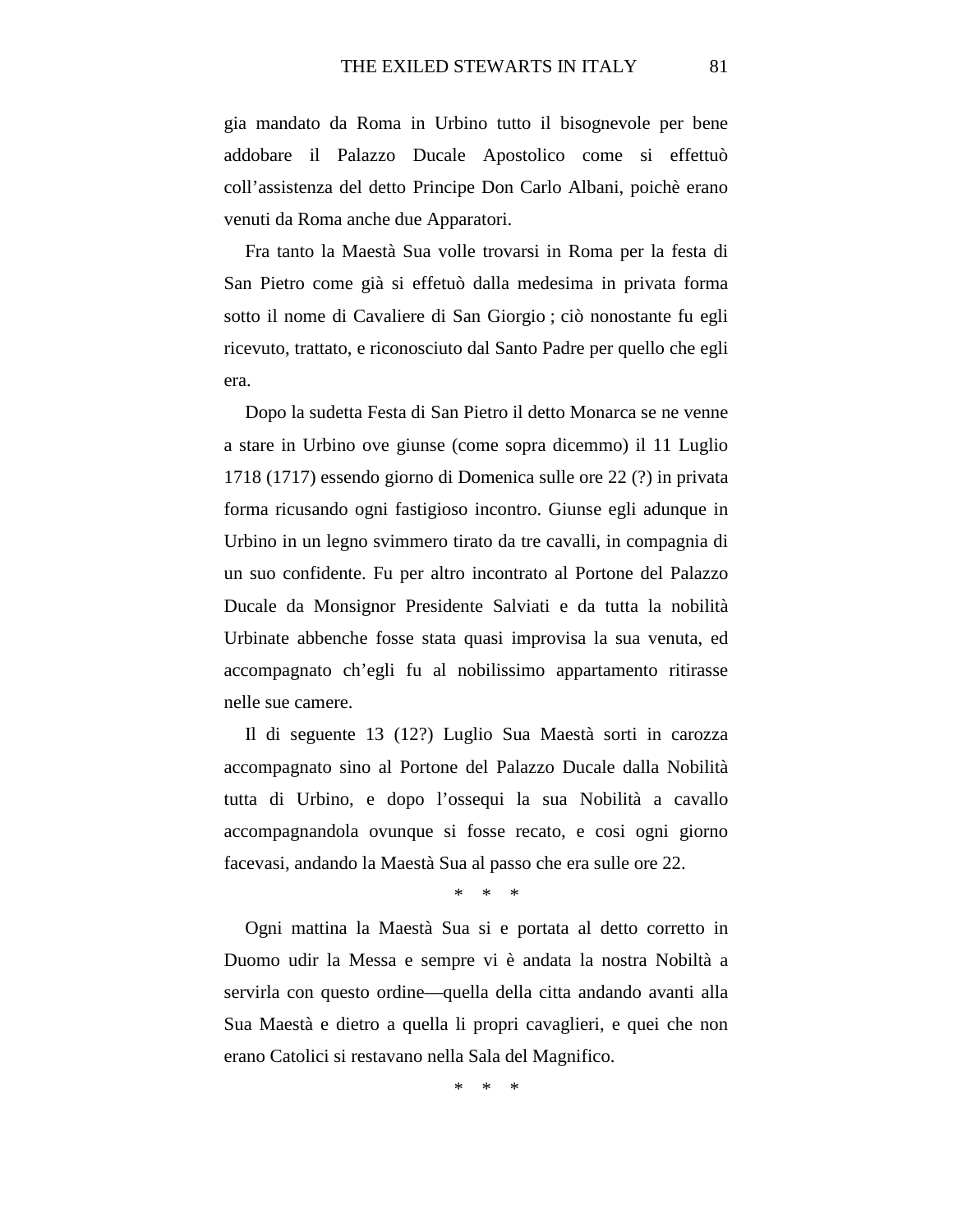Il più delle sue gite erano ai Capuccini ove si divertiva nel Orto superiore colla caccia di Lepre con li suoi piccoli ma bravi cagnolini Danesi. Se ne andava talvolta anche al Convento dei Padri di san Bernardino fuori di città anch'esso. Qualche volta si portò a quello dei Padri Carmelitani, e quando si sentiva genio di cavalcare se ne andava verso Chamoscione, sortendo per Porta Santa Lucia.

\* \* \*

Il di di 30 (Novembre) Sua Maestà si reco alla Benedizione alla chiesa di Sant'Andrea Apostolo per esservi stato invitato da Signor Rossi. Siccome la mattina di detto giorno era il di festivo del detto Santo Apostolo e la sudetta Maestà aveva fatte le sue divozioni, sendo il detto Santo Protettore della Scozia, la detta sera non andò a Conversazione.

\* \* \*

In queste note in carta volante trovata in un libro da decreti nell' archivio dalla nostra città sonovi alcuni linea di carattere del Padre Vernaccia chi scrisse queste note ; certo non le ha scritte con la debita ortografia.

#### (*Translation*)

Extracts from the Diary of the Affairs of Urbino for the Year 1718 of Giovanni Fortinario Gueroli Pucci of Urbino about the Arrival, Stay and Departure of the King of Great Britain James III., Stuart, in Urbino and also the return of the said Monarch to Urbino on a visit with his wife Clementina Sobieska.

James III., Stuart, having already succeeded to the legal rights over Great Britain of his father James II., who died on September 16, 1701, in France, where he had taken refuge with the Royal Family in the midst of the great disturbances in his own Kingdom, was received and assisted by Louis XIV. with his powerful forces,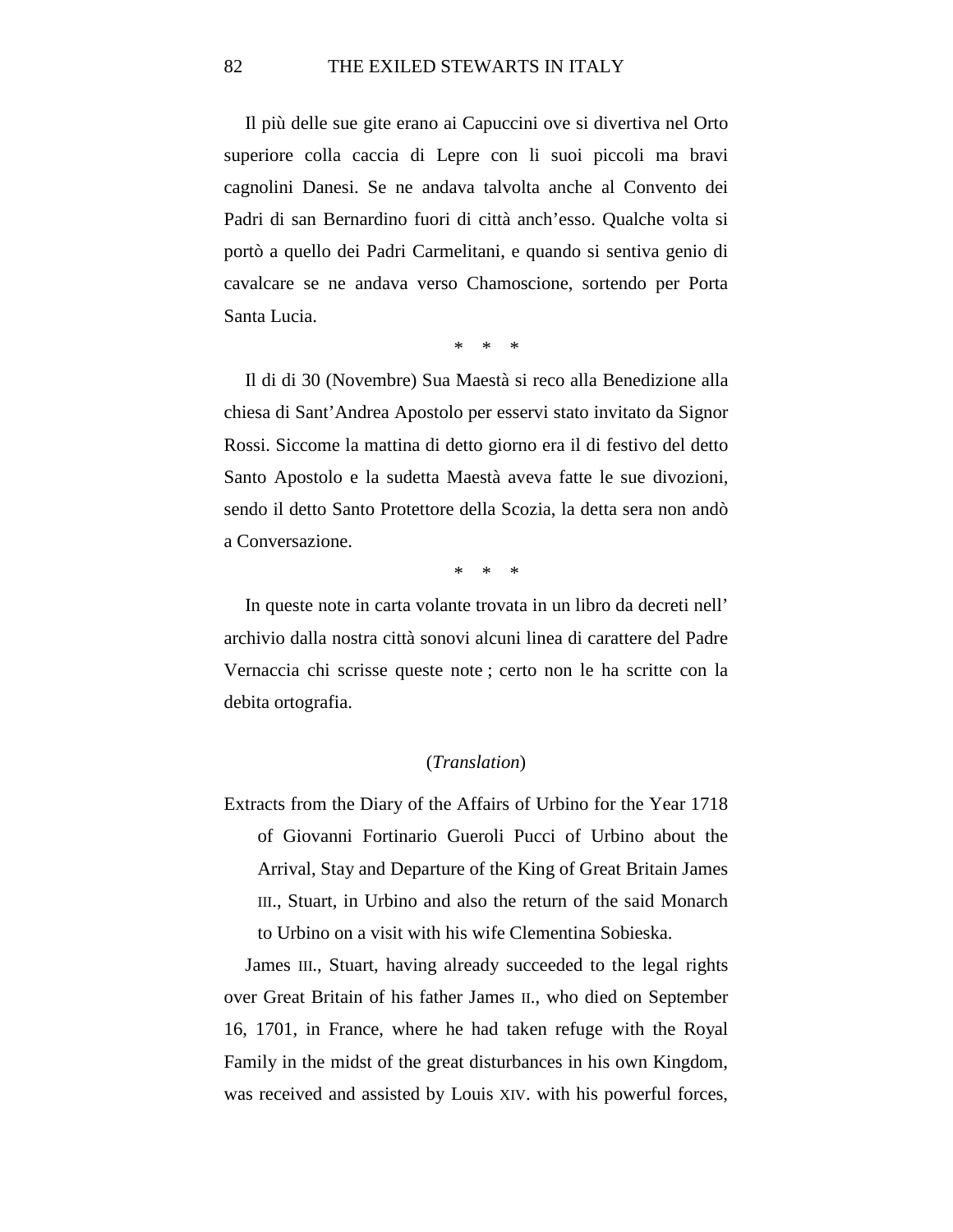until the death of the French King on the 1st of November 1715; finally, owing to the pressure of political circumstances, the said James III., in the first years of the reign of Louis XV., had to depart from France and take refuge in Italy, where Pope Clement XI., having summoned and received him with paternal love in Rome, offered him his native town of Urbino for the greater security of his Roval Person, which offer King James having willingly accepted, he came to live in Urbino, and here begins the Diary of the aforesaid Gueroli Pucci.

On Sunday July 11, 1717, when the Feast of Sant'Amadeo was being celebrated by the nuns of Sta. Chiara in Urbino, the Sacred Majesty of James III., King of Great Britain, arrived in the said city of Urbino; since childhood he had been an exile from his Throne, living in France under the protection of Louis XIV., who had always treated him with royal and cordial affection, and tried every possible means to restore him to his Throne, but in vain; it was necessary for him after the death of the French Monarch, to absent himself and quit France, in order to remove any jealousy from George I. of Hanover the usurper of his paternal Kingdom, who, from the 31 October 1714 was known as King and was recognized as such, even by France, according to the Treaty of Utrecht. So that James III. retired to Avignon where he was received with all magnificence by order of our Pontiff Clement XI.; but as the disturbances continued in England, and also King George became more aggressive, taking every occasion to persecute him in order to secure himself on the British Throne, which he had ravished, our Lord the Pope, well realizing the great peril of this unfortunate sovereign, therefore offered him a residence in whichever of the Papal States he might choose and in whatever city pleased him best, advising him however to establish himself in the State of Urbino to put himself at a greater distance and to procure greater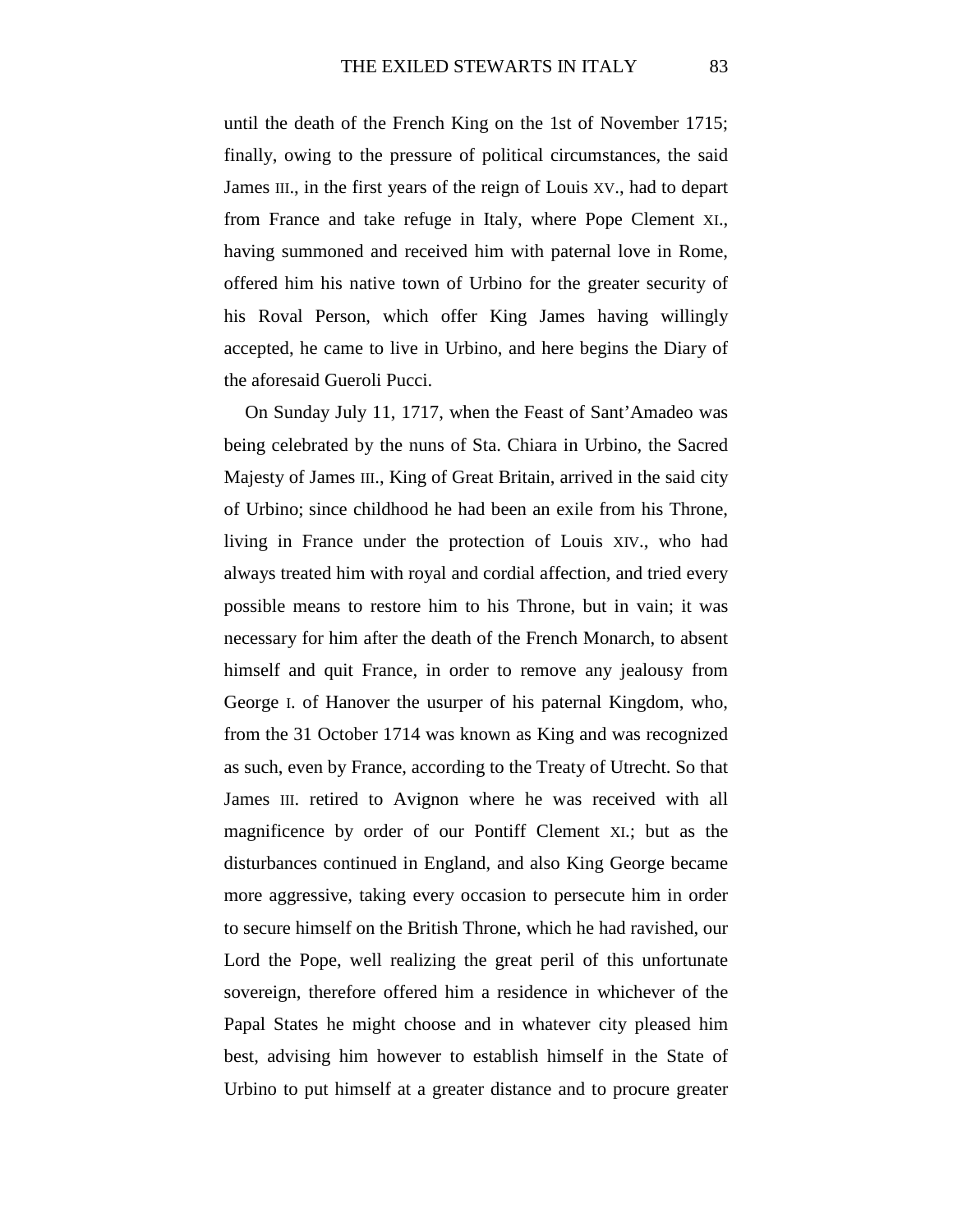safety. Therefore to meet the wishes of His Holiness and at the same time to show his pleasure, His Majesty chose for his stay this same town of Urbino where the Holy Father sent his most worthy nephew Don Carlo Albani for this reason to the frontier of the Pontifical State to meet him, who however remained in Urbino until he had news of the near approach to the frontier of the above mentioned Royal Majesty, and at the same time by order of the Pope he dismissed from this Legation the most Eminent Cardinal Bavia Bolognese who had been Legate there, making him Legate of Romagna.

 $\boldsymbol{\ast}$ 

His Majesty arrived in Pesaro the 11 July 1718 (1717) accompanied by the most excellent Don Carlo Albani, by the Dukes of Ormond, of Mar, of Perth, and by other English Lords and gentlemen, nearly all of them Scottish. Don Carlo Albani then took leave of His Majesty, who came to Urbino. His Holiness had already sent from Rome to Urbino everything necessary to furnish the Ducal and Apostolic Palace, which was accomplished with the help of the said Prince, Don Carlo Albani, for already two housedecorators had come from Rome for the purpose.

As His Majesty wished to be in Rome for the Feast of St. Peter, he did this privately under the name of Chevalier de St. Georges; notwithstanding this, he was received, treated and recognized by the Holy Father for what he really was.

After the above mentioned Feast of St. Peter the said Monarch came to live in Urbino, where he arrived (as we said before) on the 11 of July 1718 (1717), being a Sunday, at the hour of 22 o'clock, very quietly, refusing a State reception. He came to the city then in a carriage drawn by three horses accompanied by a confidant of his. He was met at the door of the Ducal Palace by Monsignor Salviati and by all the Nobles of Urbino, although his arrival was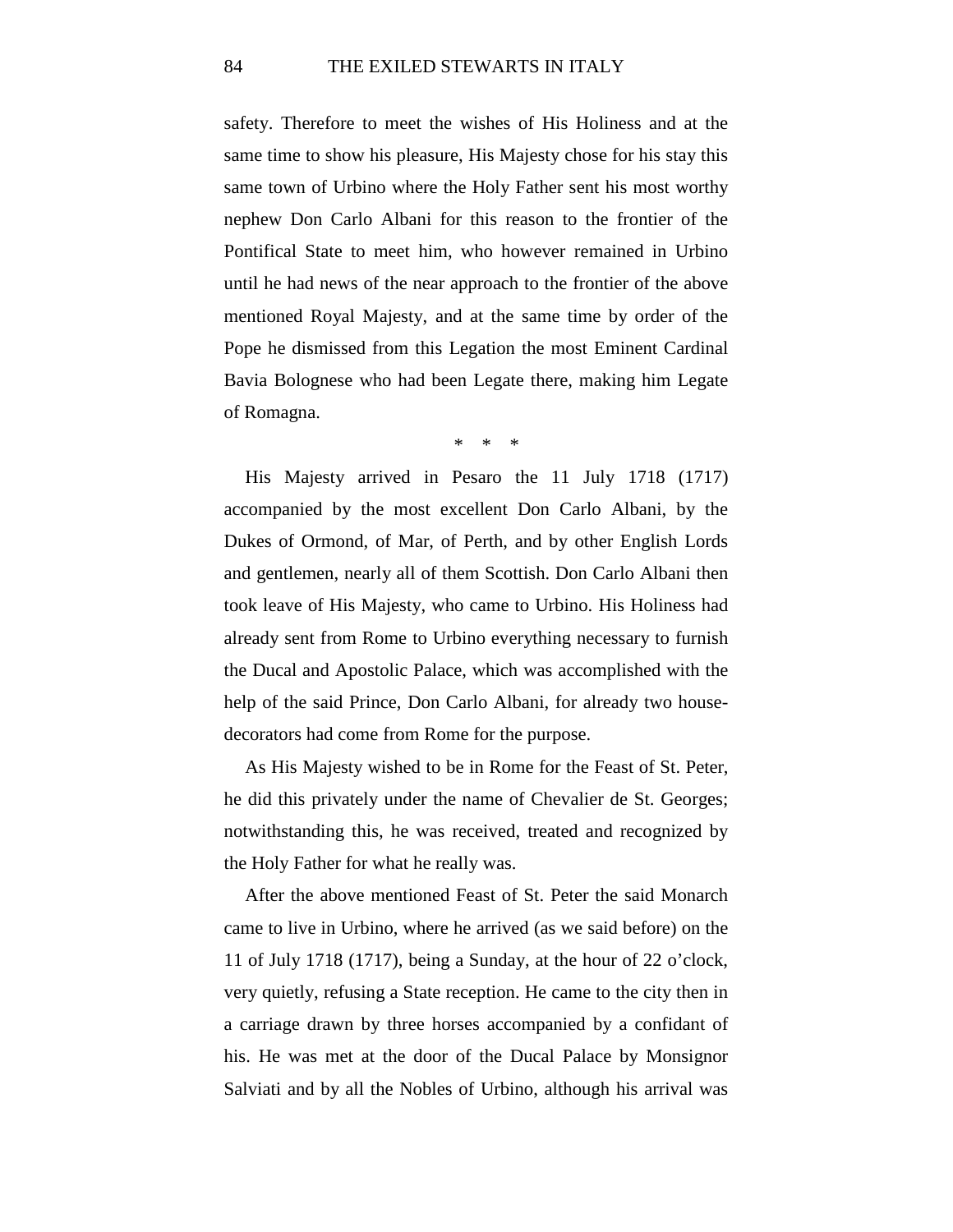almost unexpected, and they escorted him to the fine apartment and he retired into his own rooms. The following day 12 July His Majesty drove out in a carriage, accompanied by all the Nobles of Urbino as far as the principal doorway of the Ducal Palace, and after they had paid their respects, he was accompanied by his own Courtiers on horseback wherever he went, and this happened every day, His Majesty going out always at the same hour.

\* \* \*

Each morning His Majesty was carried to the Choir in the Cathedral to hear Mass and our Nobles always went to serve him in the following order: those of the city going before His Majesty and his own gentlemen behind him, whilst those who were not Catholic remained in the 'Hall of the Magnificent.'

\* \* \*

His most usual expedition was to the Cappuccini Monastery, in the orchard of which he amused himself hunting the hare with his two clever little Danish dogs. Occasionally also he went to the Convent of the Bernardini Fathers, which was also outside the town, or else to that of the Carmelite Fathers, and when he felt in the mood for riding he chose the road towards Camoscione, leaving Urbino by Porta Sta. Lucia.

\* \* \*

On the 30th day of November His Majesty went to Benediction at the church of St. Andrew Apostle, having been invited there by Signor Rossi. As the morning of that day was the Festival of the said Apostle and His Majesty had made his devotions, because the said Saint is the Protector of Scotland, that evening he did not hold a reception.

\* \* \*

These notes on a fly sheet were found in a book of decrees in the archives of our city. There are some lines in the characters of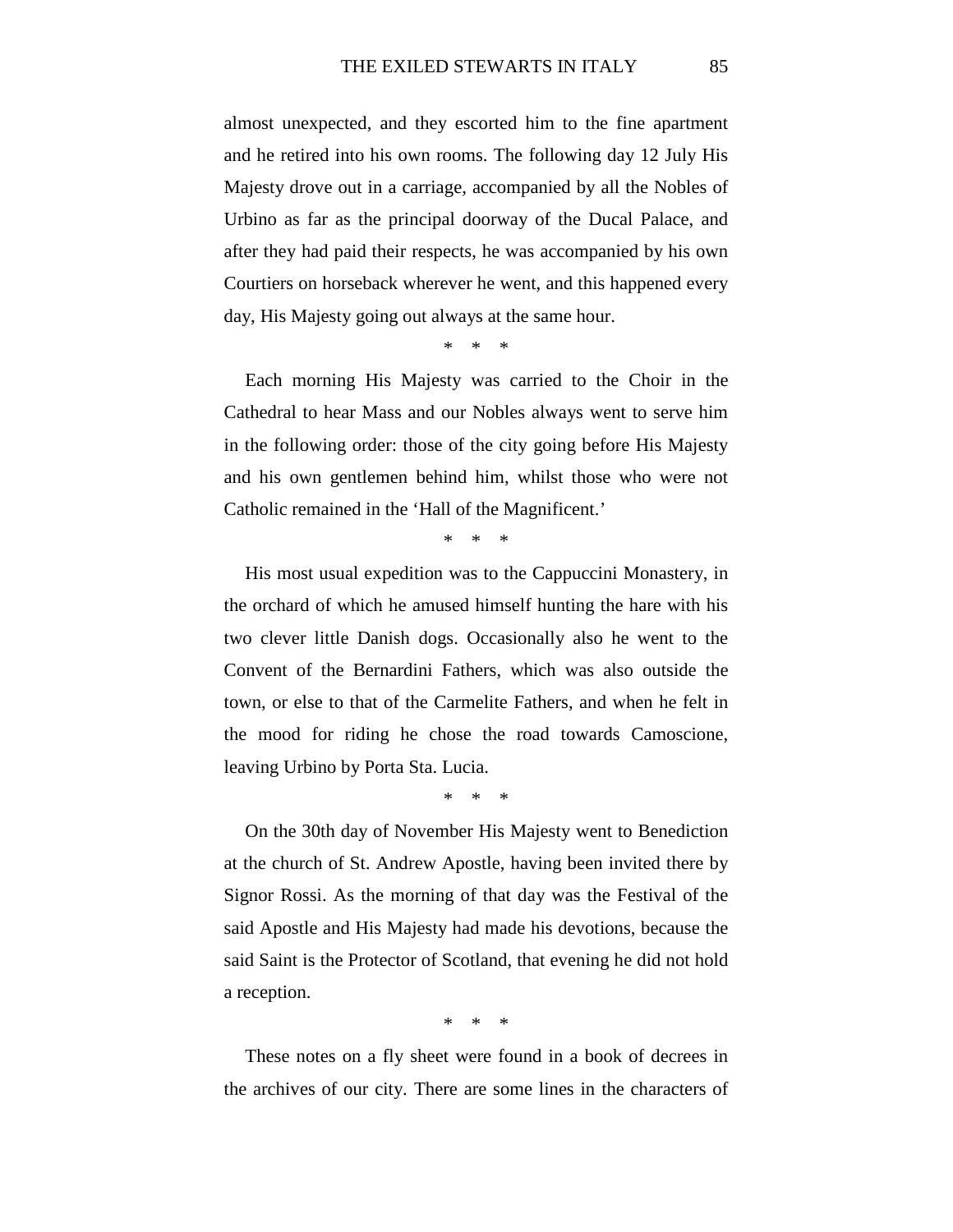Father Vernaccia who wrote these notes. Certain it is that he did not write them in the proper spelling.

LIST OF THE LORDS AND GENTLEMEN WITH JAMES III. AT URBINO

IN 1717-1718

| Duca di Mar                        | Segretario di Stato                              |  |
|------------------------------------|--------------------------------------------------|--|
| Duca di Pert (Perth)               | Maggioredomo Maggiore                            |  |
| <b>Milord Delmur</b>               | del Seguito                                      |  |
| 66<br>Clermont                     | $\epsilon$<br>$\zeta$ $\zeta$                    |  |
| " Nisdel (Nithsdale)               | $\epsilon$<br>66                                 |  |
| " Chiston                          | Cavaliere di Guerra                              |  |
| " Glisson                          | del Seguito                                      |  |
| " Odoardo)                         | $\zeta$ $\zeta$                                  |  |
| " Witton (Wintoun)                 | 66<br>66                                         |  |
| " Ghilsero)                        | 66<br>66                                         |  |
| " Sothesch (Southesk)              | $\mbox{\bf 6}$                                   |  |
| " Dewenhier (Derwentwater)         | $\mbox{\bf 6}$ $\mbox{\bf 6}$<br>$\zeta$ $\zeta$ |  |
| Mons. E.G.                         | Scudiere                                         |  |
| Chev. Giovanni Preston             | Consigliere                                      |  |
| Mons. Kambron (Cameron)            | Colonello                                        |  |
| de Futtre                          | Cavallerizo                                      |  |
| " Schildon (Sheldon)               | Maestro di Stalla                                |  |
| " Merni                            | Seg. di Gabinetto                                |  |
| $\epsilon$<br>Damooss              |                                                  |  |
| $\,$ $\,$ $\,$ $\,$ $\,$<br>Cliss  | Cav. Tesoriere                                   |  |
| " Eschin                           | del Seguito                                      |  |
| " Bout                             | Mag. domo e Colonello                            |  |
| Macmar                             | del Seguito e Colonello                          |  |
| $\,6\,6$<br>Lambert                | 66<br>$\zeta$ $\zeta$                            |  |
| Forster                            | Generale di mare e di terra                      |  |
| $\,$ $\,$ $\,$ $\,$ $\,$<br>Bavamo | Amministratore                                   |  |
| 66<br>Karneghe (Carnegie)          | del Segretario                                   |  |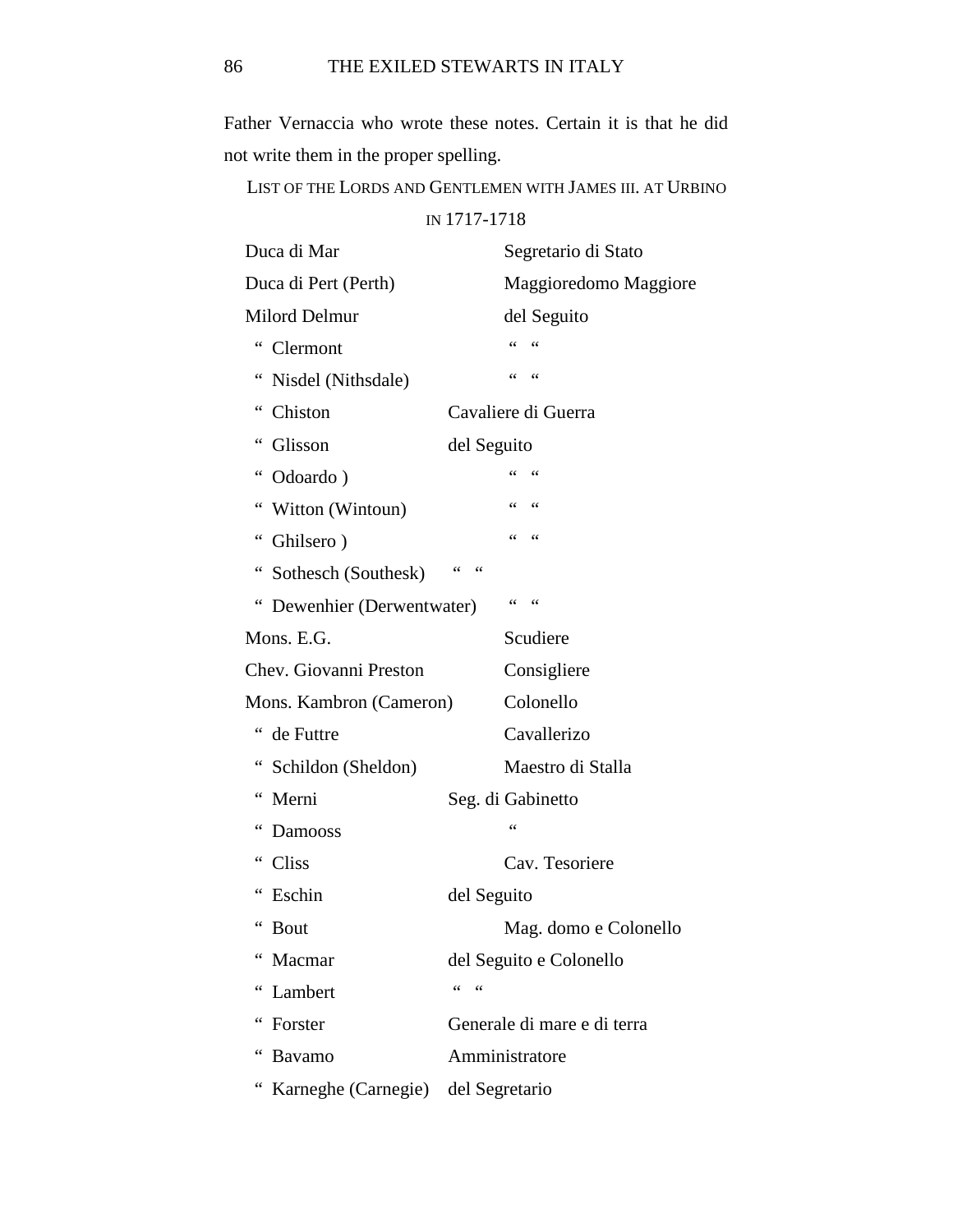| Col. Stuarda (Stewart)                                |                     | $\zeta \zeta$<br>$\zeta$ $\zeta$   |
|-------------------------------------------------------|---------------------|------------------------------------|
| Mons. Mospan                                          |                     | 66<br>66                           |
| 66<br>Filbert                                         | $\leq$ $\leq$<br>66 |                                    |
| 66<br>Crem                                            | 66<br>$\leq$        |                                    |
| 66<br>Strindam                                        |                     | Spediz. di S. M. B.                |
| Capt. Oubrioni (O'Bryen)                              |                     | del Segratario                     |
| Col. Broke                                            |                     | 66<br>66                           |
| Mons. Bolmer                                          |                     | 66<br>66                           |
| 66<br>Vornus                                          | 66<br>66            |                                    |
| <b>Bricton</b>                                        | Dottore             |                                    |
| $\ddot{\phantom{0}}$<br>Mor (Moir)                    |                     | del Seg. e Confidente del Re.      |
| $\epsilon$<br>Luigi                                   |                     | Segr. del Duca di Mar.             |
| La moglie di Milord Nisdel (Lady Nithsdale)           |                     |                                    |
| La moglie di Mons. C. S.                              |                     |                                    |
| Mons. Sceldon (Sheldon)                               |                     | Ajo del S. M. B.                   |
| Conte Metellan Lauderdale (Maitland) (mori in Urbino) |                     |                                    |
| Mons. Luigi Nerni                                     |                     | Figlio di Seg. di Gabinetto        |
| Padre Maestro le Brun                                 |                     | Domenicano, Confessore di S. M. B. |
| (Brown)                                               |                     |                                    |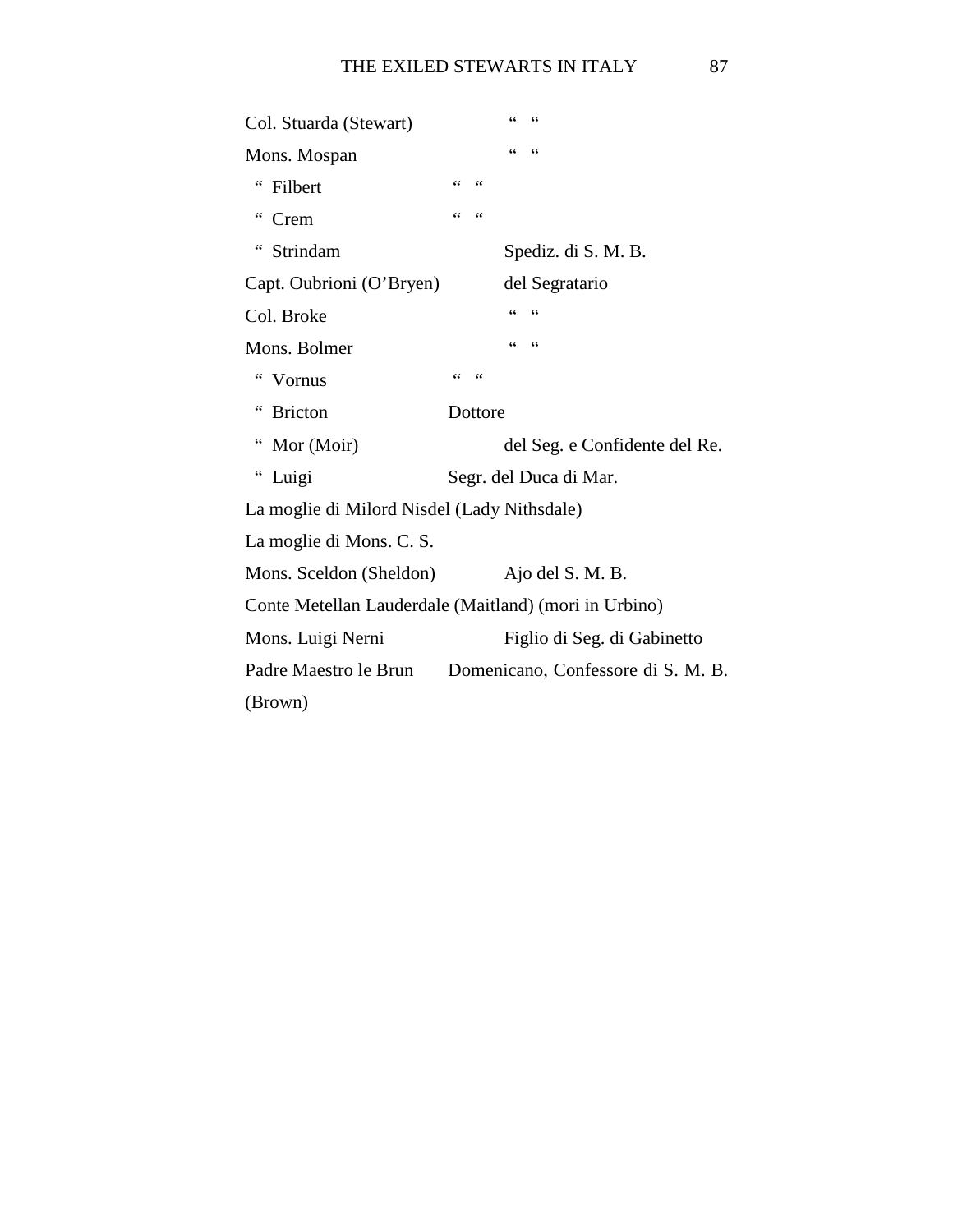### INSCRIPTION IN A CORRIDOR OF THE SEMINARY AT URBINO

HIC SITUS EST.

ALEXANDER METELANUS SCOTUS EX COMITIBUS DE LAUDERDALE QUI JACOBI III M. BRITANNIAE REGIS CAUSAM FORAS FORTUNAM AMPLEXUS FRATER TERTIUS IN EXILIO OBIIT VII SEPTEMBRIS MDCCXVII VIXIT ANNOS XLVII MENSES X DIES III ET PIUS IN PATRIAM FIDUS REGIQUE DEOQUE MENTE MANUQUE CELER HIC METELANUS ADEST PRO PATRIA HAUD PAUCOS FORTI PRO REGE LABORES PECTORE SUSTINUIT FIDUS ET EXUL OBIT PRO SIMILI CAUSA PRO TANTO REGE VIATOR OPTARES FRUSTRA VIVERE SIVE  $MORI<sup>1</sup>$  $MORI<sup>1</sup>$  $MORI<sup>1</sup>$ 

<span id="page-35-0"></span><sup>&</sup>lt;sup>1</sup> Alexander Maitland was the fifth son of Charles, third Earl of Lauderdale. (*Scots Peerage*, v. 308.)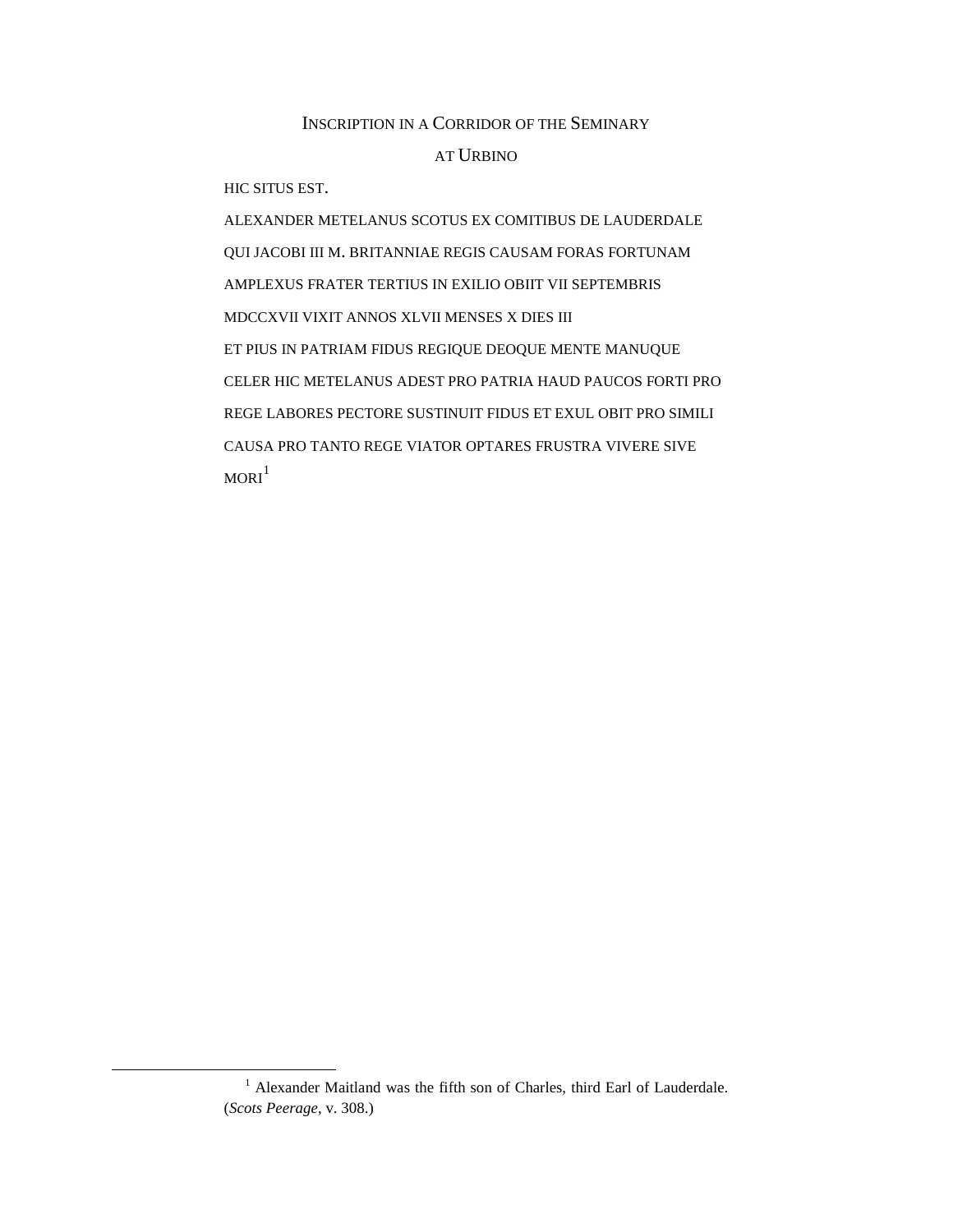## LETTRE DU DUC D'HANNOVER A L'EMPEREUR<sup>[1](#page-36-0)</sup> SUR L'EVASION DE LA REINE D'ANGLETERRE

La bonne foy avec laquelle je traite avec Votre Majesté devait me meriter ce semble quelque avis sur la fuite de la Princesse Sobieski d'Ispruch. J'ai été un des derniers de Londres a l'apprendre. C'était il impossible de m'envoyer un courier en Hollande ? V. M. sait pourtant bien que le mariage du Pretendant n'est pas une chose indifferente pour moy et pour mes alliez et l'on ne doit l'envisager a Vienne que sur ce pied là, il y a de moments dans les affaires qu'on neglige qui ouvrent un chemin a bien des entreprises aux quelles il n'est plus bien de remedier comme il arrive dans celle cy.

Le Prétendant passe les Montagnes et les Mers par le secour de ses alliés avec une facilité qui peut deconcerter nos mesures, et les miennes, il est aisé de voir qu'il ne s'endort pas sur ses interets : rien ne me doit enfin et ne peut me toucher de plus prest que ce Mariage qui trouble tout le repos de'Angleterre. J'en doist prevenir le suite dangereux.

Ce Royaume qui est partagé entre luy et moy peut allumer un feu que votre prudence et la mienne auront bien de la peine à l'eteindre L'Angleterre est un theatre sanglant où les factions se reveillent souvant et ces peuples ayment à changer de maitre ainsi V. M. doit prévoir qu'il arrive des choses que la sagesse des conseils ne peut pas toujours mettre d'accord.

S'il arrive quelque changement dans l'Etat par ce mariage V. M. apercevra trop tard que je ne luy etais plus utile a Londre qu'à

<span id="page-36-0"></span><sup>&</sup>lt;sup>1</sup> George I. to Charles VI.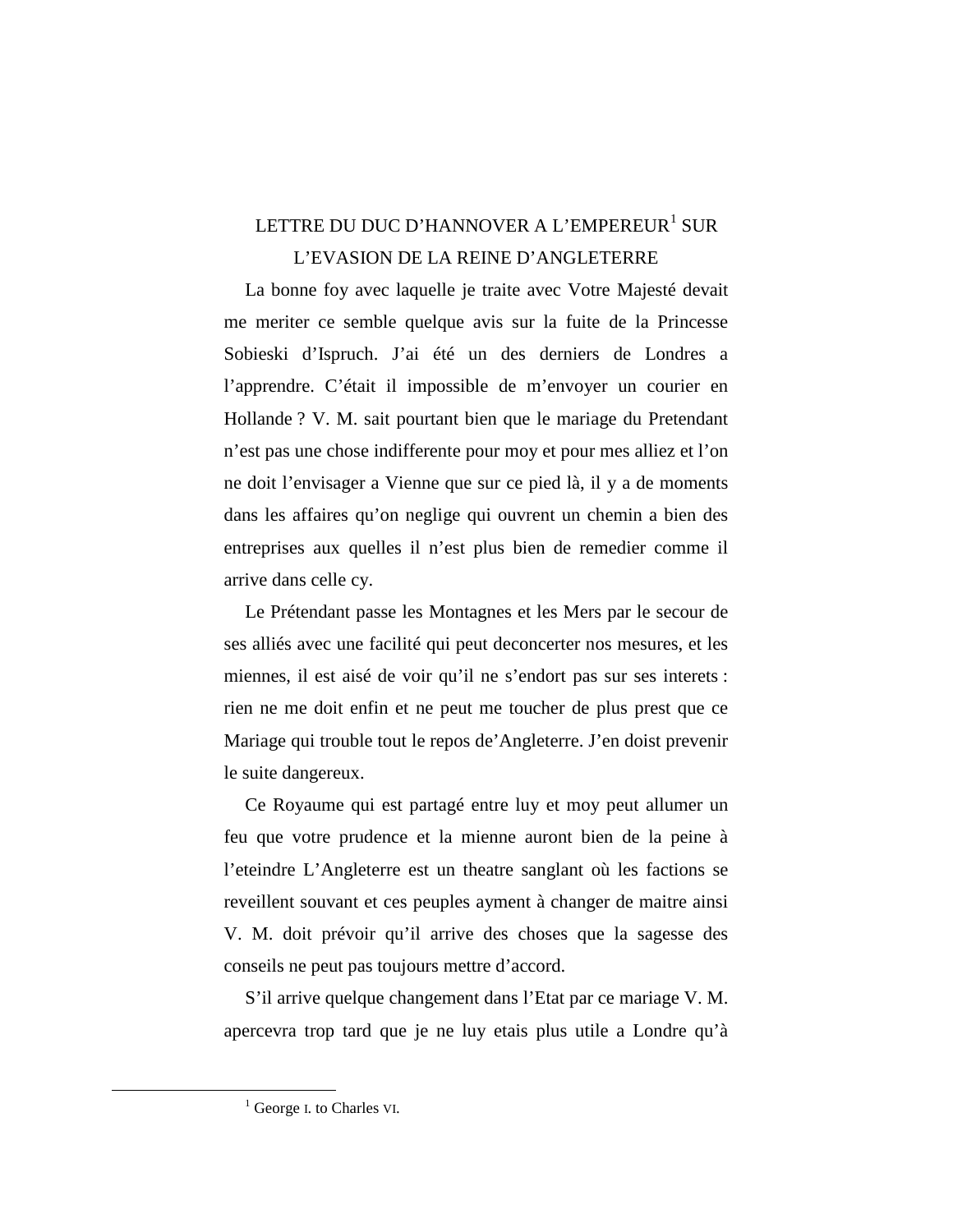Breme.<sup>[1](#page-37-0)</sup> Il y a au reste une belle confusion dans la fuitte de la Princesse Sobieschi que je ne scais de quel coté je la puis prendre. Il n'y a qu'un milieu pour détromper l'Angleterre, qui est de chasser de vos estats le Prince Jacques Sobieschi. Vos ordres ont dejà à ce que je crois, prevenu sur cela mes desirs. C'est un affaire qui ne souffre aucun delay, n'y aucun temperament.

L'Espagne paraissait abattue par ces pertes de la campagne  $passée<sub>z</sub><sup>2</sup>$  $passée<sub>z</sub><sup>2</sup>$  $passée<sub>z</sub><sup>2</sup>$  il avait semblait qu'on aurait du bon marché avec les espagnols, mais l'armée du Marquis de Lède, qui subsiste aupres de Melazzo a trouvé le secret de diminuer celle de V. M. Tout cela laisse l'Europe dans l'incertitude de ce qui peut arriver entre votre couronne et celle d'Espagne. Le succes des armes eleve et abaisse et on ne peut qu'imprudament conter sur les evenements. Le Ministre $3$  du Roi Philipe est vif ardent. C'est un homme qui a passé par tous les degrez de la fortune, il s'elève et devient toujours plus inaccessible au Ministre qui lui propose la paix.

L'Arrivée du Pretendant en Espagne a grossis les esperances. Les Rebelles d'Ecosse lèvent la tete malgré les soins que j'ai toujours pris de les abattre.<sup>[4](#page-37-3)</sup> Ils esperent et j'apprens que les contenances sont dejà changé depuis que le Prince est sur les confins de la Galicie, et que la Princesse qui lui est destinée est echappée d'Ispruch. J'avais toujours souhaité qu'elle retournat en Silesie. V. M. m'avait fait sur ce point une promesse solemnelle. Dilon<sup>[5](#page-37-4)</sup> aurait vu avorter ses pratiques, ou serait plus tranquille. Je

<span id="page-37-0"></span><sup>&</sup>lt;sup>1</sup> Hanoverian troops had occupied Bremen in 1715 and by the Quadruple Alliance of 1718 the Emperor had guaranteed George's possession of it.

<span id="page-37-1"></span> $2$  A French Army invaded Spain in April 1719. Philip V. had not troops to oppose it, for many of his soldiers were in Sicily. The Spanish forces in Sicily were commanded by the Marquis de Leda, who defeated the Austrians at Francavilla on June 27th.

<sup>&</sup>lt;sup>3</sup> Cardinal Alberoni.

<span id="page-37-4"></span><span id="page-37-3"></span><span id="page-37-2"></span><sup>4</sup> They were beaten at Glenshiel a few weeks later. See *The Jacobite Attempt of 1719*, edited by W. K. Dickson (S.H.S., 1895).

 $<sup>5</sup>$  Arthur Dillon (1670-1733) was the agent of James Edward at Paris.</sup>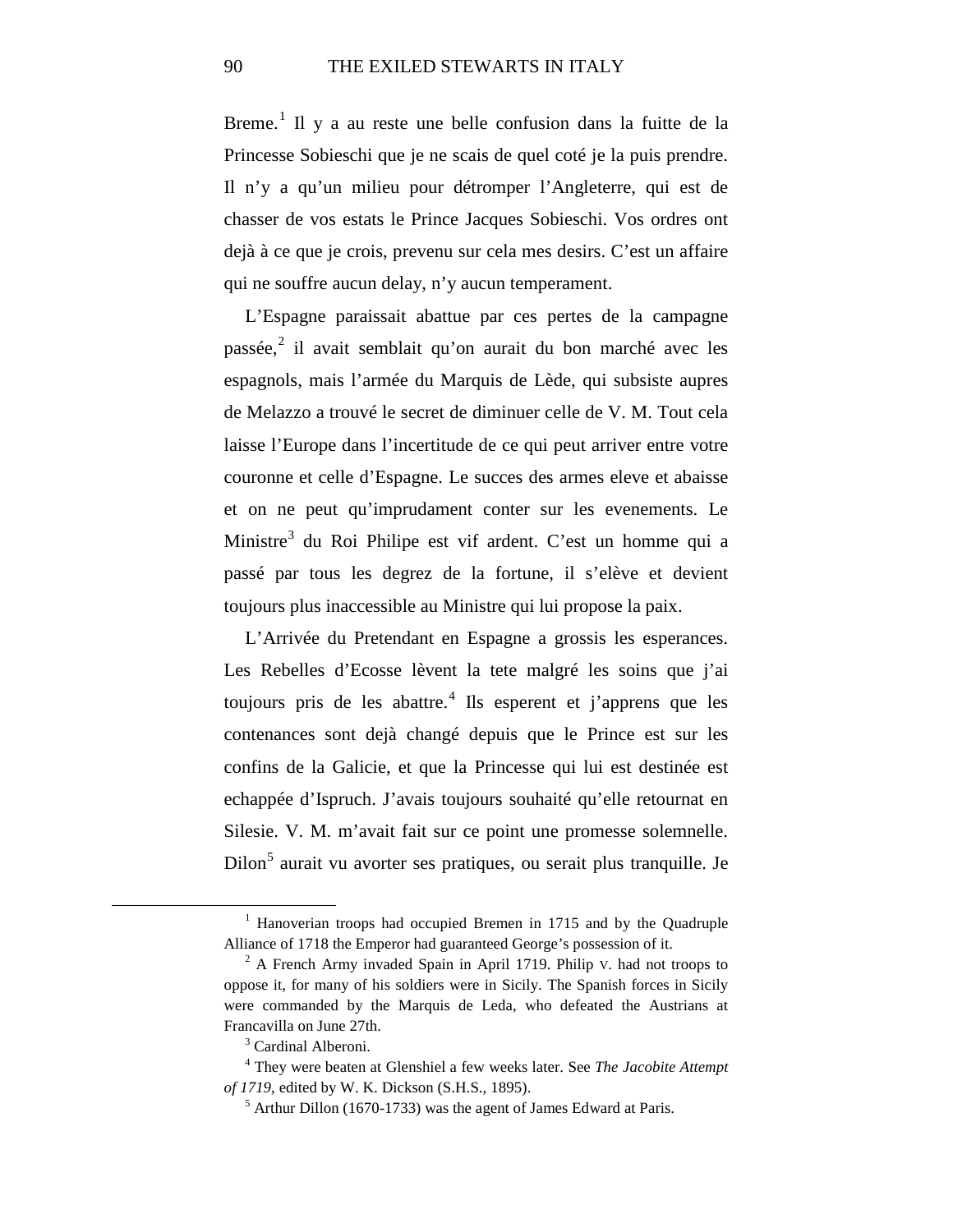ne doute point que des menées de la Cour de Rome pour la consommation de ce mariage, elle a dejà beaucoup gagné puis qu'elle tient en depot cette Princesse qui ne manque ni d'esprit n'y d'adresse pour faire reussir ses desseins. On scait qu'elle avait bien regler les pas de la sortie d'Ispruch.

Tous ces maux qu'on craint viennent du depart du Pretendant de Rome. Il ne devait jamais passer sous les yeux de vos Ministres, pour aller en Espagne comme il a fait, il fallait veillir à la fuite. En cela V. M. a été mal servi et ses ordres mal executés. Il est vrai qu'il est dans l'innaction sur les confins de l'Espagne mais les partisans ne le sont pas sur les trames, et les complots qui se forment icy pour inquieter le dedans du Royaume. Le Regent de France fait des efforts considerables pour V. M. et pour le repos de ma couronne, mais il a des ennemis. L'Espagne lui en suscite tous les jours, muets et impuissants jusqu'à present ; mais l'Etat qu'il renverse indispose les peuples. Il y a tout a apprehender, une étincelle peut allumer un grand feu, il n'a pas tenu au Cardinal Alberony que la chose ne soit pas dejà arrivée. V. M. trouvera que je pousse mes reflections assez loin, je me fais un plaisir de vous l'exposer, quelque sujet que j'aye de me plaindre de la negligeance de vos Ministres. Je suis toujours dans la resolution de ne rien changer au plan de l'alliance contractée avec V. M. à ordre de vous donner part de mon voyage dans mes états.

Je conserverai toujours pour V. M. Imperiale l'attachement le plus inviolable. Je finis en l'assurant de ma parfaite amitie ; et je suis de V. M. Imperiale

GEORGE ROY.

Dans mon passage de Hollande.<sup>[1](#page-38-0)</sup>

<span id="page-38-0"></span><sup>&</sup>lt;sup>1</sup> This must have been written within a few days of May 11, 1719, when George left England for Hanover.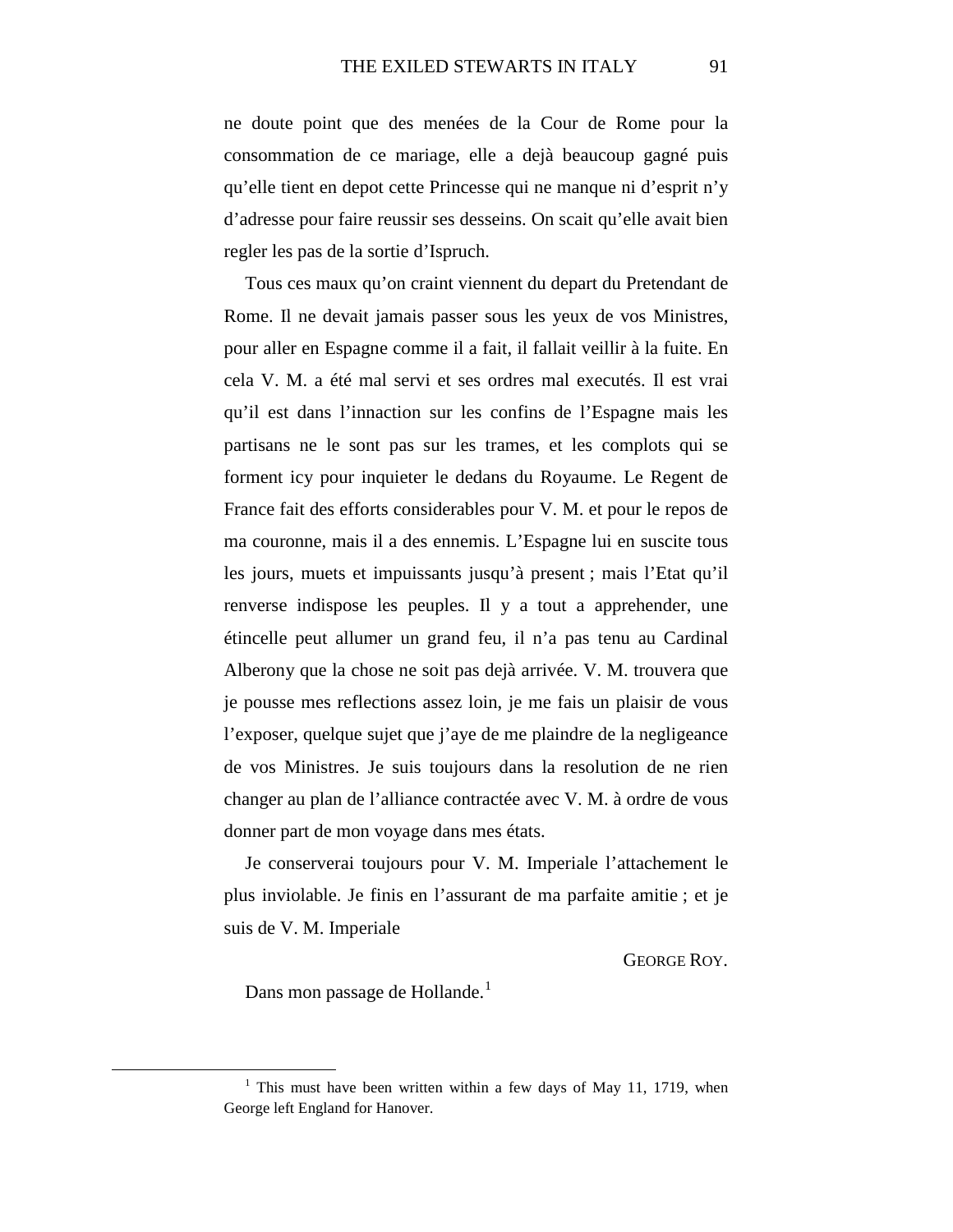#### (*Translation*)

## LETTER FROM THE DUKE OF HANOVER TO THE EMPEROR REGARDING THE ESCAPE OF THE QUEEN OF ENGLAND

It seems to me that the tood faith with which I treat with Your Majesty should have deserved some news about the flight of the Princess Sobieski from Innsbrück. I was one of the last in London to hear of it. Was it impossible to send a courier to me in Holland? Your Majesty knows well that the marriage of the Pretender is a matter far from indifferent to me and to my allies, and at Vienna it should be considered only in this light; there are neglected moments in public affairs that open the way to many enterprizes for which there may be no remedy, as in this present case.

The Pretender passes mountains and seas by the help of his allies with a facility which may baffle our measures, and it is easy to see that he is not blind to his own interests; nothing can or ought to touch me more closely than this marriage, which troubles the repose of all England. I must foresee the dangerous consequences of it.

This Kingdom which is divided betwixt him and me may light a fire that both your prudence and mine would have great difficulty in extinguishing. England is a bloody theatre where factions often arise and these peoples love a change of master, thus Your Majesty may anticipate that something may happen which wise advice may not be able to adjust.

If some change in the State should take place through this marriage Your Majesty will perceive too late that I was more useful to you in London than at Bremen. There is after all so much confusion concerning the flight of the Princess Sobieski that I hardly know how to take it; there is only one way to undeceive England, which is to chase from your dominions Prince James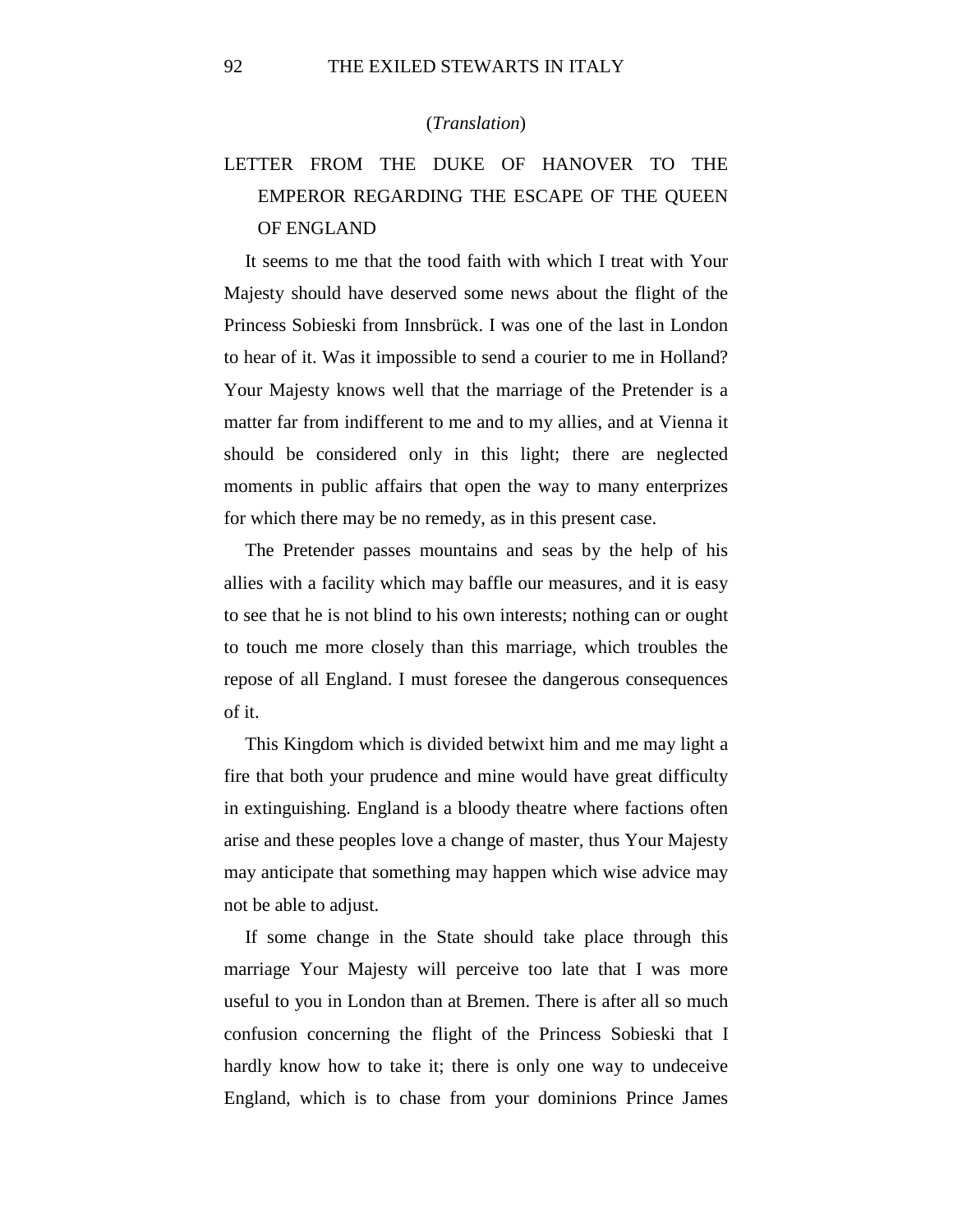Sobieski. Your orders will already I trust have anticipated my desires. It is an affair which brooks of no delay nor of any temporizing.

Spain seemed beaten by these losses of the past campaign and one might have made a good bargain with the Spaniards, but the Army of the Marquis de Lède, which is in force near Melazzo, has found the secret of decreasing the Army of Your Majesty. All this leaves Europe in uncertainty of what may happen between your crown and that of Spain. Success of Arms rises and falls, and it would be but imprudent to count on the issue. The Minister of King Philip is alert and ardent; he is a man who has passed through all phases of fortune; he is asserting himself and becomes ever more inaccessible to the Minister who proposes Peace to him.

The arrival of the Pretender in Spain has raised hopes. The Scottish Rebels lift their heads notwithstanding the care I have always taken to put them down. They are still hoping, and I learn that their demeanour has changed since the Prince is on the borders of Galicia and the Princess destined for him has escaped from Innsbrück. I had always hoped that she would return to Silesia. Your Majesty had given me a solemn promise on this point. Dilon would have seen his dealings miscarry or he would be more tranquil. I do not doubt that by the intrigues of the Roman Court for the consummation of this marriage it has already gained much, for it holds in trust this Princess who is not wanting in wit nor in cleverness in order to make her designs succeed; we know that she had already well planned her departure from Innsbrück.

All these evils have happened since the Pretender left Rome, he ought never to have passed the eyes of your Ministers to go to Spain as he has done, the flight should have been guarded against. In this Your Majesty has been badly served and your orders badly carried out. It is true that he is inactive on the borders of Spain, but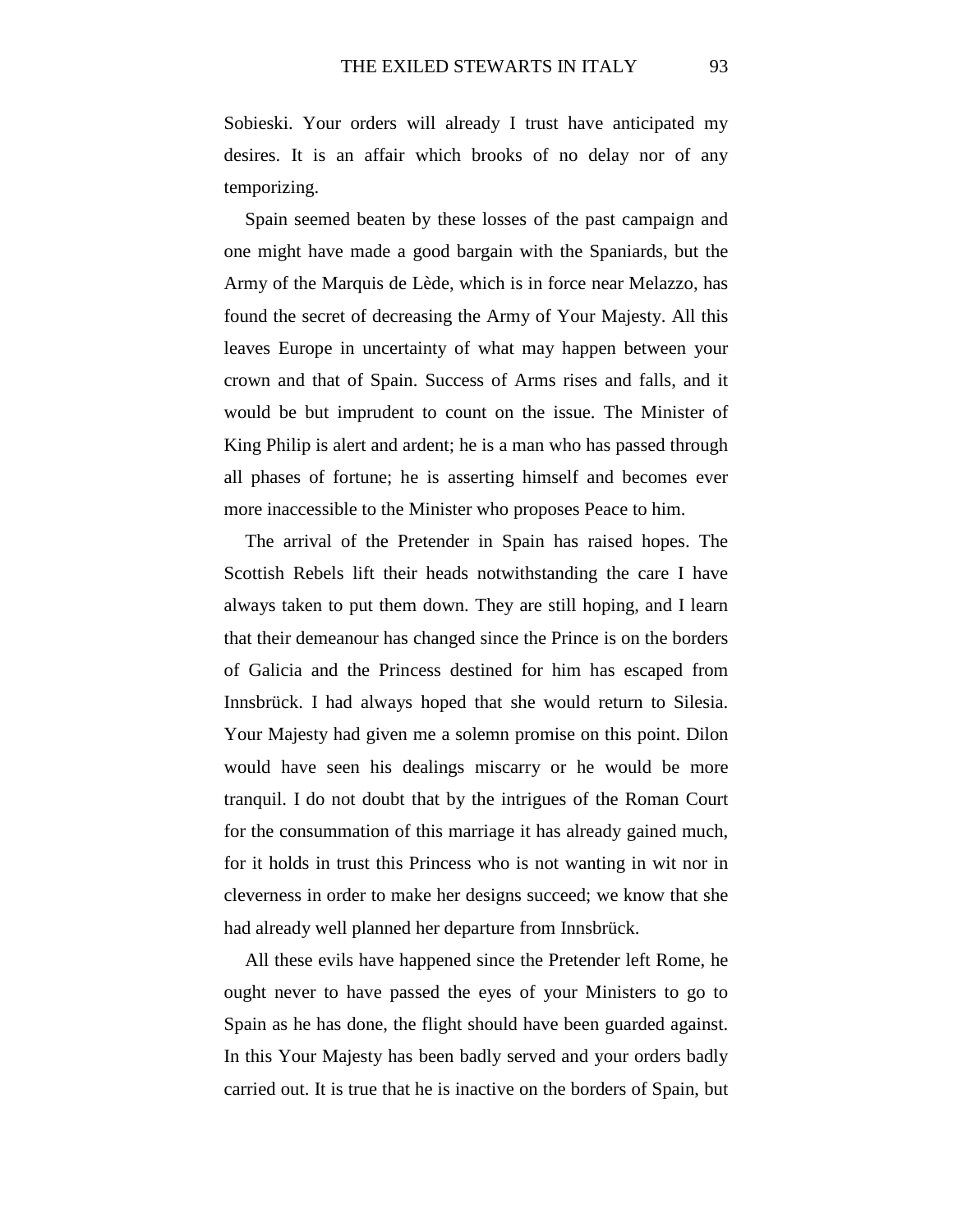his partizans here are not so in the hatching of plots to upset the internal affairs of the Kingdom. The Regent of France makes considerable efforts for Your Majesty and the peace of my Crown, but he has enemies. Spain instigates them daily, mute and powerless at present, but the State which he overthrows estranges the people. Everything is to be feared; a spark may light a great fire; it is not due to Cardinal Alberoni that this has not yet happened.

Your Majesty will find that I press my reflections very far. I do myself the pleasure of exposing to you any matter concerning which I have to complain of the negligence of your Ministers. I am always resolved to change nothing in the plan of the alliance contracted with Your Majesty in order to keep you informed of my journey through my states.

I shall always keep for Your Imperial Majesty the most inviolable affection. I close with the assurance of my perfect friendship, and I am of Your Imperial Majesty

GEORGE R.

During my passage through Holland.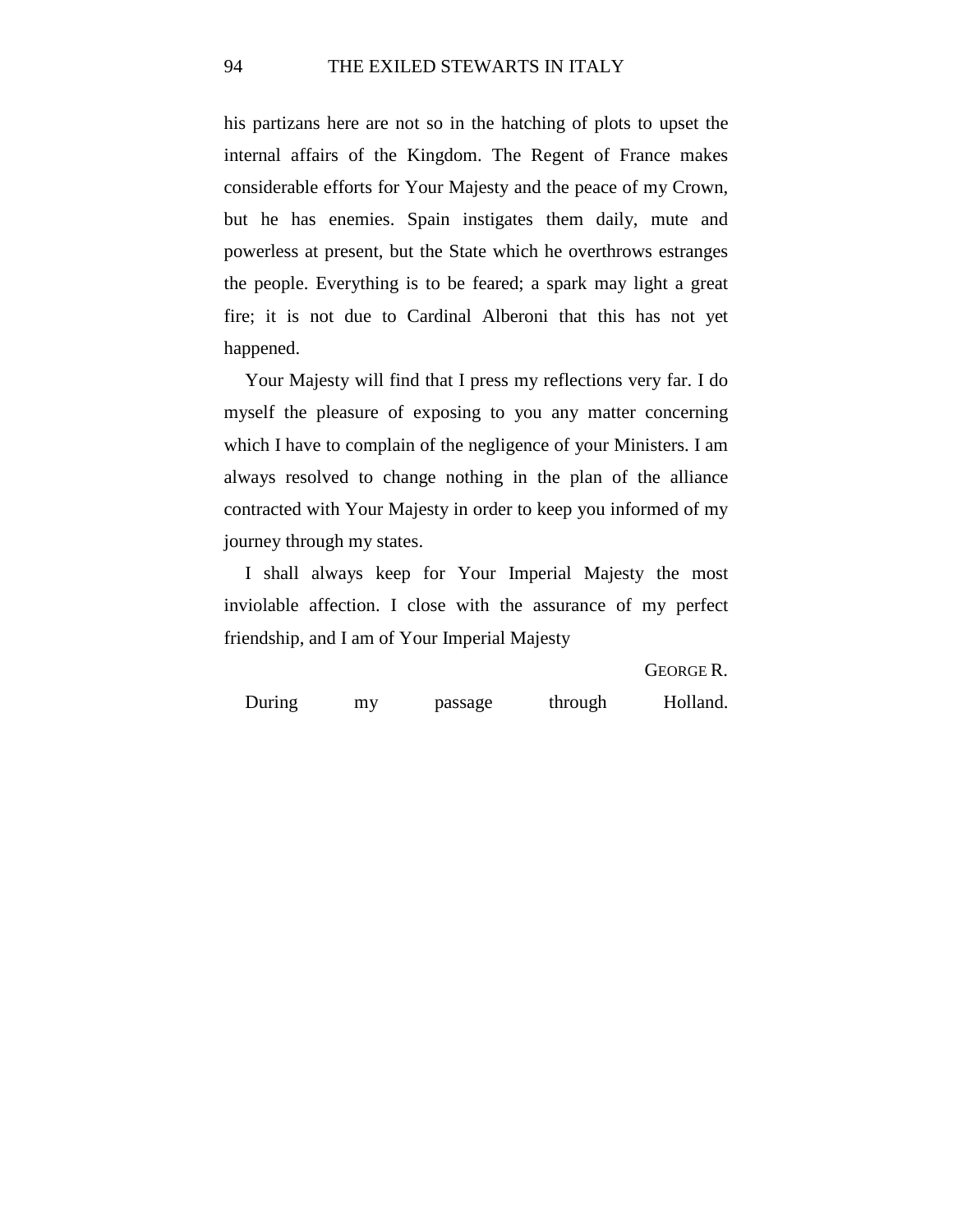## LETTERS OF JAMES AND CLEMENTINA MOSTLY FROM THE VATICAN (ARCHIVIO SEGRETO)

Of the following fifteen letters thirteen have been chosen from about twenty-five found in the Vatican Archives as being of a wider interest than the remainder and showing something of the concern of James in Church affairs, and his intense gratitude to each succeeding Pope. It will be observed that there are various errors in spelling both in Italian and in French, although these are more noticeable in the letters of Clementina. Of hers, one that is included was copied from the Archives of Prince Orsini and another from the English College in Rome; the latter was presented to the College a few years ago, together with a relic. All are original autograph unless otherwise stated. They are here arranged chronologically.

## JAMES TO CLEMENT XI.

## Très Saint Père

Ny ma vive douleur ny un sentiment de vive peine que j'ay eu ce matin ne peuvent m'obliger de differir un moment annoncer a Votre Sainteté la cruelle perte que je viens de subir (?) d'une mère qui meritait toute ma tendresse et qui a toujours été si attachée au Saint Siège et a la Personne sainte de Votre Sainteté. C'est d'elle après Dieu que j'attend ma plus grande consolation dans une conjoncture si triste pour moy en toute manière rempli de confiance dans la bonté vrayment paternelle pour moy, et osant tout esperer d'elle, j'implore très humillement le secours de Votre Sainteté, puis pour l'áme de la Reine ma mère et pour moy et en luy renouveller les protestations de ma soumission et attachement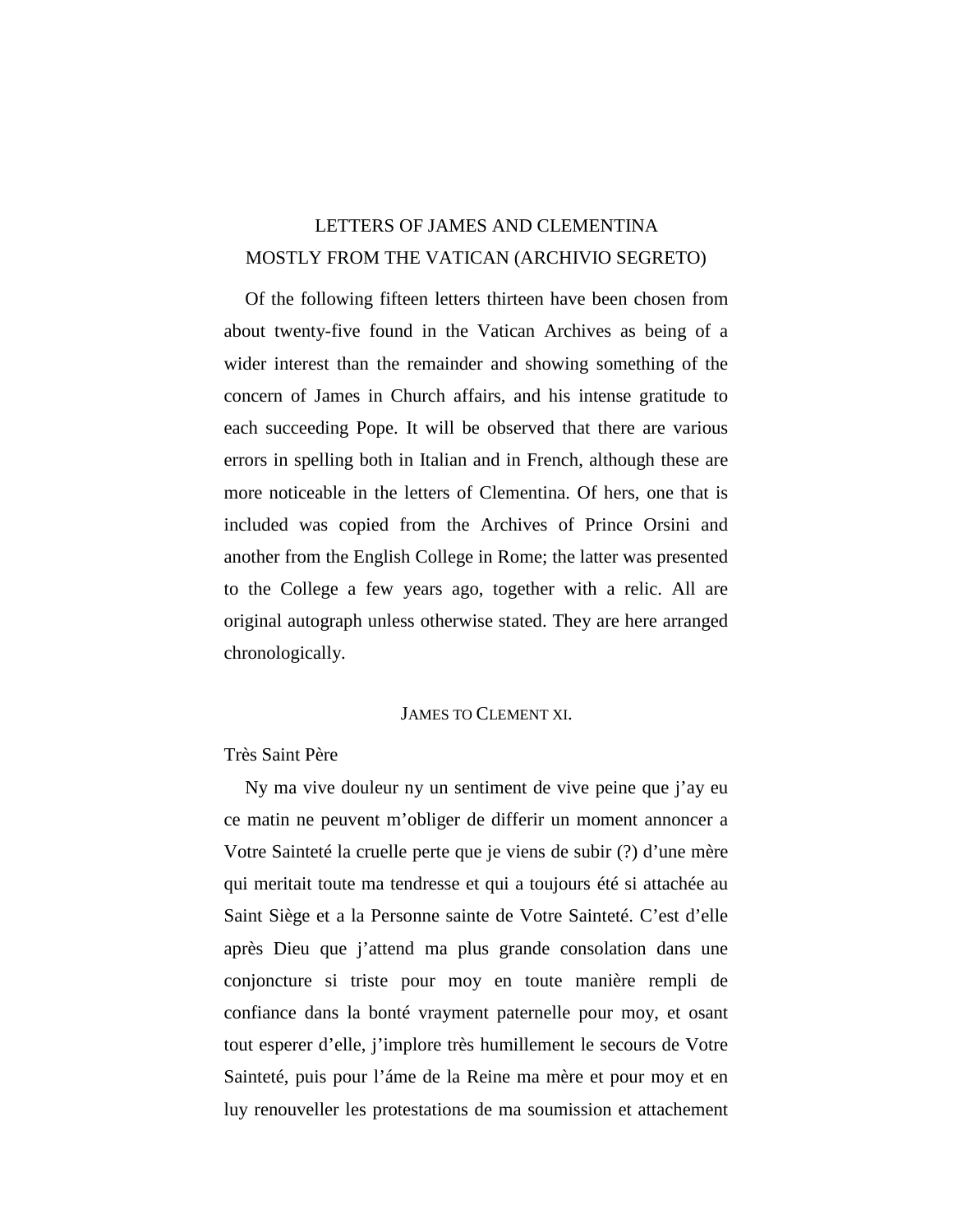inviolable luy demande avec une bonne foi (?) la benediction Apostolique etant

Très Saint Père

De Votre Sainteté Le très devot fils

JACQUES R.

D'Urbino ce 19 May 1718 (PRINCIPI E TITOLATI 179)

## (*Translation*)

Most Holy Father

Neither my great sorrow nor a feeling of intense pain which I had this morning can allow me to defer for a moment the announcement to Your Holiness of the cruel loss that I have just suffered of a mother who deserved all my tenderness and who has always been so attached to the Holy See and to the holy Person of Your Holiness. After God it is from You that I expect my greatest consolation in a moment so sad for me, being filled in every respect with confidence in your truly paternal goodness for me and venturing to hope everything from you, I very humbly implore the help of Your Holiness, both for the soul of the Queen my mother and for myself, and in renewing to you the protestations of my submission and inviolable attachment, I beg in all sincerity the Apostolic blessing, being

#### Most Holy Father

The most devoted son of Your Holiness

James R.

Urbino 19 May 1718

#### JAMES TO CLEMENT XI.

Très Saint Père

La crainte d'importuner trop souvent Vostre Sainteté par mes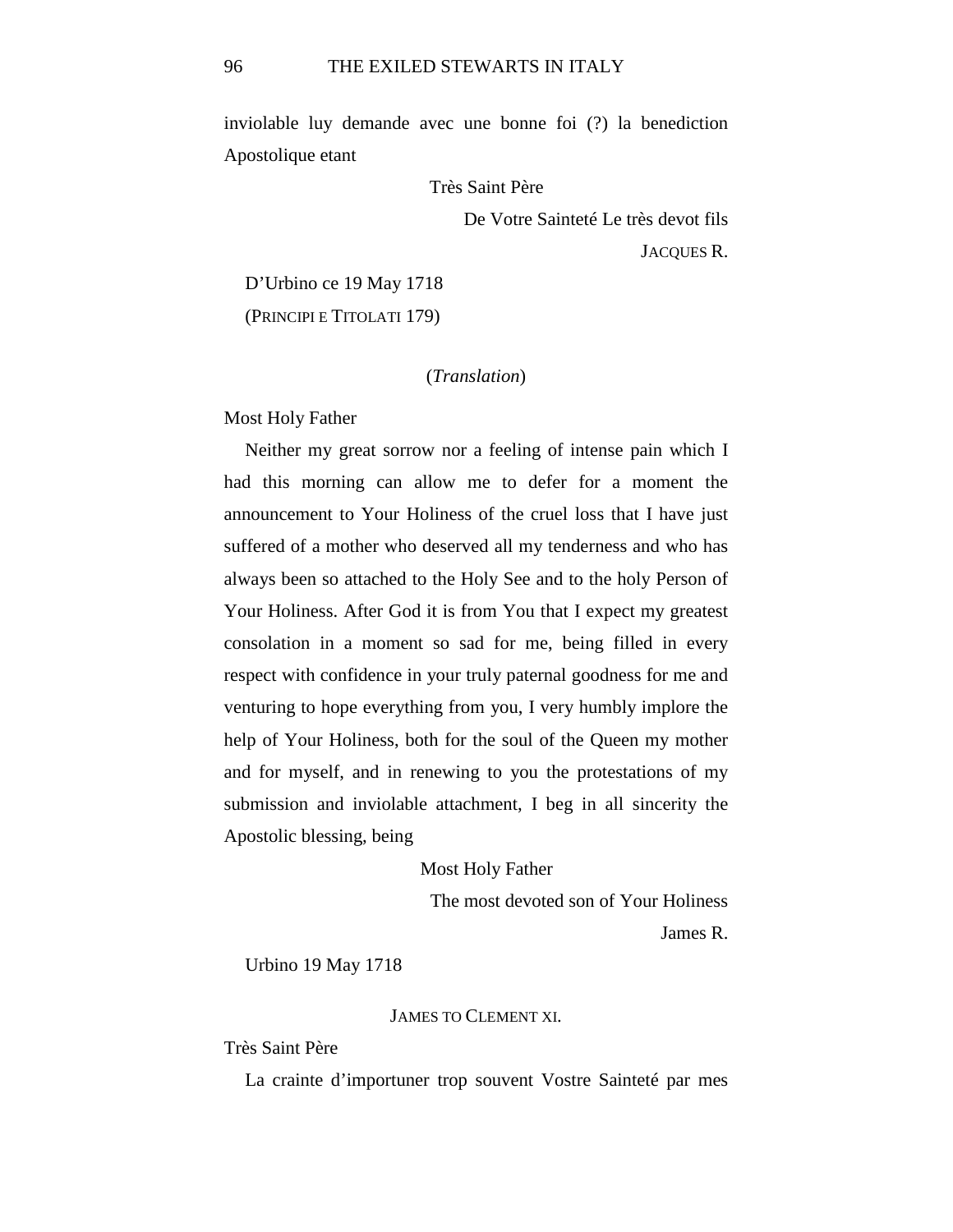lettres m'a imposé silence pendant quelques jours, mais la tendresse vrayment filialle que je conserve pour Sa Personne sacrée, ne me permette pas d'etre plus longtemps sans luy donner advis moy meme, de l'accomplissement de mon marriage,—les ordres de Vostre Sainteté y ont été suivies a la lettre, et l'Eveque qui nous faits mils bonnetés a fait luy meme la ceremonie.

Nous aurons bientot l'honneur d'assurer Vostre Sainteté de vive voix de nos sentiments pleins de reconnaissance et de soumission envers elle, et en attendant, je la supplie de m'accorder la benediction Apostolique e d'etre persuadé de la veneration et du respect avec lequels je suis

Très Saint Père

De Vostre Sainteté Le très devot fils

JACQUES R.

De Montefiascone

Ce 9 Septembre 1719

(P.T. 179)

#### (*Translation*)

#### Most Holy Father

The fear of disturbing Your Holiness too often by my letters has imposed silence on me for a few days, but the truly filial affection that I bear for Your sacred Person does not permit me to be any longer without informing you myself of the accomplishment of my marriage—the orders of Your Holiness were followed to the letter, and the Bishop, who has shown us a thousand kindnesses, himself performed the ceremony.

We shall soon have the honour of assuring Your Holiness in person of our feelings full of gratitude and submission towards you, and in the meantime I implore you to bestow on me the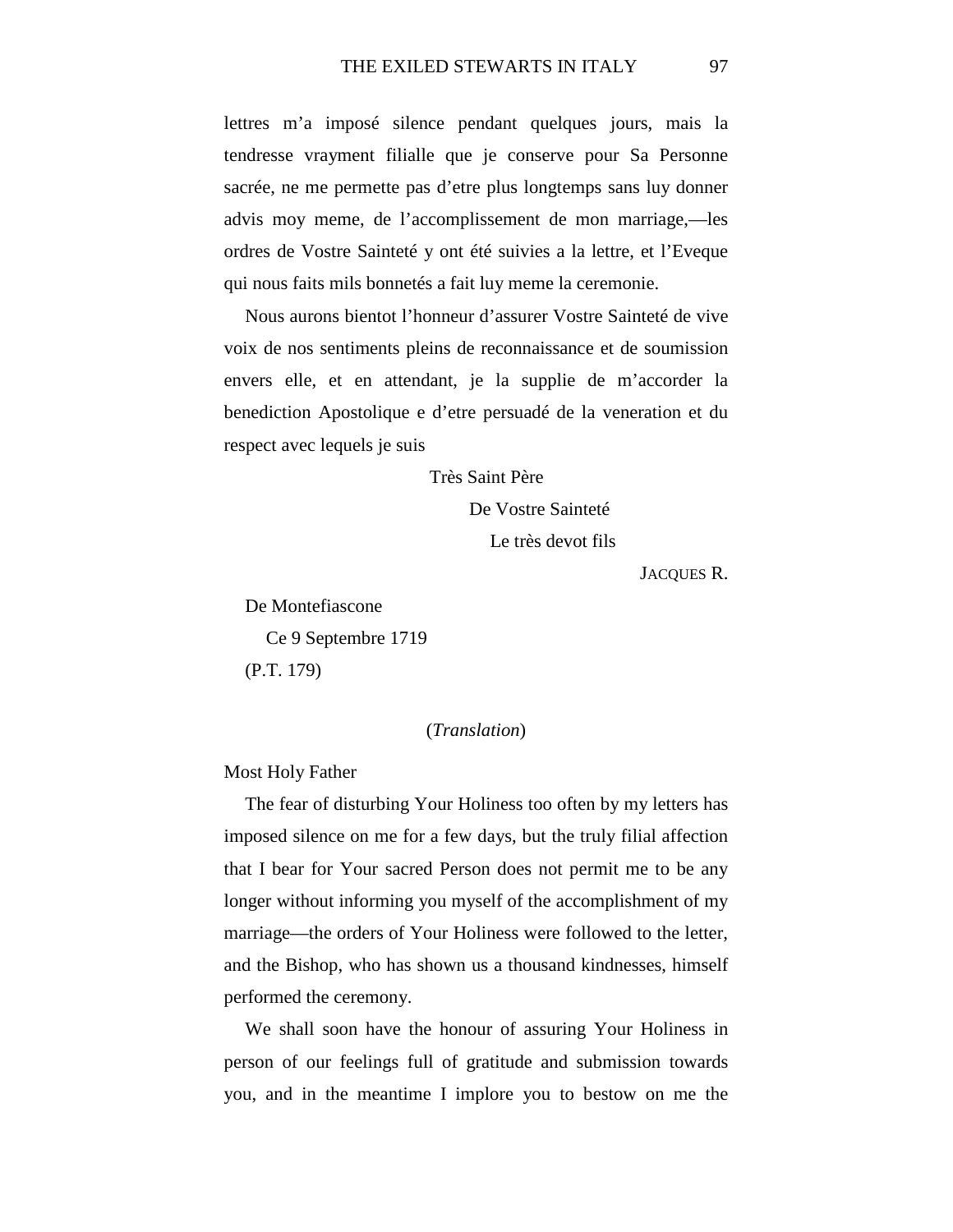Apostolic blessing and to be persuaded of the veneration and respect with which I am

Most Holy Father

The most devoted son of Your Holiness

JAMES R.

Montefiascone

September 9 1719

CLEMENTINA TO CLEMENT XI.

Très Saint Père

Je ne pui m'empecher davoir lonneur de marquer moy méme a Votre Sainteté que notre Mariage soi fait en arrivant jdy dans les formes comme elle la souhaité et par se moien je me donne aussi l'avantage de suplier V.S. de me vouloire bien accorder Sa Benediction Apostolique etant avec un respect sans bornes

Très Saint Père

De Votre Sainteté

La très devot fille, CLEMENTINE R.

De Montefiascone le 9me Sepe. 1719 (P.T. 179)

## (*Translation*)

Most Holy Father

I cannot deprive myself of the honour of personally informing Your Holiness that our marriage took place on arrival on Thursday in the form as you desired and by this means I also take the advantage of begging Your Holiness to bestow on me your Apostolic Blessing being with boundless respect

Most Holy Father

The most devoted daughter of Your Holiness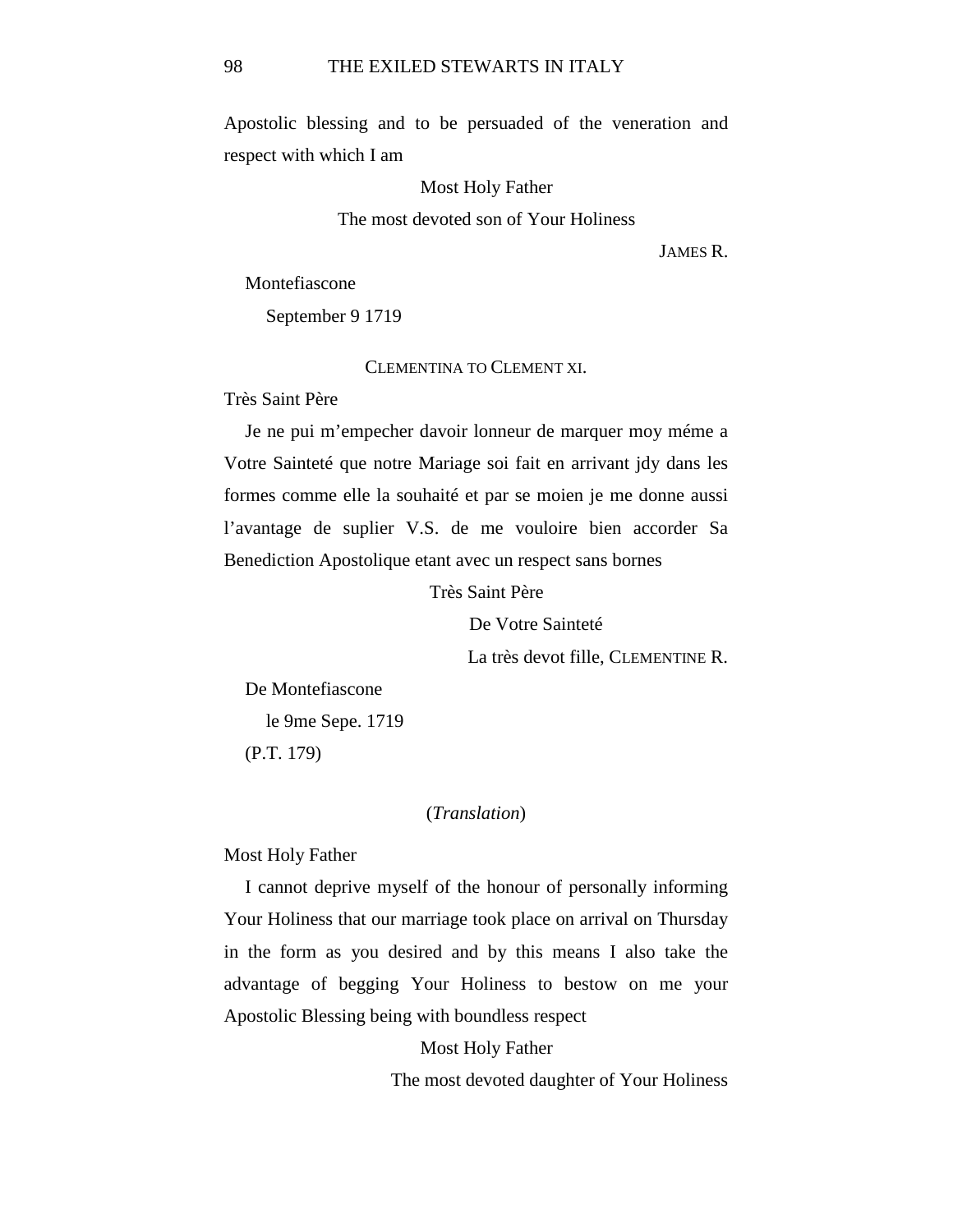## CLEMENTINA R.

From Montefiascone

Sept. 9 1719

JAMES TO INNOCENT XIII.

Beatissimo Padre

Nel atto di partire di questa Città, credo il mio preciso dovere di autenticare di nuovo alla Santità Vostra la mia somma ed immutabile ubbedienza, venerazione e gratitudine verso la Santa Sede e la sua sagra persona, supplicandola vivamente di pigliare il mio figlio sotto il suo altissimo e venerato patrocinio unitamente con li altri miei fedeli sudditi che lasciò in Roma ove—nonostante le voci sparsi e tanti varij discorsi—piacendo a Dio mi ristabilirò avanti li Santi avvisando la Santità vostra che questo mio viaggio non porta seco mistero niuno, e che non ha altro oggetto che la mia giusta sollecitudine ed inquietudine per la salute della Regina, ed il motivo di pigliare un poco di moto, con mutazione d'aria per la mia propria salute.

Iddio prosperi e conservi la Santità vostra per il bene e consolazione della chiesa, a questa fine saranno sempre indirizzati i miei contimii e più fervosi voti (?), e prostrandomi alli sagri piedi della Santità vostra chieggo humilissimamente la sua santa ed apostolica benedizione, pregandola di credermi in continua mia ubbedienza, e di comportarmi la continuazione delle sue ameni (?) e venerate gratie mentre mi confermo con insigne humili soumissione

## Beatissimo Padre

della Santità Vostra il div<sup>mo</sup> figlio

GIACOMO R.

Di casa alli 7 Agosto 1722 (Bagni di Lucca) (P.T. 222)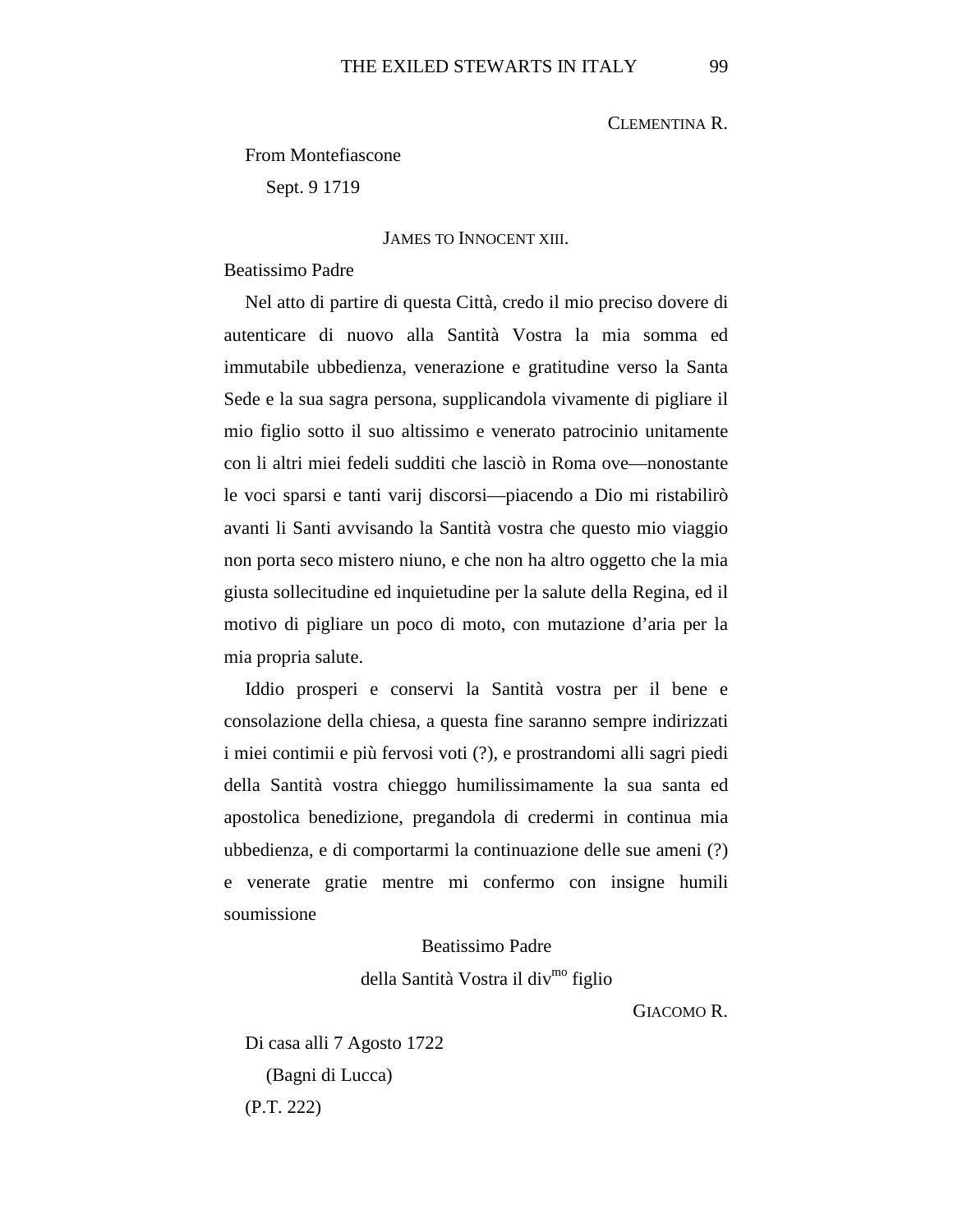(*Translation*)

Most Holy Father

On the point of leaving this town, I feel it my clear duty to express once more in writing to Your Holiness my decided and unchanging obedience, veneration and gratitude towards the Holy See and your sacred person, heartily beseeching you to take my son under your most high and venerated patronage together with my other faithful subjects whom I have left in Rome, where notwithstanding rumours and talk—I hope, please God, to reestablish myself before All Saints' Day, informing your Holiness that this journey of mine carries with it no mystery, and that it has no object beyond my just solicitude and anxiety for the health of the Queen, and the motive of taking a little exercise with change of air for my own health. May God prosper and preserve your Holiness for the good and consolation of the church, to this end my continuous and most fervent vows will be directed, and prostrating myself at the sacred feet of your Holiness, I most humbly beg your holy and apostolic blessing, praying you to believe in my lasting obedience and to support me with the continuance of your kind and venerated favour, whilst I sign myself with very humble submission

#### Most Holy Father

of your Holiness the most devoted son

JAMES R.

From Home 7 August 1722 (Baths of Lucca)

#### JAMES TO INNOCENT XIII.

#### Beatissimo Padre

Ricevo con uguali consolazione riconoscimento e rispetto li nuovi contrasegni d'un suo paterno affetto verso tutta la mia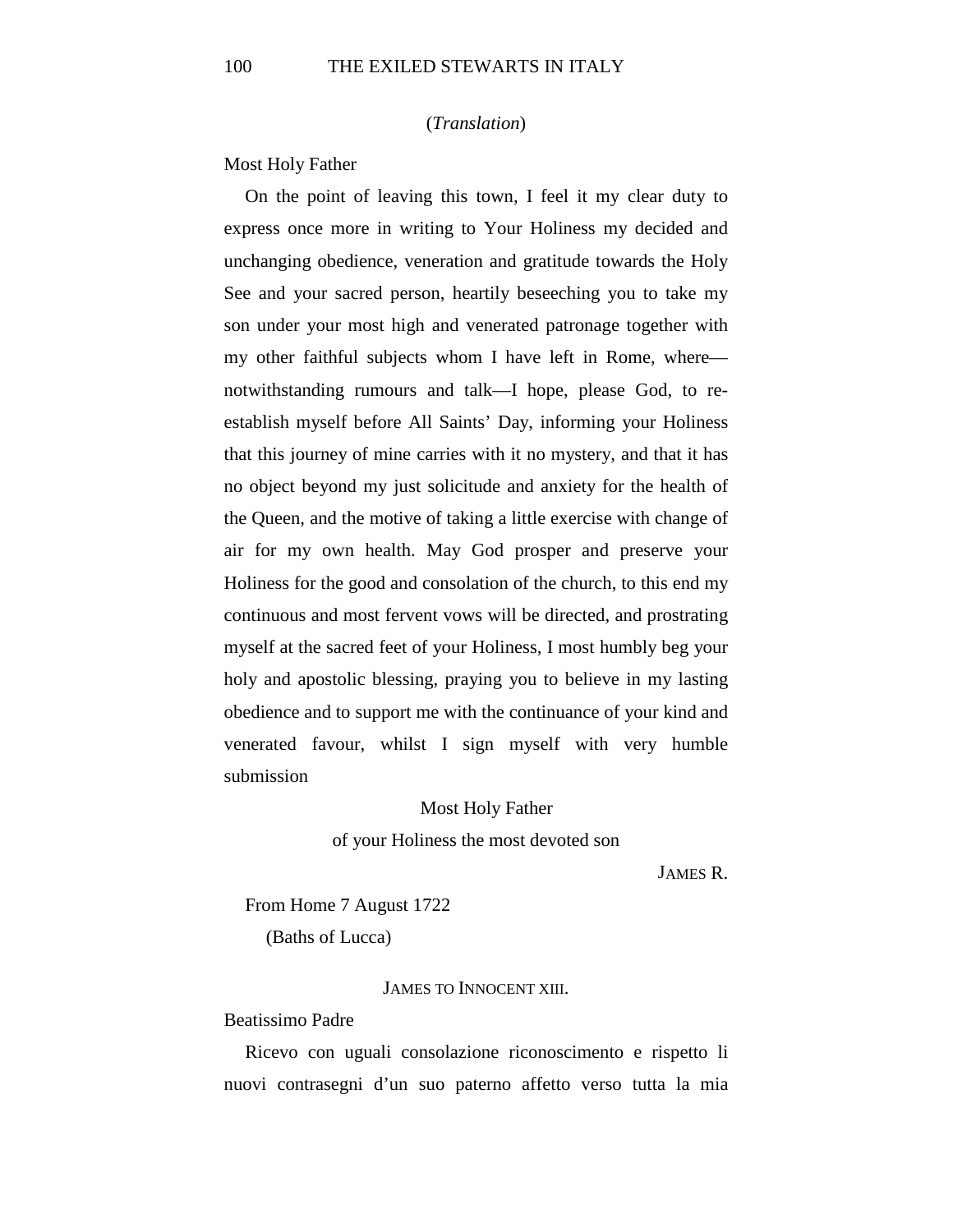famiglia, che la Santità Vostra si e degnata comportirmi nel Suo venerato foglio del 15 del passato mese e mi mancano le parole per autenticare alla Santità Vostra li veri sentimenti del mio cuore in questa congiuntura, supplicandola humillissimamente d'essere persuasa che corrisponderanno sempre a tanti Suoi favori, ed al singolare ed affettuoso ubbidienza ed attacamento chè sara sempre professato verso la Santa Sede e la Sua sagra persona.

Non posso che porgere il mio figliuolo sotto la grazia cura e protezione della Santità Vostra, cosi continuate e generosamente esercitate verso di lui e benche per ancora non possa brame (?) alcuno nuovo personale non dubito che quando giungerà al tempo del uso dello sapere, non sia per indovinare tutte le mie premure a rendersi degno della continuazione di essa.

Rieschono assai confacevoli alla salute della Regina l'uso di questi bagni, li quali sarà credo per continuarvi ancora qualche poco tempo, doppo di che, piglioremo la strada di Roma, ma non hò per hora dilleminato se sara per Bologna, ô in dirittura, ardisco ragguagliarvi la Santità Vostra di questa particolarità, ed in ogni modo spero posarmi ai suoi piedi dentro il mese d'Ottobre.

Le nostre cose d'Inghilterra sono sempre nell' istesso stato, questa pretesa congiuncatione e sempre più posta inviduirlo da ogni uno, l'odio della nazione verso di chi la governa cresce al maggior segno, come fa ancora la Sua propensione â prô mio, ed e un vero niente che solo manca per condurre il tutto al bramato esito.

Riceviamo di questa Republica continüi servizi, ed essa si è condotta verso di noi con una disinvoltura di gran Principe più che da piccolo Stato che naturalmente dovrebbe pigliare ombra di tutti.

<span id="page-48-0"></span>Il Gran Duca<sup>[1](#page-48-0)</sup> ancora ci da riplicate testimonianze del suo buon cuore per noi in questa nostra vicinanza al di suo Stato.

<sup>&</sup>lt;sup>1</sup> Giovanni Gaston de' Medici, Grand Duke of Tuscany.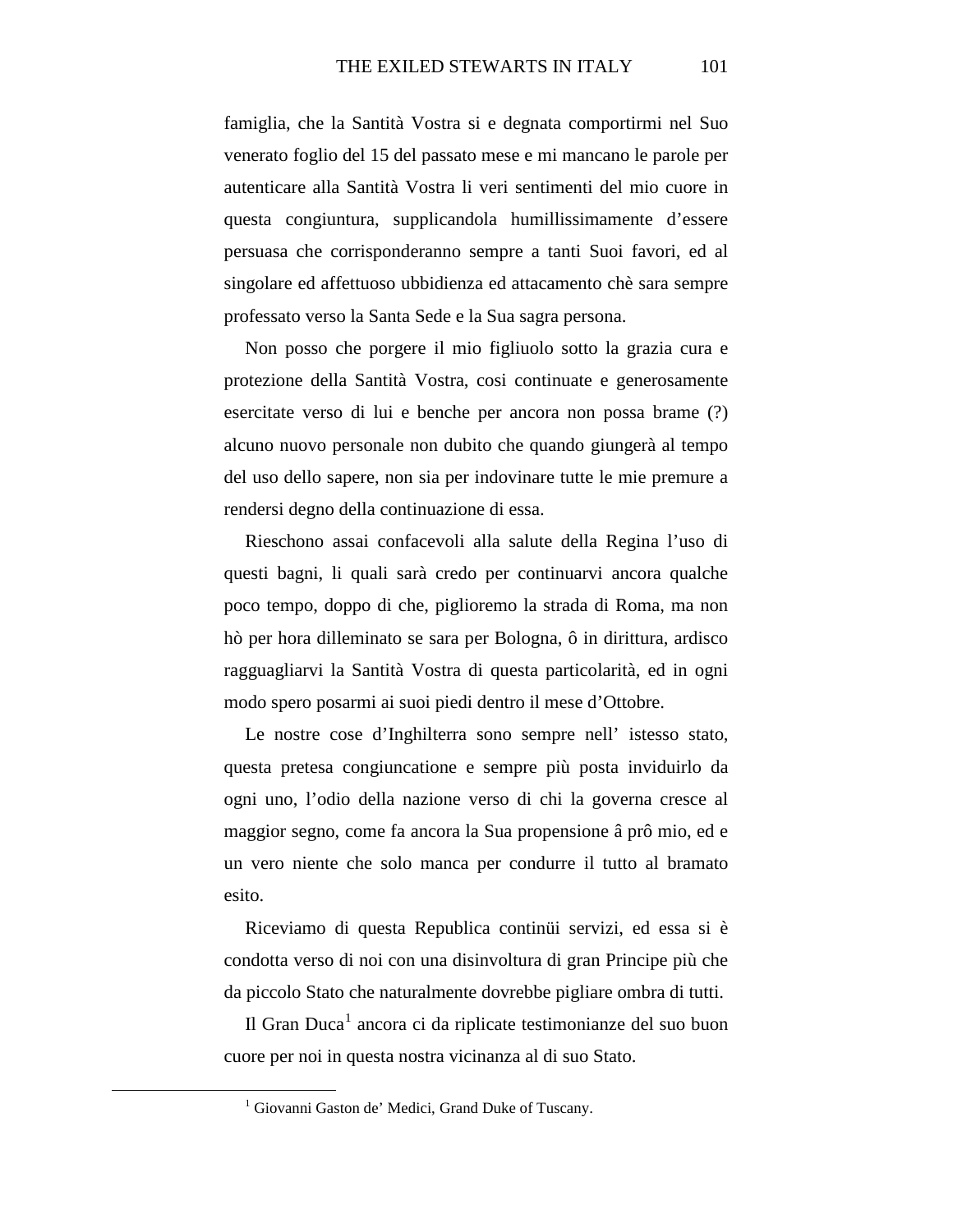#### 102 THE EXILED STEWARTS IN ITALY

Supplico la Santità Vostra di condonar la lunghezza e tutte le altre improprietà di questa lettera, la mia inclinazione ancora più che il dovere mi eprova a renderla consapevole di tutto quello nei (?) ci riguarda, e sperando un benigno perdono della Sua clemenza con un cuore veramente figliale imploro la Sua Santa ed Apostolica benedizione, rassegnandomi con il dovuto rispetto, Sant-issimo Padre

Delia Santità Vostra

Il devotissimo figlio

GIACOMO R.

A li Bagni di Lucca alli 23 Agosto 1722 (P.T. 221)

#### (*Translation*)

Most Holy Father

I receive with equal consolation gratitude and respect the fresh signs of your paternal affection towards my whole family which Your Holiness has deigned to convey to me in your revered note of the 15 of last month and words fail me to express to Your Holiness the real sentiments of my heart at this juncture, humbly begging you to be persuaded that they will always correspond to your many favours, and to the singular and affectionate obedience and attachment which I shall always maintain towards the Holy See and to Your sacred person.

I can but place my son under the favour care and protection of Your Holiness, so continuously and generously exercised towards him, and although for the present he cannot show forth anything in person, I do not doubt that when he arrives at the time of using his knowledge, he will then understand all my anxiety and render himself worthy of the continuation thereof.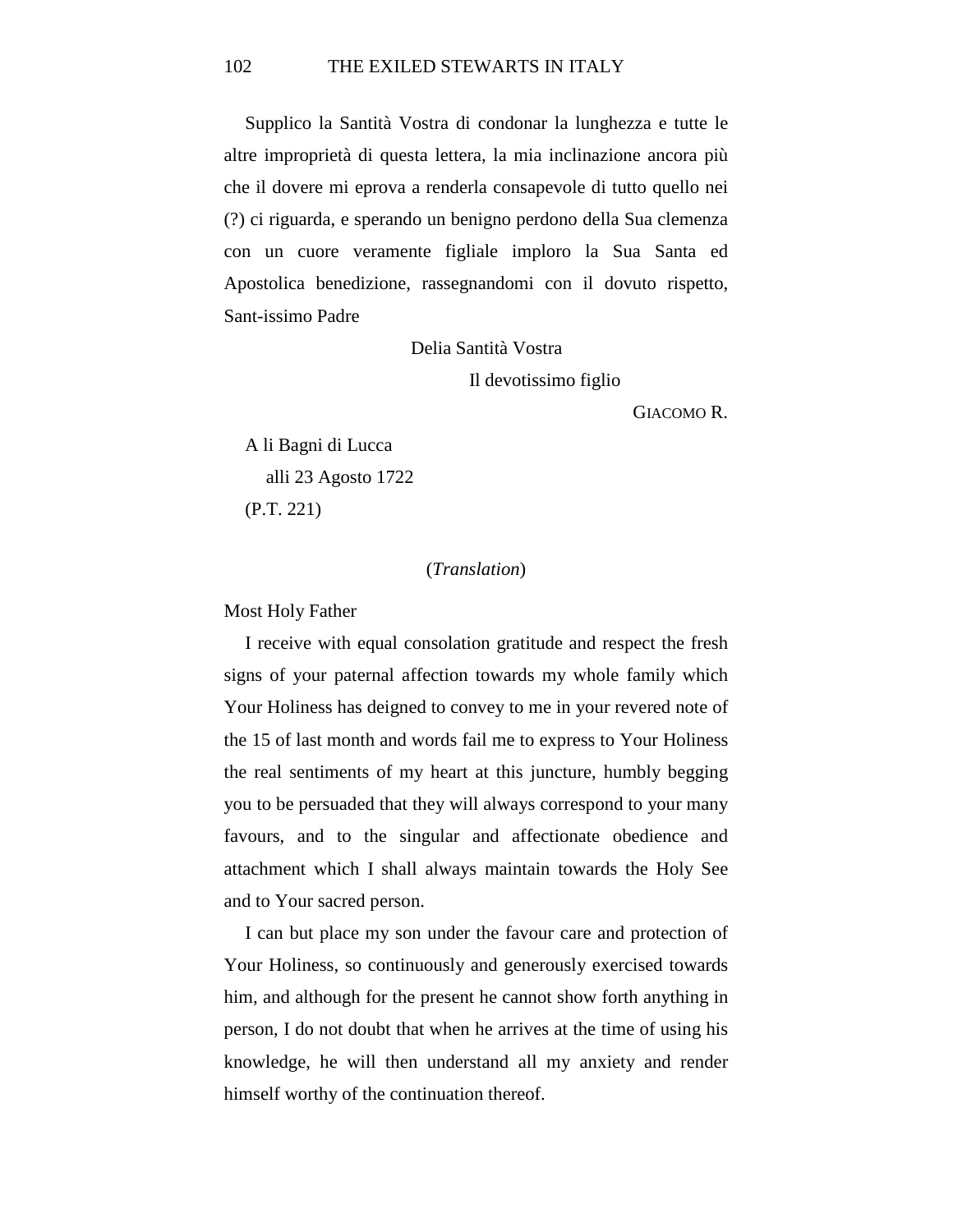The use of these baths has been very successful and comforting to the health of the Queen, who will continue them I think for some little time further, after which we shall take the road for Rome, but I have not yet decided whether it will be by Bologna, or the direct way. I venture to advise Your Holiness of these particulars and in any case I hope soon to place myself at your feet during the month of October.

Our affairs of England are always in the same state: this pretended combination is always more grudgingly taken by everyone, the hatred of the nation towards him who governs increases visibly as does your partiality on my behalf, and practically nothing is lacking to conduct the whole to the wishedfor issue.

We receive from this Republic continual help and it has behaved towards us with the graciousness of a great Prince rather than that of a small State which naturally would be dubious of all.

The Grand Duke still gives us repeated testimony of his good heart towards us in this our vicinity to his State.

I beg Your Holiness to forgive the length and all the other improprieties of this letter, my inclination even more than my duty compels me to let you know all that concerns us, and hoping for a kind pardon of your clemency, with a truly filial heart I implore Your Holy and Apostolic blessing, signing myself with due respect, Most Holy Father

The most devoted son of Your Holiness

JAMES R.

At the Baths of Lucca 23 August 1722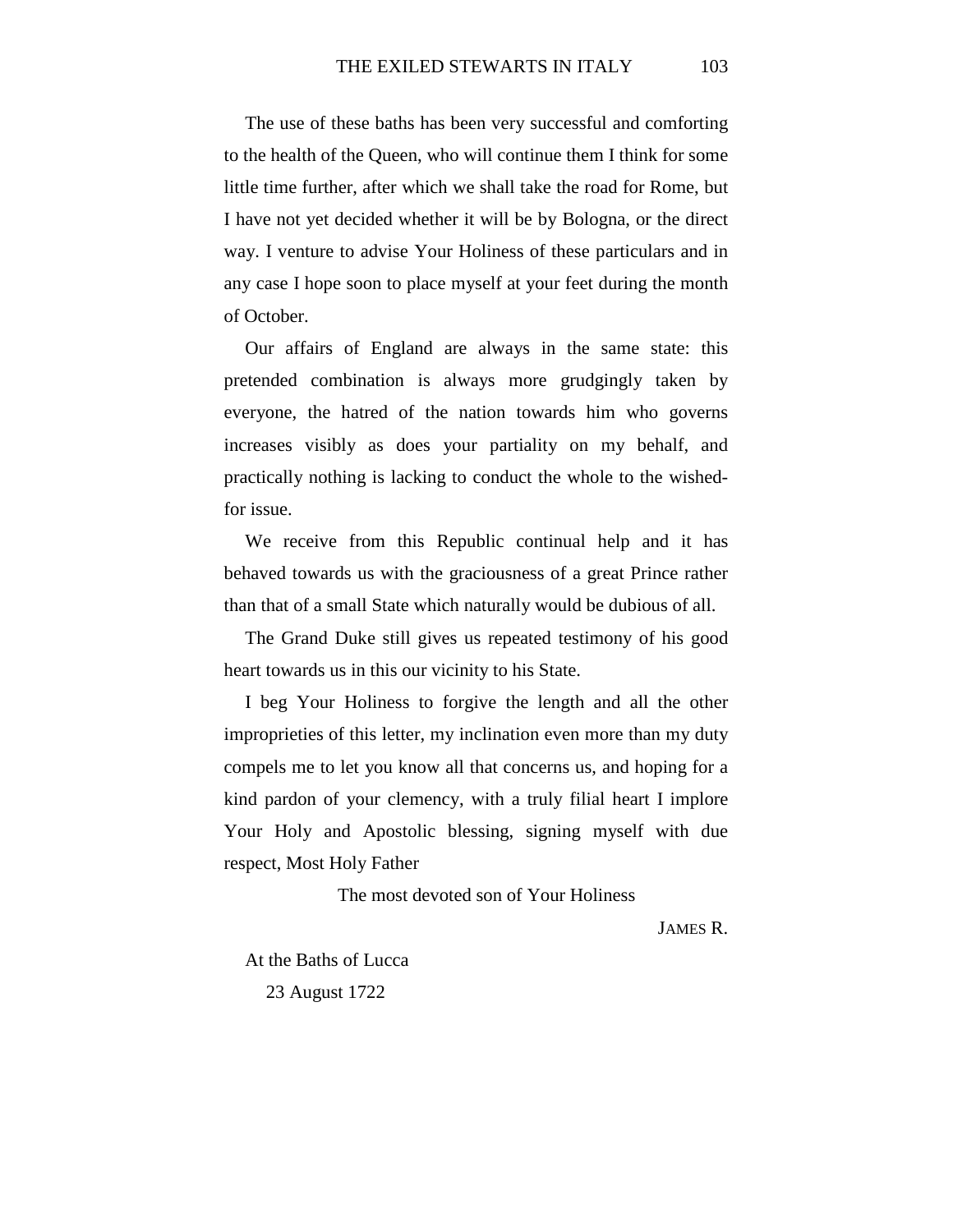## JAMES TO CARDINAL GUALTERIO<sup>[1](#page-51-0)</sup> OR CARDINAL LERCARI<sup>[2](#page-51-1)</sup>

Avignone alli 16 Ottobre 1727

Da quello che sento da questo Mgr. Vicelegato e dalle mie notizie da Parigi scorgo con uguale giubilo e riconoscenza la bonta della Santità Sua verso di me in occasione della mia dimorra in questo Stato ; non ho mai potuto dubitare della clemenza del Papa verso di me, ma adesso ardirei movere la dovuta fiduccia in essa di differirsi maggiormente a far venire la Regina apresso di me per avere la consolazione di godere insieme in questo Stato della benevolenza benefica verso di noi. La tenera eta delli miei figliuoli non mi permette di lasciarli in viaggio in questa stagione e cosi resteranno in Bologna sino alla primavera, ove spero che la Santità Sua vorrà continuare verso di loro la sua solita bontà.

Non ardisco incommodare la Santità Sua con una mia lettera maggiormente in questo tempo di villegiatura, pregandola di portarle li miei humillissimi rispetti e di attestarla della mia immensa gratitudine per tante sue grazie.

Resto gratissimo delli attenzioni e della premura con li quali si operi in ogni occasione si tratta delle miei interessi e devo rendere giustizia a questo degno Vicelegato che non manca a merite ove puo mostrarci il suo zelo ed affetto cooperando di buon cuore alle di lei intenzione ed amicizia verso di me, non mi resto altro a l'aggiungere per il presente che di pregarla di continuarmi la sua stimata amizicia e di ricevere della mia

GIACOMO R.

(P.T. 144)

<span id="page-51-0"></span><sup>&</sup>lt;sup>1</sup> Cardinal Gualterio had been Papal nuncio in Paris and was present at the death-bed of James II.

<span id="page-51-1"></span> $2$  Cardinal Lercari was a faithful friend to James, thoroughly straightforward; he was Secretary of State for over thirty years.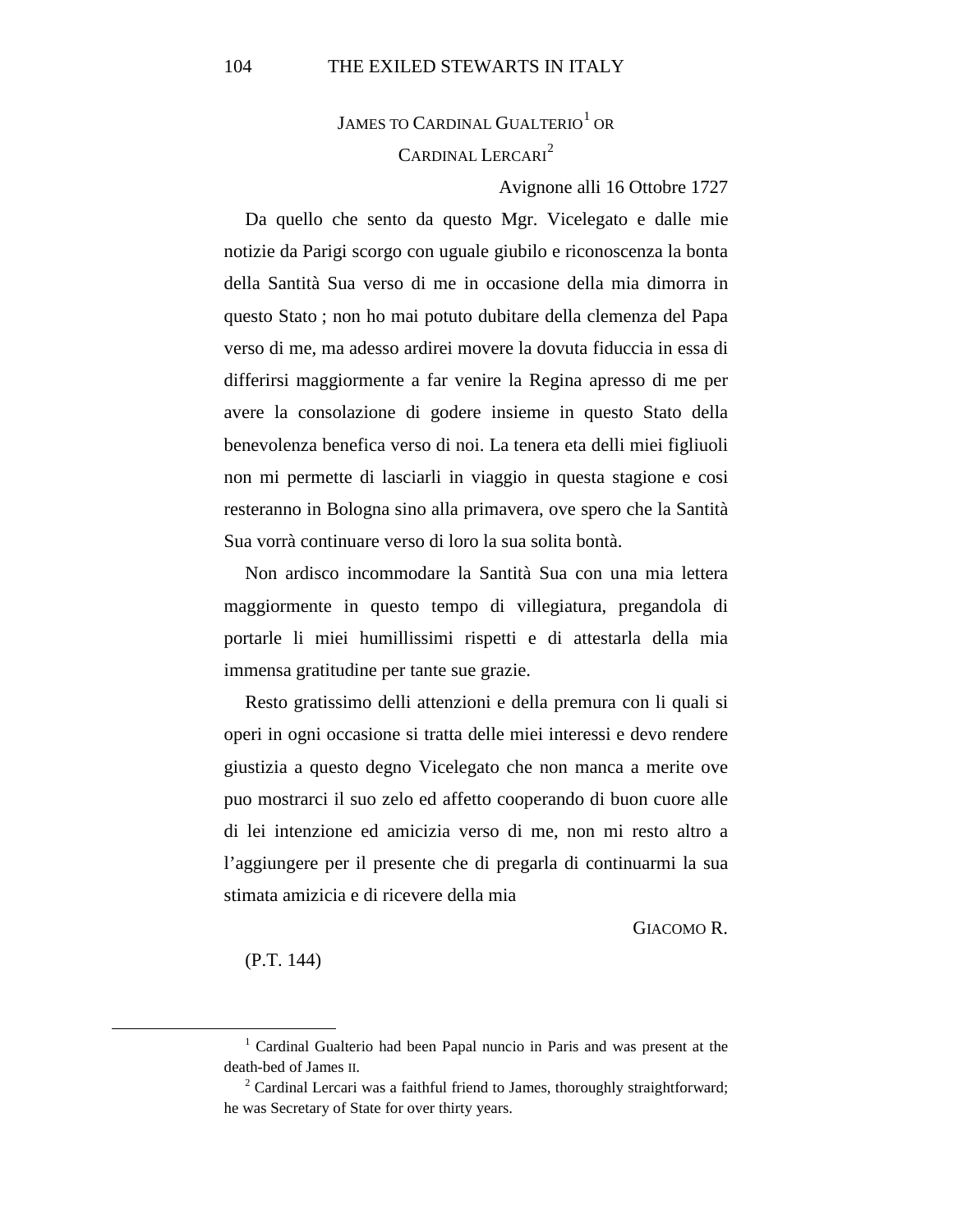## (*Translation*)

Avignon 16 October 1727

From what I hear from this Monsignor the Vice-Legate and from my news from Paris, I perceive with equal joy and gratitude the goodness of His Holiness towards me on the occasion of my residence in this State. I have never doubted of the clemency of the Pope towards me and now I dare place my faith in it [not] to postpone any longer the coming of the Queen, that we may have the consolation of enjoying together in this State his kind benevolence towards us. The tender age of my sons does not allow me at this season to permit them to make a long journey; they will therefore remain in Bologna until the Spring where I hope that His Holiness will continue his usual kindness towards them.

I do not venture to trouble His Holiness any further with a letter from me in this holiday season, praying you to present to him my humble respects and to impress upon him my immense gratitude for all his favours.

I am most grateful for all the attention and care which he shows on every occasion when my interests require such help, and I must pay tribute to the worthy Vice-Legate who does not fail to show us his zeal and affection co-operating heartily with your intentions and friendship towards me. It now only remains for me to implore you to continue towards me your valued friendship and to receive mine.

#### JAMES R.

#### JAMES TO CARDINAL LERCARI

Bologna alli 27 Aprile 1728 Mando con questo al Cardinale  $David<sup>1</sup>$  $David<sup>1</sup>$  $David<sup>1</sup>$  le solite lettere

<span id="page-52-0"></span><sup>&</sup>lt;sup>1</sup> Cardinal Davia was a native of Bologna; a wise man, highly esteemed. Was a favoured candidate for the Papacy in 1730. As a soldier in the Venetian Army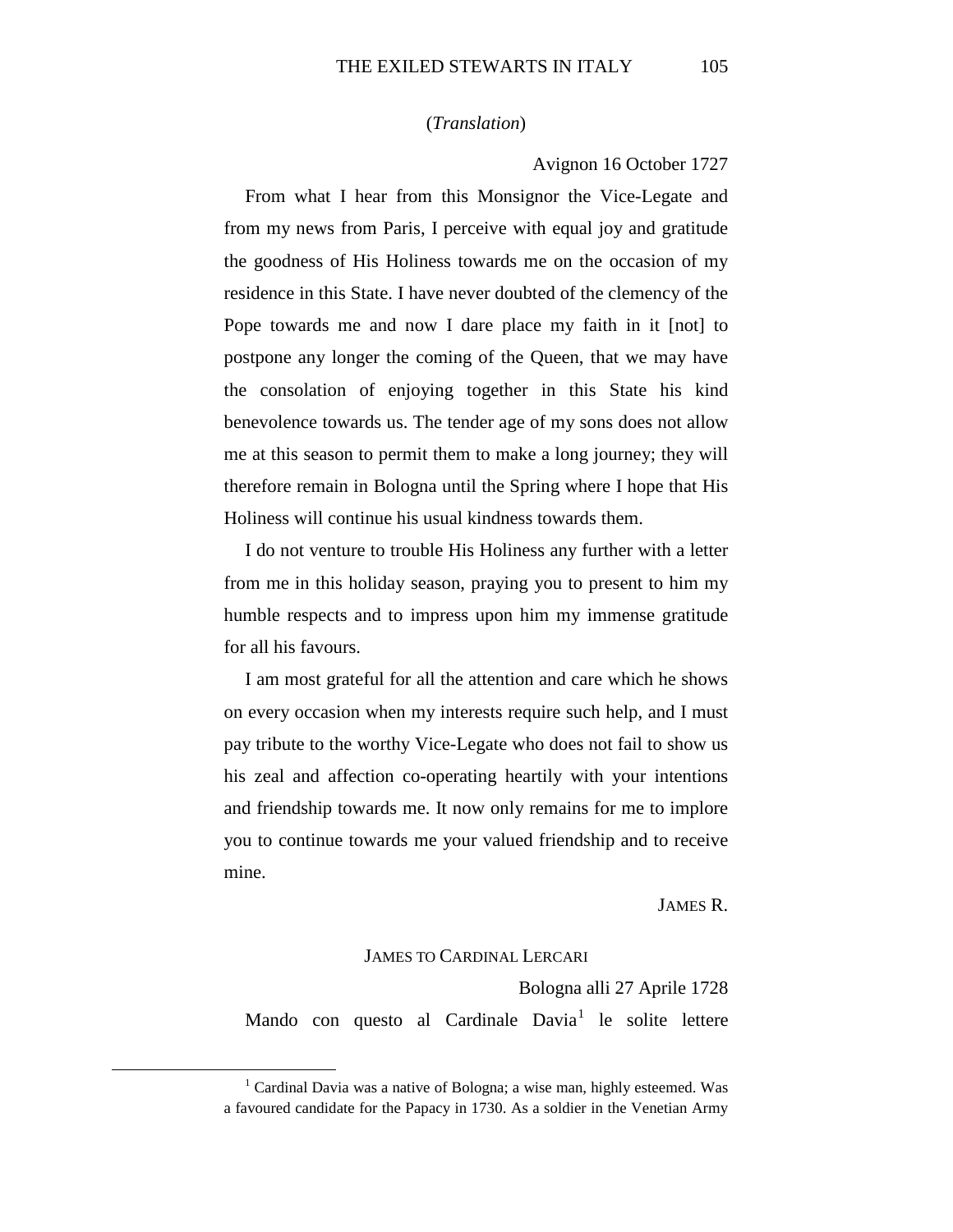credenziali in suo favore, non dubitando che il suo distinto merito non sia per essersi gradito dalla Santità Sua<sup>[1](#page-53-0)</sup> in qualita di mio Ministro e che non avra anche nueva induggio conferirle le facolta di Protettore del Regno e Colleggio d'Inghilterra secondo le mie humillissime e sinceri istanze ; pregandola di appoggiare questa mia brame appresso la Santità Sua con la solita amicizia della quale come ancora della benignita Pontificia ho ricevuto un insigne contrasegno nel essere la Santità Sua nell'affare delle Pensioni di Spagna 3 ; la prego di rinnovare ad essa li attestati della mia somma riconoscenza e di rimanere persuasissima delli sentimenti di Stima e di gratitudine che professo a lei per la continua parzialita che esercita verso di me.

Giacomo R.

(P.T. 145)

## (*Translation*)

#### Bologna 27 April 1728

With this I send to Cardinal Davia the usual credential letters in his favour, not doubting that his obvious merit will make him acceptable to His Holiness in the position of my Minister and that there will be no new delay in conferring on him the faculty of Protector of the Kingdom and College of England, according to my humble and devout solicitation; praying you to forward this my ardent desire to His Holiness with the usual friendship, from which as ever I have received a signal example of the pontifical benignity in the interest of His Holiness in the affair of the Spanish Pensions. I beseech you to renew to him the testimony of my deep gratitude and to be persuaded of the sentiments of esteem and gratitude which I owe to you for the continued partiality which you exercise

<span id="page-53-0"></span> $\overline{a}$ 

he had fought against the Turks.

 $<sup>1</sup>$  Benedict XIII.</sup>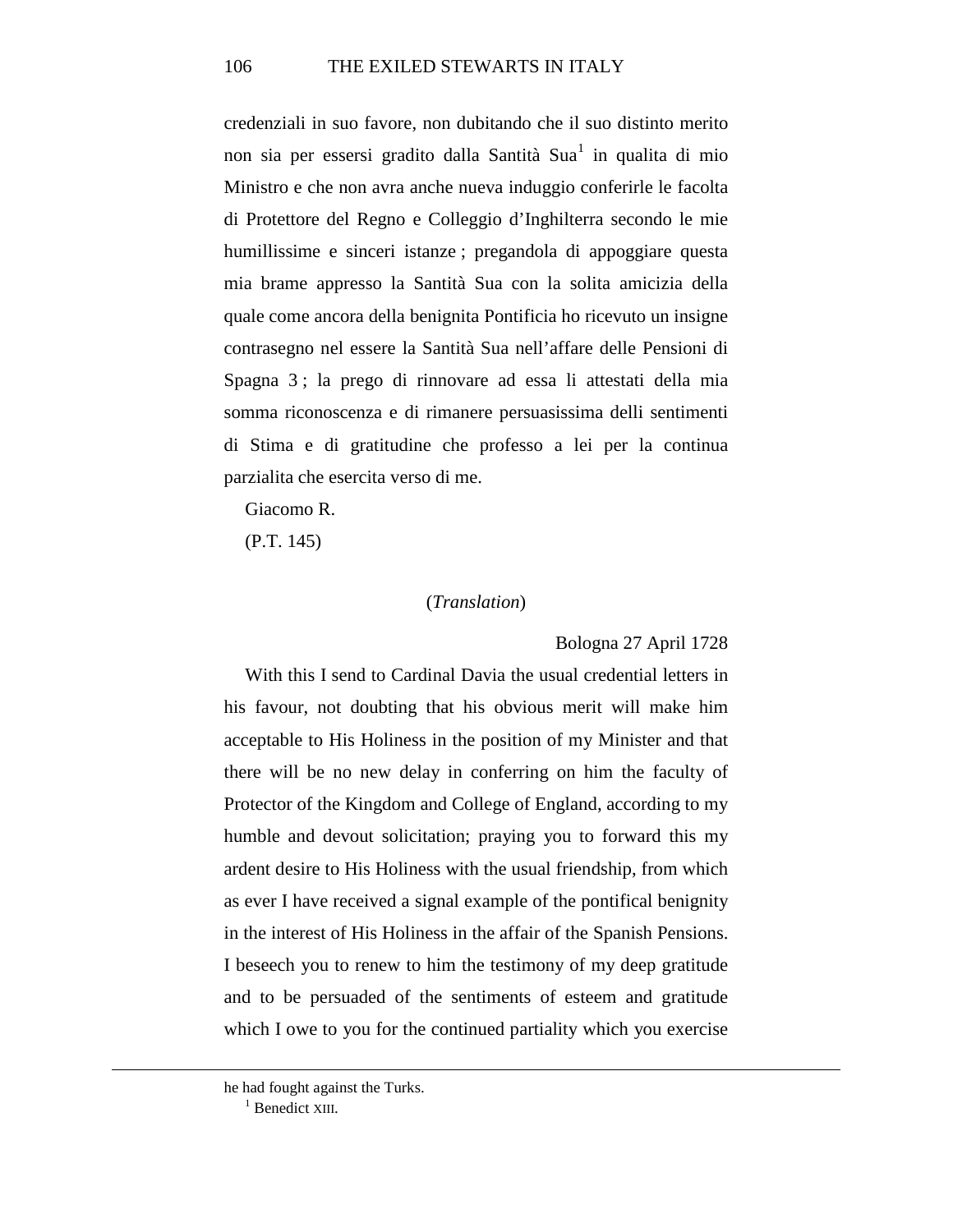towards me.

JAMES R.

## JAMES TO CARDINAL LERCARI

## A mon Cousin le Cardinal Lercari (dictée)

Mon Cousin

Cellecy est pour vous donner avis que nous avons crü ne pouvoir mieux faire que de choisir le Cardinal Davia pour avoir soin de nos affaires a Rome, l'ayant dejà nommé au Protectorat d'Angleterre, dont nous attendons avec impatience l'agrement de Sa Sainteté. Nous vous prions cependant de lui donner une entière creance en tout ce qu'il vous dira de notre part, et de lui accorder vos bons offices aupres du Saint Père lorsqu'il aura quelque chose a lui representer concernant nos interets. Vous nous obligerez sensiblement si vous en conserverons (?) une parfaite gratitude. Sur ce nous prions Dieu qu'il vous ait, mon Cousin, en sa sainte et digne garde.

Votre affectione Cousin

JACQUES R.

A Bologne ce 27 Avril 1728 (P.T. 145)

## (*Translation*)

To my Cousin Cardinal Lercari (dictated)

My Cousin

This is to advise you that we have not thought it possible to do better than to choose Cardinal Davia to take charge of our affairs in Rome, he being already nominated Protector of England, for which we still await with impatience the assent of His Holiness. We pray you however to trust him entirely in all that he may say to you on our behalf, and to accord him your good offices with the Holy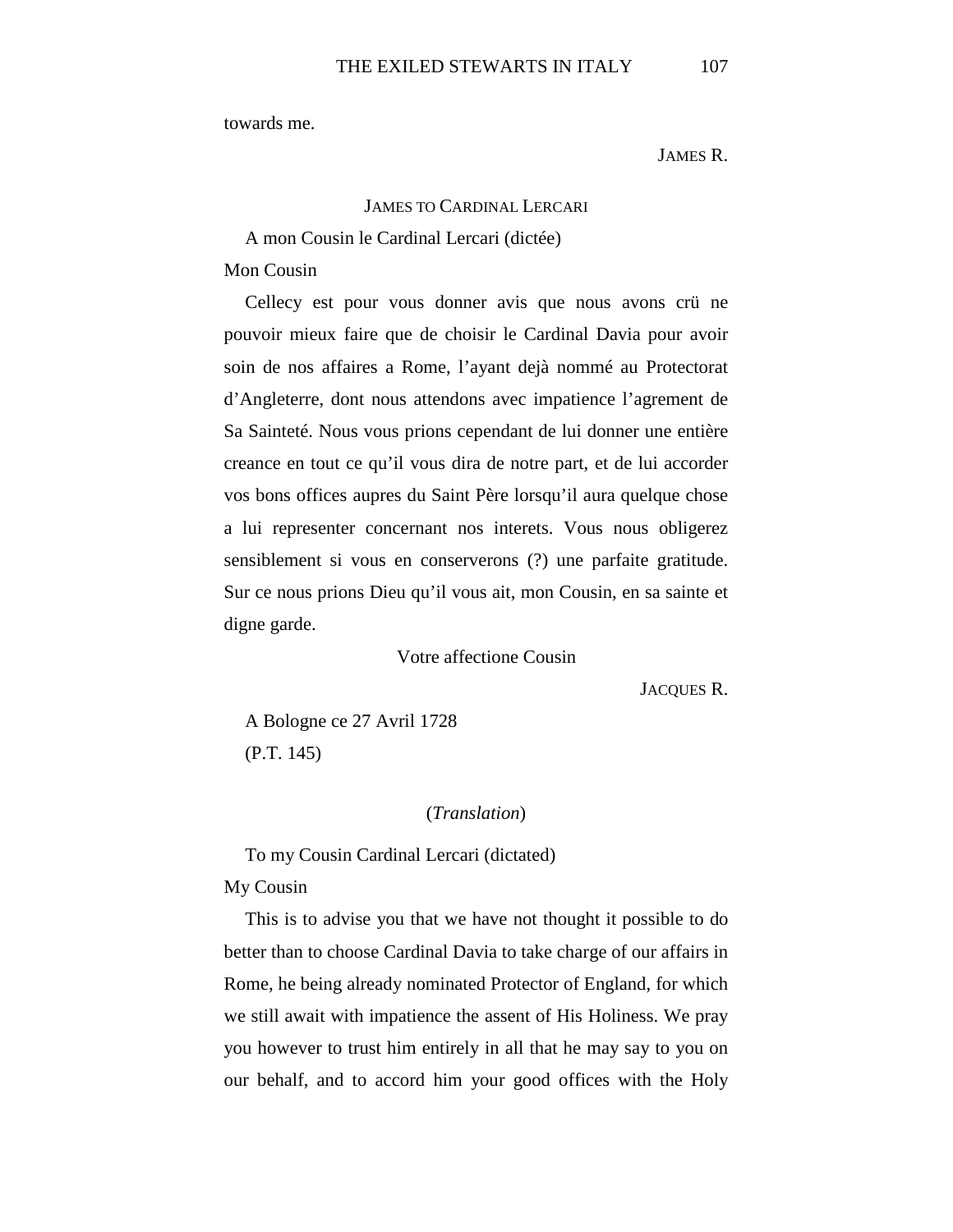Father, when he may have something to say concerning our interests. You will oblige us greatly if you will rest assured of (?) our deep gratitude. With this we pray God to hold you in His holy and safe keeping.

Your affectionate Cousin

JAMES R.

Bologna 27 April 1728

CLEMENTINA TO BENEDICT XIII.

Très Saint Père

J'ay resceüs avec tout le respect et la veneration que je devais le Bref que V. Ste. a daigné m'ecrire par le Ro. Père Antujar a l'occasion de la Berette que V. Ste. a envoyé au Cardinale Gotti, à la promotion duquel jay pris tout la part que merite un sujet si digne du chois de V. Ste. et qui fera certainement beaucoup d'honneur à la Religion par ses hautes vertus et par son grand merite ; j'espere Très S. Père que V. Ste. me rendara la justice d'etre persuade que c'etait une grande consolation pour moy de savoir encor dans le souvenir de V. Ste. avec les assurances qu'elle me done de la continuation de ces bontés a mon egard que je tacherais toute ma vie de meriter et ne cesserais de faire des ardents veux au Ciel pour la conservation de V. Ste. Aux pies duquel je me prosterne avec mes enfants pour implorer la Ste. Benediction avec toute la soumission et veneration possible Etant sincerement come je dois etre

Très Saint Père De votre Saintete La très humble très obeissante et très obligèe fille CLEMENTINE De Boulogne le 11 May 1728

(P.T. 145)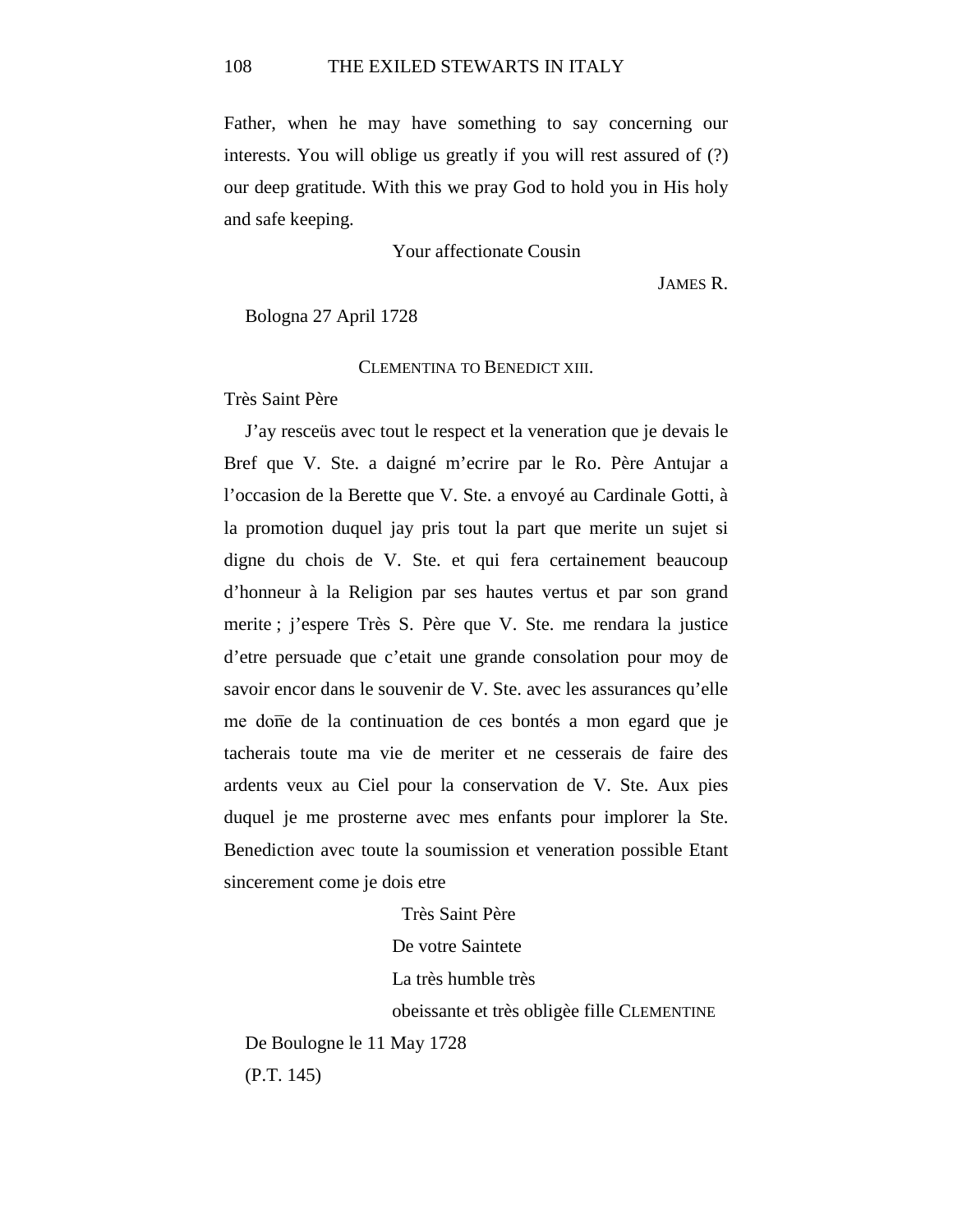## (*Translation*)

Most Holy Father

I have received with due respect and veneration the Brief that Your Holiness has deigned to write me through the Rev. Father Antujar on the occasion of the Biretta which Your Holiness has sent to Cardinal Gotti, in whose promotion I have taken part as merits a subject so worthy of the choice of Your Holiness and one who will certainly do honour to Religion by his high virtues and by his great merit. I hope, Most Holy Father, that Your Holiness will pay me the justice of believing that it was a great consolation to know that I was still in Your remembrance with the assurance that You will continue to me Your goodness which I shall try to merit throughout my life, and I shall never cease to make ardent prayers to Heaven for the preservation of Your Holiness, at whose feet I prostrate myself with my children, imploring the holy benediction with all possible submission and veneration, and remain sincerely as I should be

Most Holy Father

Of Your Holiness

The most humble most

obedient and most obliged daughter CLEMENTINA

Bologna 11 May 1728

### JAMES TO CARDINAL LERCARI

De Bologne Ce 20 May 1728

Le Prince Jacques<sup>[1](#page-56-0)</sup> mon beaupère ayant toujours eu beaucoup de tendresse pour la Reine et desirant en faire ressentir les effets a nos enfants il a dessein de tacher de les faire naturalisés en Pologne meme (?) quoy ils ne pourraient jouir d'aucune bien dans ce

<span id="page-56-0"></span><sup>&</sup>lt;sup>1</sup> Prince James Sobieski, father of Clementina. He died in 1737, leaving jewels worth 103,000 scudi 'besides rubies' and 100,000 scudi in money to these grandsons.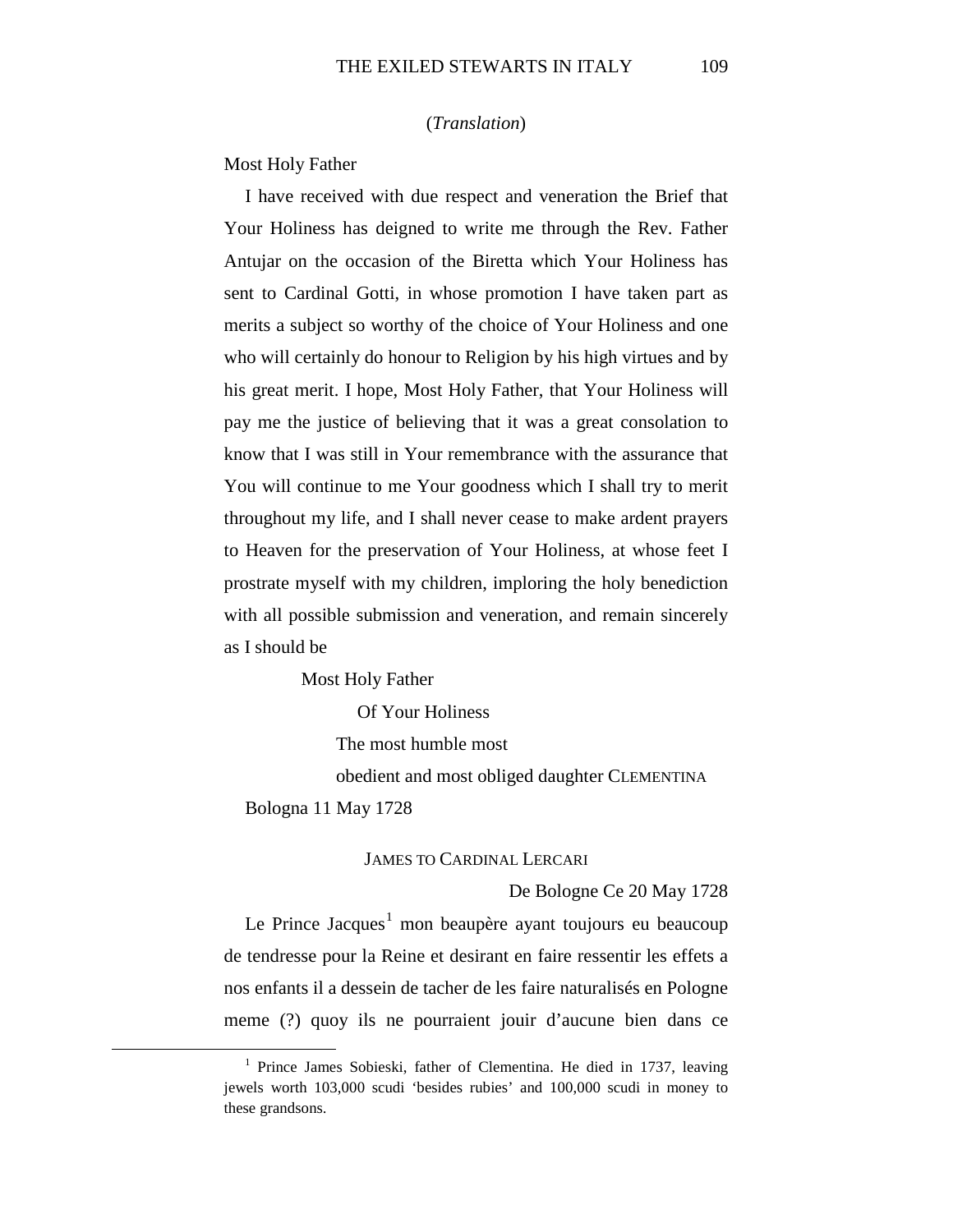#### 110 THE EXILED STEWARTS IN ITALY

Royaume. J'ose done supplir très humillement Sa Sainteté par notre Cardinal de vouloir bien envoyer au Roy de Pologne<sup>[1](#page-57-0)</sup> dans les senses les plus pressents pour l'induire a y porter toutes les facilités qui dependent de luy, et en meme temps d'envoyer des ordres au Nonce afin que de contenance le Prince Jacques, il puisse luy donner tout le secours possible a cet effet, soit aupres des Eveques ou autres qui ont voix en pareilles manières. Sa Sainteté verra aisement de quelle importance cette affaire est à ma famille et ainsi j'ay une confiance qu'elle daignera m'accorder les recommandations que j'ose luy demander. Votre constante amitie pour moy m'assure de vos offices auprès du Pape en cette occasion et je vous les demande avec instance en vous assurant de ma parfait gratitude et amitie.

#### JACOUES R.

Je vous prie d'obtenir de Sa Sainteté que les lettres au Roy de Pologne et au Nonce puissent m'etre envoyé, afin que je puisse m'en servir avec plus d'avantage ; le secret est aussi très necessaire dans cette affaire afin qu'elle soit terminée en Pologne avant que le Cour d'Hannover en soit informé et y pourrait y apporter aucune obstacle.

(P.T. 145)

#### (*Translation*)

#### Bologna 20 May 1728

My father-in-law, Prince James, always having had a great affection for the Queen and desiring to show this also to our children, has an idea of having them naturalized in Poland, although (?) they could never enjoy any property in that kingdom. I venture therefore very humbly to ask His Holiness through our

<span id="page-57-0"></span><sup>&</sup>lt;sup>1</sup> Augustus II., Elector of Saxony from 1694, and King of Poland from 1697. Died 1733.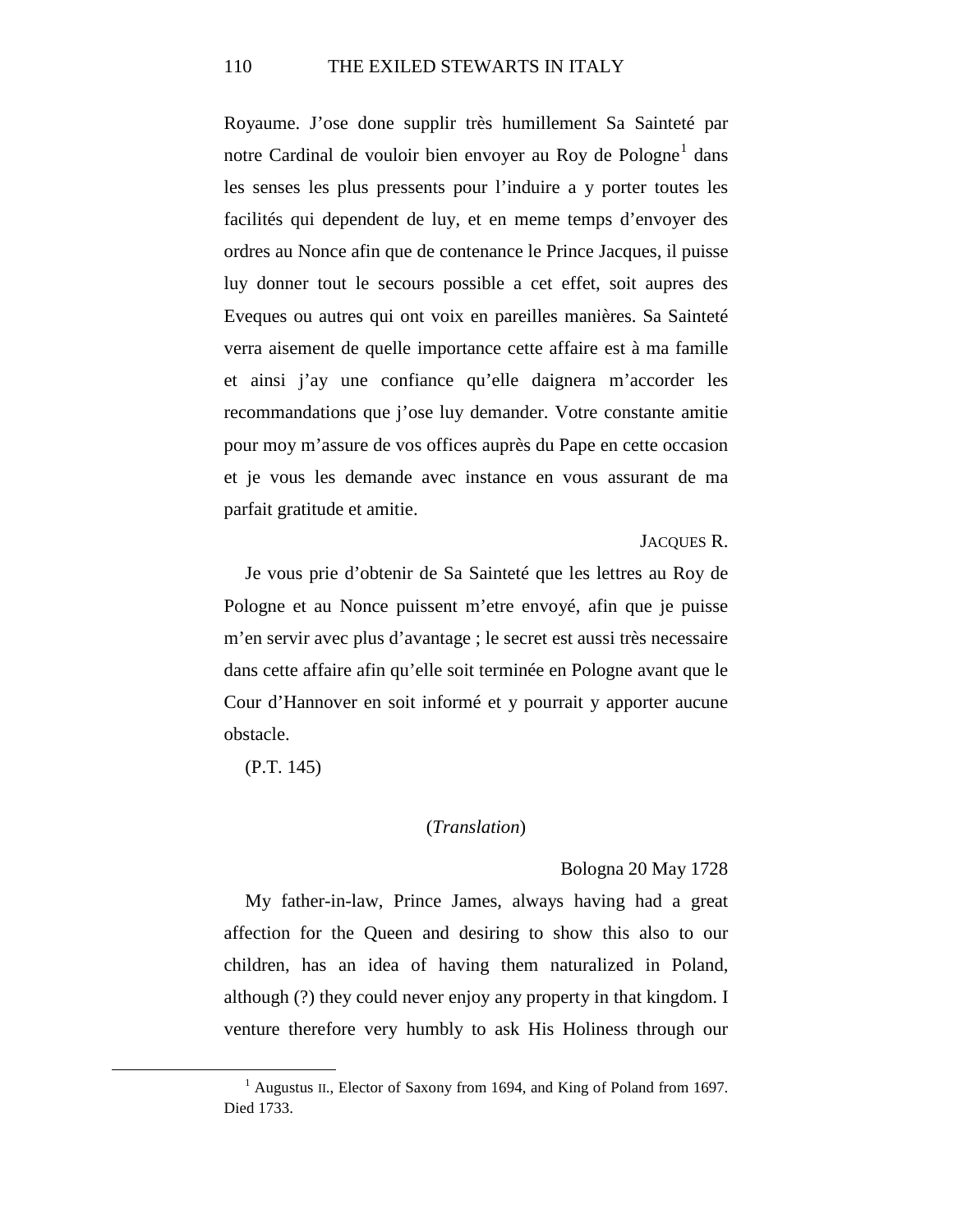Cardinal to be good enough to send most urgently to the King of Poland to induce him to grant all facilities which depend on him, and at the same time to give orders to the nuncio that he may give all the help possible to Prince James, be it through the bishops or others who may help in such matters. His Holiness will plainly see of what importance is this affair to my family and I am confident that he will deign to give me the recommendation that I venture to ask. Your constant friendship for me assures me of your help with the Pope on this occasion and I earnestly ask it, assuring you of my gratitude and friendship.

I pray you to ask His Holiness to send me the letters for the King of Poland and the nuncio, so that I may use them to the best advantage; secrecy is also very necessary in this affair so that it may be completed in Poland before the Court of Hanover is informed and raises any obstacle.

#### CLEMENTINA TO CARDINAL LERCARI

Le 5 Decembre 1729

#### Mon Cousin

La devotion que je professe a St. Francois de Sales m'a fait desirer de promouvoir la cause de son illustre Disciple la V. Me. de Chantae et m'etant informe du postulant de ce qu'il y avait a faire, il m'a donné le placet c'y joint que je vous prie de presenter de ma part a Sa Sainteté en me mettant a ses piés, et je me flate que de votre cote, vous ferez tout votre possible pour faciliter une affaire qui me tient si fort a coeur, et dont je vous aurais beaucoup d'obligation, et sera une augmentation aux autres que je vous ay ; soyez aussi je vous prie persuadé de la parfaite estime et amitie que j'aurais toujours pour vous, etant sincerement

Votre affect. Cousine

(P.T. 145)

CLEMENTINA R.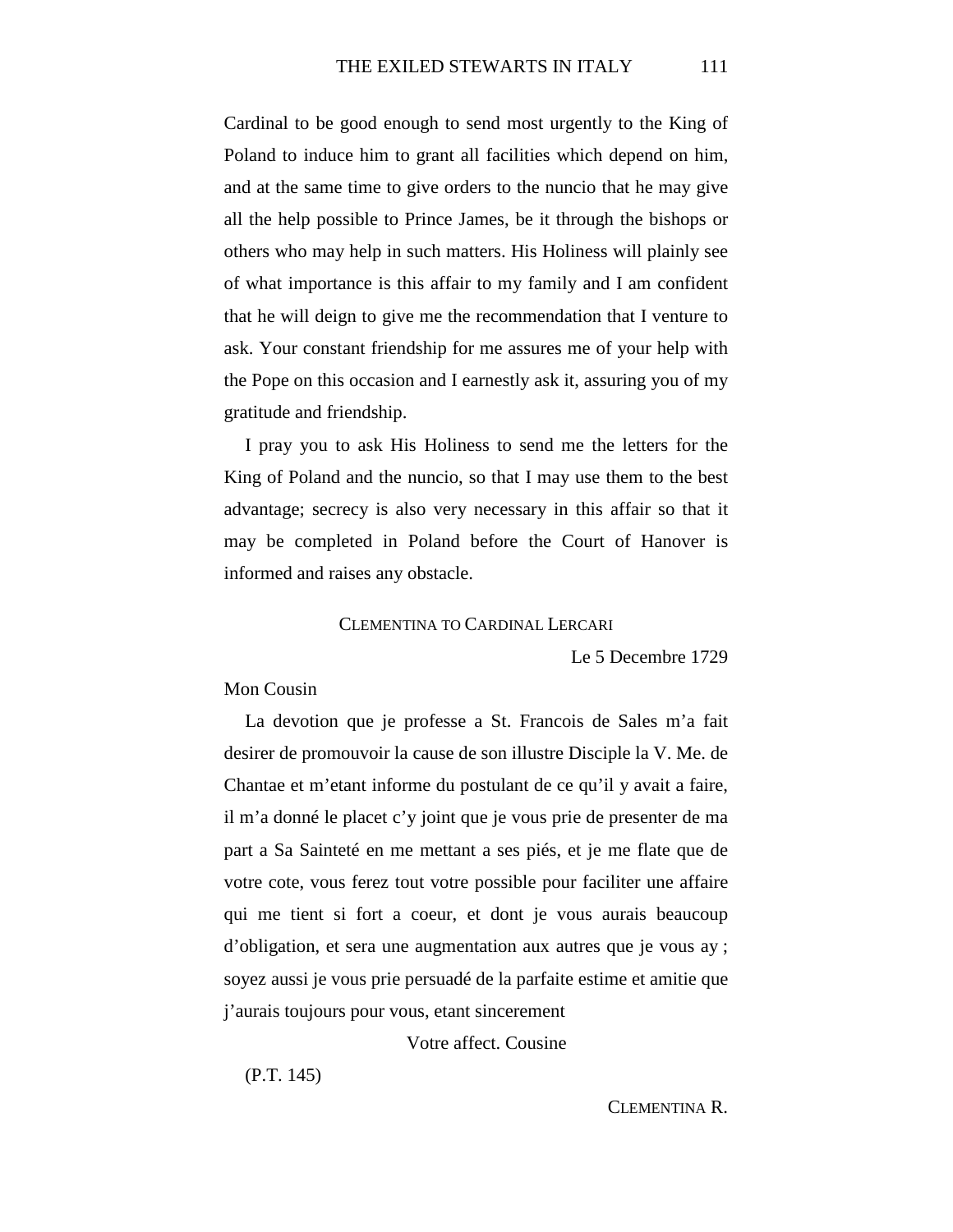## (*Translation*)

December 5 1729

## My Cousin

The devotion that I feel to St. Francis de Sales makes me wish to forward the cause of his illustrious disciple the V. Me. de Chantae and being informed by the postulant of what is necessary, he has given me the 'placet' enclosed which I pray you to present on my behalf to His Holiness, laying me at his feet and I flatter myself that on your side you will do all that is possible to facilitate a matter which I have so much at heart, and for which I should be under much obligation to you and will be an addition to the others which I owe you. Believe also I beg you in the great esteem and friendship which I should always have for you, being sincerely

Your affect. Cousin

CLEMENTINA R.

## CLEMENTINA TO CARDINAL ORSINI ON THE DEATH OF HIS UNCLE POPE BENEDICT  $\boldsymbol{\mathrm{XIII.}}^{1}$  $\boldsymbol{\mathrm{XIII.}}^{1}$  $\boldsymbol{\mathrm{XIII.}}^{1}$

## Mon Cousin

Je suis trop sensible a la grande perte que nous avons faite, vous et moy, aussi bien que toute l'Eglise, du Saint Pontife votre Oncle de très glorieuse memoire, pour vous ne point manquer combien j'entre dans la juste douleur que ce triste évenement vous cause. J'ay perdu en Luy un très digne Pasteur qui avait pour moy beaucoup de bontés et une affection véritablement Paternelle, vous jugez donc bien que je prens toute la part possible a votre affliction où je vous souhaite toute la consolation que vous est nécessaire, vous priant d'être persuadé des sentiments plein d'estime et de consideration avec lesquels je suis, Mon Cousin,

<span id="page-59-0"></span><sup>&</sup>lt;sup>1</sup> From the Archives of Prince Orsini.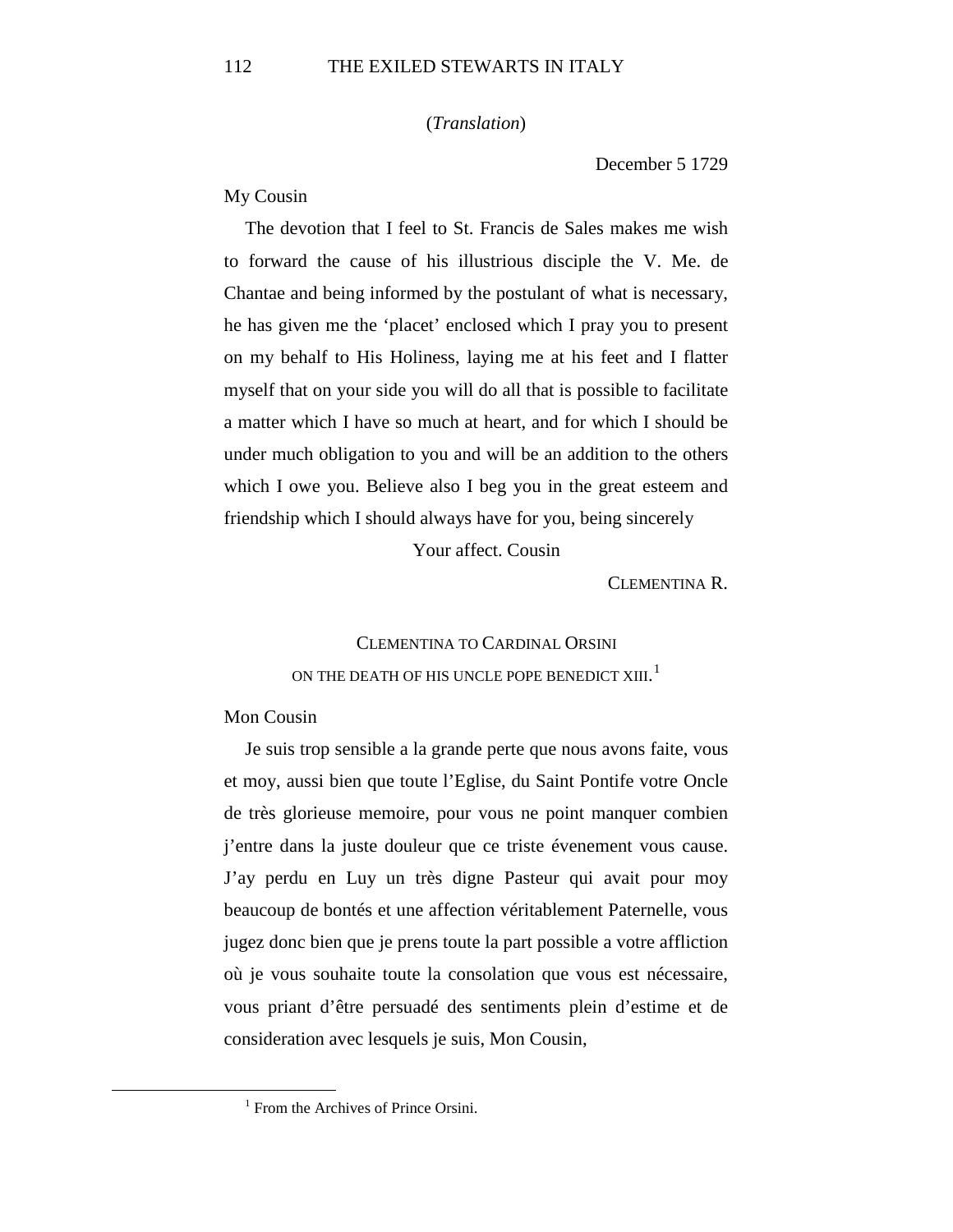Votre Affec. Cousine

CLEMENTINA R.

1 Avril 1730.

## (*Translation*)

My Cousin

I am too sensible of the great loss that we have suffered, you and I, as well as the whole Church in the death of the Holy Pontiff, your uncle of most glorious memory, to fail to join with you in the distress caused by this sad event. I have lost in him a very worthy Pastor who showed me many kindnesses and a truly paternal affection. Judge then how I take all possible share in your affliction in which I wish you all the consolation that you need, begging you to believe the sentiments full of esteem and consideration with which I am, My Cousin,

Your Affect. Cousin

CLEMENTINA R.

April 1 1730

CLEMENTINA TO PRINCESS DOWAGER OF LA ROCCELLA<sup>[1](#page-60-0)</sup>

THIS LETTER, ACKNOWLEDGING THE GIFT OF A RELIC, IS IN THE ENGLISH COLLEGE IN ROME, HAVING BEEN SENT THERE IN 1923 BY TWO SISTERS, THE SIGNORINE TOMMASINI, FROM REGGIO CALABRIA. THE SUPERSCRIPTION IS AS FOLLOWS: (IT IS ACCOMPANYING A RELIC)

#### 1737

Lettera della Gran Serva di Dio Clementina Regina d'Inghiltcrra moglie di Giacomo Re d'Inghilterra, morta in Roma in concetto di santità avendo fatto molti miracoli.

Rome le 7e Juin 1731

<span id="page-60-0"></span><sup>&</sup>lt;sup>1</sup> This Princess was Ippolita Cantelmo Stuart, the last of her family, said to be descended from Duncan, King of Scotland. She married in 1696 Vincenzo Caraffa, Principe di Roccella, and the family then took her name in addition to their own.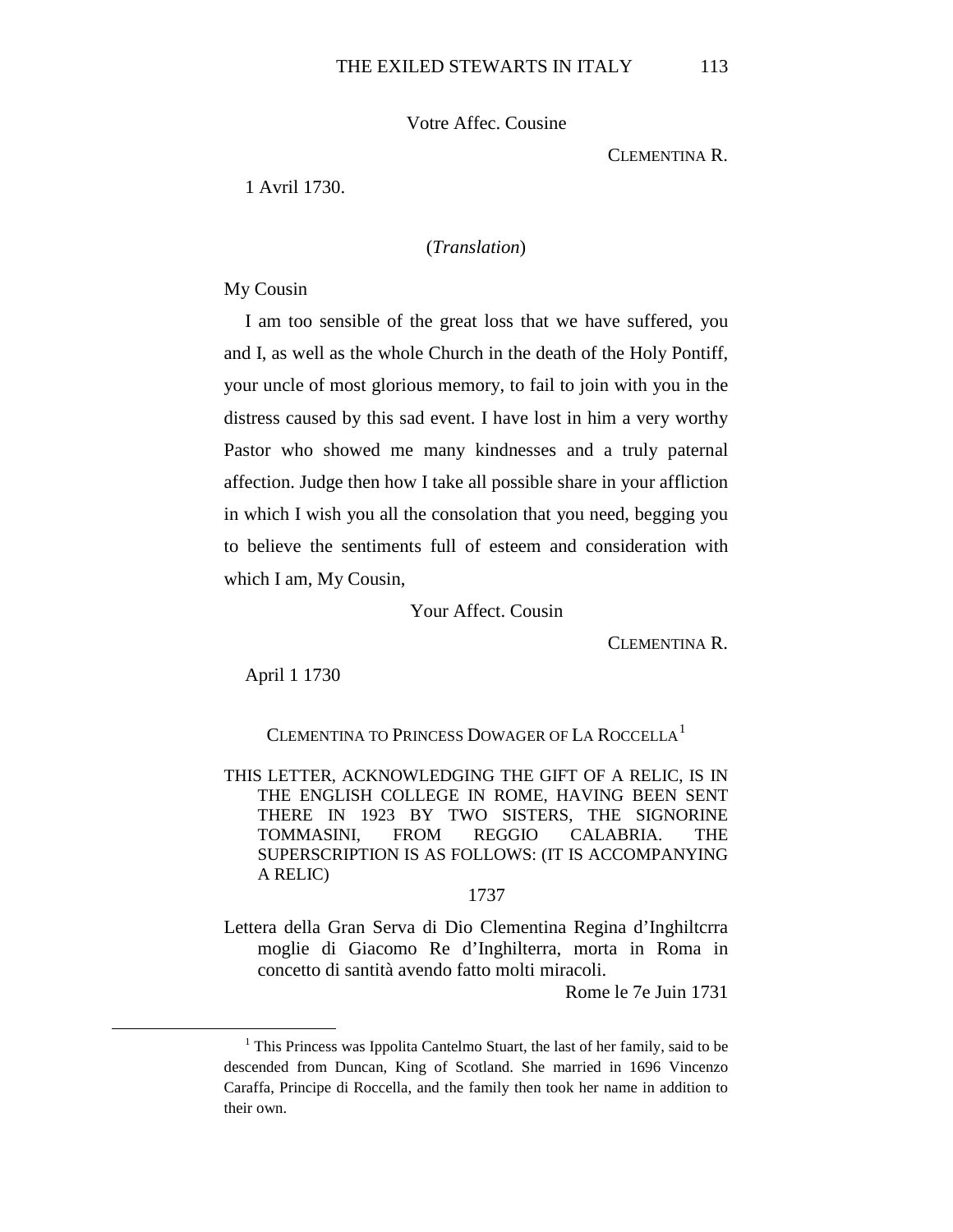## Ma Cousine

Je ne puis fair moin que de vous remercier pour la belle tabacière que vous m'avez envoie par le Roy avec la Relique de St. Janvier qui m'est un don fort pretieux, ayant pour ce grand Saint la Veneration que je dois avoir ainsi je vous en sois bien obligee ; et de l'attention que vous avez eu a me fair ce plaisir, je souhaiterai pouvoir de mon coté vous en fair aussi et vous prouver la juste estime et consideration que j'ay pour vous ma Cousine Votre affectionee Cousine

#### CLEMENTINA R.

## P.S.

Je vous prie de fair mes compts. à la Psse. de Montemilete, et lui souhaite de tous mon cœur que sa Santé se retablisse en parfaite etat.

A Ma Cousine

La Princesse Douairrière de La Roccella.

## (*Translation*)

A Letter from the Holy Servant of God Clementina Queen of England wife of James King of England who died in the odour of sanctity having performed many miracles.

Rome June 7th 1731

#### My Cousin

I cannot do less than thank you for the beautiful snuff-box that you have sent me by the King with the relic of St. Januarius, which is a most precious gift. Having the veneration for this great Saint which I ought to have, I am most grateful to you for your thoughtfulness in giving me this pleasure. I shall hope for my part to be able to do something for you also and to prove to you the real esteem and consideration that I have for you my CousIII.

Your affectionate Cousin

CLEMENTINA R.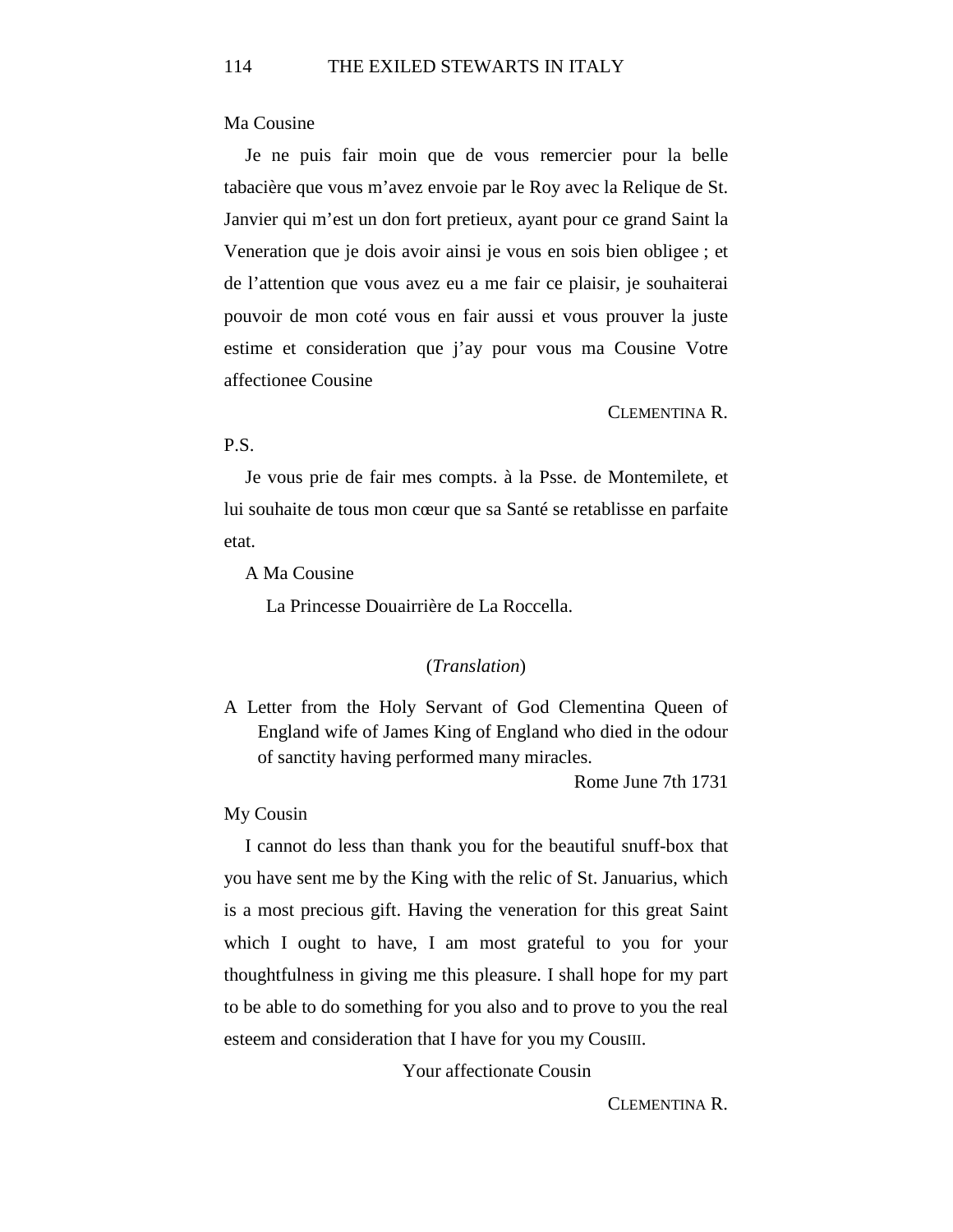P.S.

I pray you to present my compliments to the Princess of Montemilete and say that I wish from my heart that her health may be perfectly restored.

To my Cousin

The Dowager Princess of La Roccella.

## JAMES TO CLEMENT XII.

Roma alli 21 Febraio 1739

(dettatta)

Beatissimo Padre,

Non avendo Io incomodato La Santità Vostra con raccomandarle alcun soggetto per esser promosso al Cardinalato in congiuntura nella passata promozione delle Corone, ed avendo in oltre i Nunzij già conseguito il premio avuto a loro meriti, Ardisco ora porgere le mie umillissime suppliche in favore di Monsignor Pietro Guérin de Tencin<sup>[1](#page-62-0)</sup> Archivescovo d'Embrun, il quale raccomando e nomino alla Santità Vostra per essere creato Cardinale. Faccio questo con tanto maggiore fiduzia quanto che non solamente ha egli sempre professato verso la mia persona e causa un singolare attacamento e zelo, ma di piu ha dato, come ben sa Vostra Santità ed il mondo tutto segnalate riprove dell'ardente suo zelo verso la Santa Sede, ed in diffesa dalla sana Dottrina, e che in oltre si ritrova attualmente in istato di rendere alla nostra Santa Religione i piu utili servizij come non dubito che non sia sempre per fare con tutto l'ardore del animo suo. Spero dunque che la Santità Vostra vorra benignamente condescendere alle mie umillissime suppliche ed in tanto prostrato alli suoi sacri piedi supplico la Santità Vostra a concedermi la Sua Santa ed apostolica

<span id="page-62-0"></span><sup>&</sup>lt;sup>1</sup> Monsignor Guérin de Tencin was the brother of Claudine, who played an important part in Jacobite intrigues in France.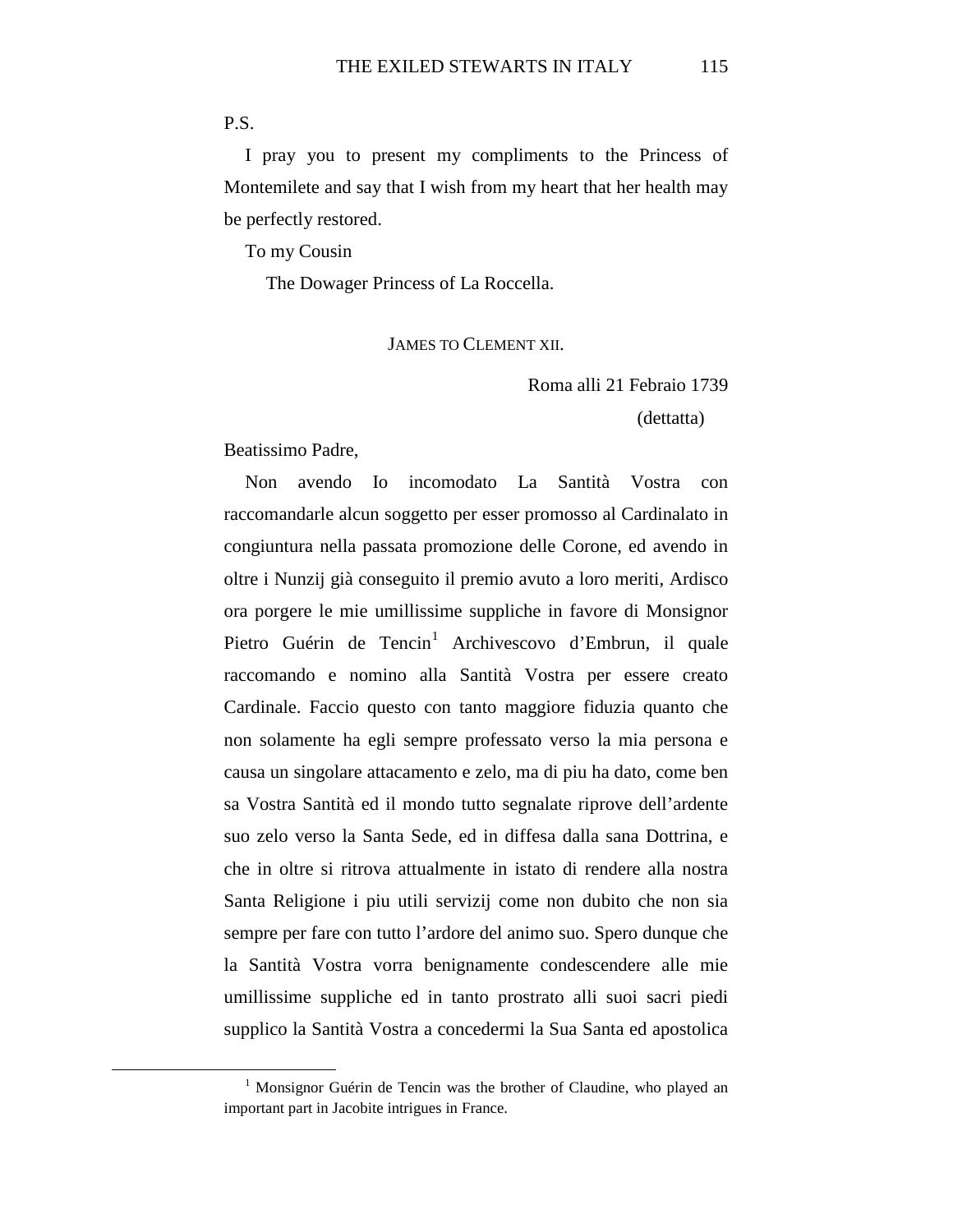Benedizione, mentre che con il maggiore rispetto mi rassegno Dalla Santità Vostra Il devotissimo Figlio

(P.T. 146)

GIACOMO R.

(*Translation*)

Rome 21 February 1739

(dictated)

Most Holy Father

Not having disturbed your Holiness by recommending any subject for promotion to the Cardinalate on the occasion of the late bestowal of the Hats, and the nuncios having already received the reward due to their merits, I now venture to place before you my humble supplication in favour of Monsignor Pietro Guérin de Tencin, Archbishop of Embrun, whom I recommend and name to your Holiness for creation as Cardinal. I do this with all the greater confidence, as not only has he always professed a singular attachment and zeal to my person and my cause, but as your Holiness and all the world knows, he has given repeated signs of his ardent zeal towards the Holy See and in defence of sound doctrine, and in addition he finds himself in a condition to render the most useful service to our Holy Religion, which I have no doubt he will do with all the ardour of his soul. I hope therefore that your Holiness will graciously condescend to my humble supplication, and in the meantime, prostrating myself at your sacred feet, I pray your Holiness to bestow on me your Holy and Apostolic benediction, whilst with the greatest respect, I sign myself of your Holiness the most devoted son

JAMES R.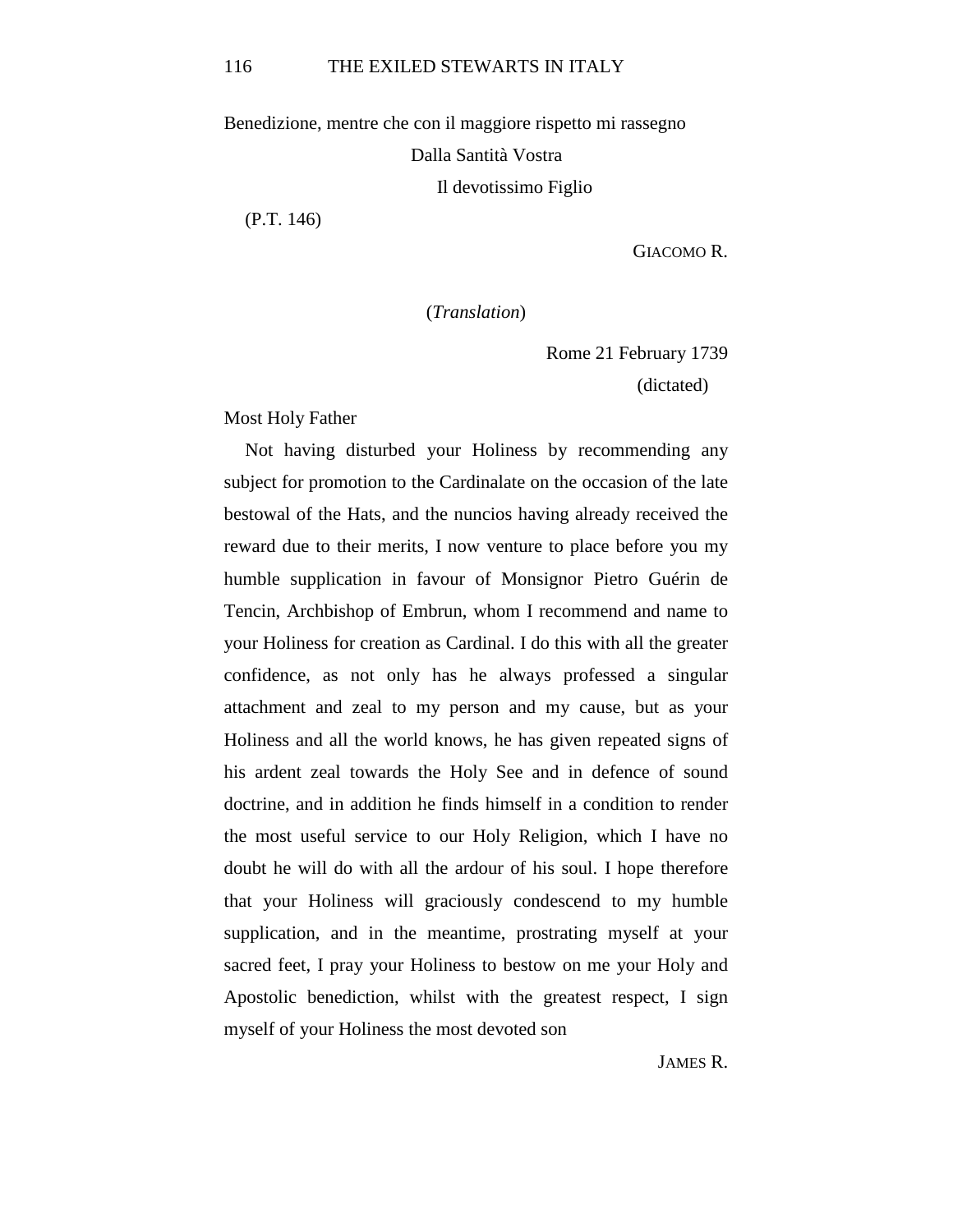JAMES TO CARDINAL VALENTI<sup>[1](#page-64-0)</sup>

### Albano 22 7bre 1755

Ho ricevuto la settimana scorsa La di Lei lettera del primo del 7bre e gradisco al maggior segno la di lei premura a pro. del Cardinale mio Figlio, e La di lei attenzione in participarmi li passi da Lei gia fatti. E sempre molto che si mostrano favorevole M. de Rouilli[2](#page-64-1) ed il Cardinale della Rochfoucault : ho già scritto a quest'ultimo la settimana passata, ed ho veramente una gran fiducia nella di lui amicizia verso di Noi ; ma se non ottenessimo niente prima della Promozione, fatta questa m'indirizzerò in dirittura a Madame la Delfina, di maniera che in un modo o in un altro mi pare aver fondate speranze di potere alfine riuscire, e nel mentre La prego di continuare li di lei uffizi anche in nome del Papa a quest'effetto. Habbiamo stentato, è vero, ma se Io potessi una volta ottenere un'altro buon Benefizio per il mio Figlio, la Corte resterebbe libera per sempre dalle nostre importunità in simile materie, ed avrei Io la consolazione prima di morire di vederlo sumcientemente proveduto. Intorno al Monaco Benedettino Scozzese non è questo certamente il tempo di parlarne al Cardinale de Rochfoucauld ma se Ella ne avesse l'occasione potrebbe informarsi da qualched'uno prattico di queste materie, se la Grazia che si desidera sia cosa pratticabile, poichè se non la fosse, non bisognerebbe più pensarci, e ne informerei il Monaco il quale prenderebbe in consequenza la sua risoluzione. Sto in grandissima pena per queste cose Ecclesiastiche di Francia, bisognerebbe essere non buon Cattolico per essere indifferente in una simile congiuntura. Per gli affari politici, per me considero la guerra come indubitata, e pochissimo tempo probabilmente sciarirà

<span id="page-64-1"></span><span id="page-64-0"></span><sup>&</sup>lt;sup>1</sup> Cardinal Valenti was chamberlain to Benedict XIV. and later was Secretary of State. James must have known him when he was papal legate at Bologna. He died in Rome in 1763.

<sup>&</sup>lt;sup>2</sup> French Minister of Foreign Affairs.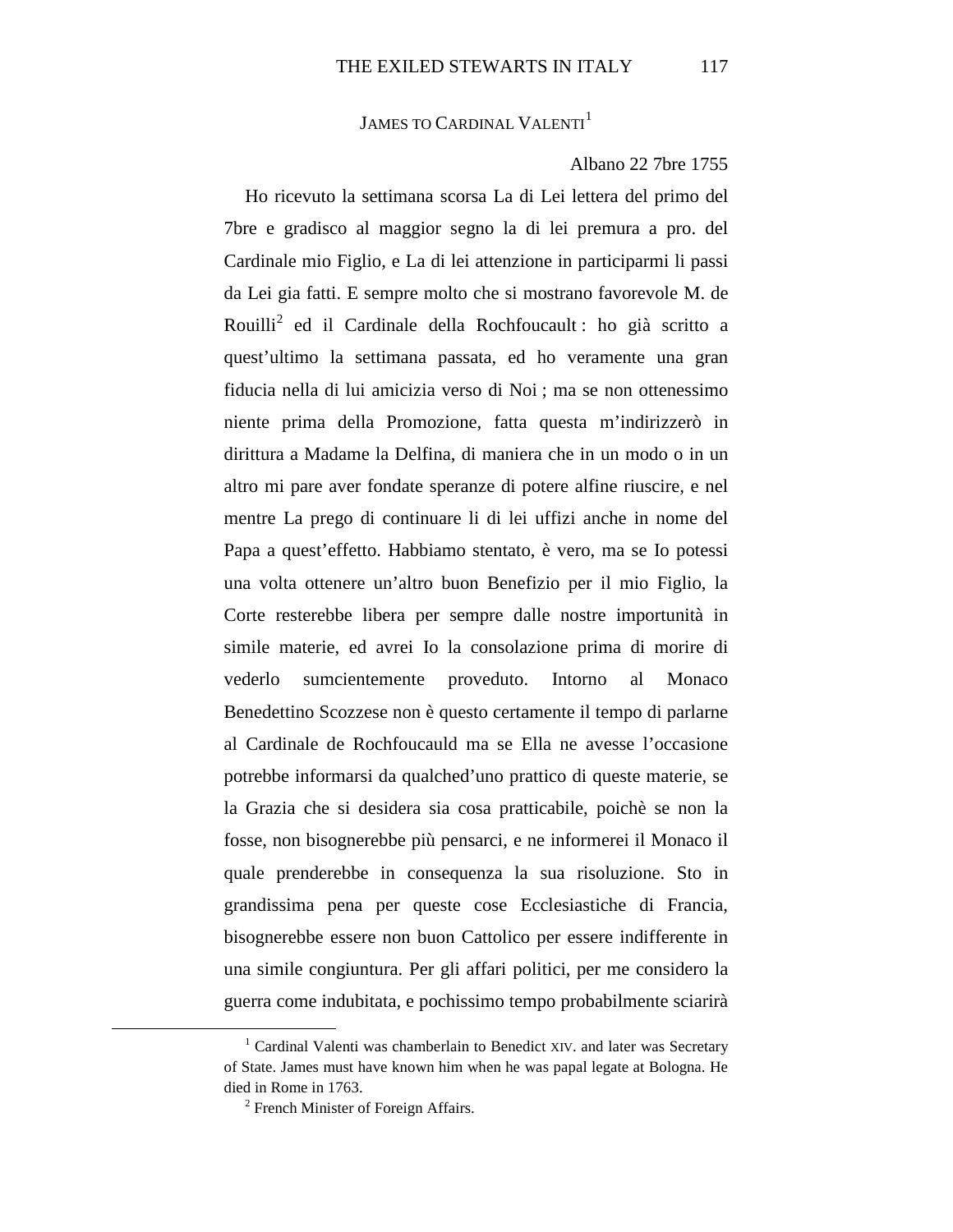#### 118 THE EXILED STEWARTS IN ITALY

questo punto. Naturalmente un simile avvenimento doverebbe essere avantaggiato per la Casa mia, ma so veramente ne che pensare, ne che desiderare nella totale oscurità, dove tuttavia mi ritrovo, degli affari del Principe, ne non so ne meno dove sia, ne dove sia stato da più da sei anni in quà. Mi continui sempre gli efforti da lei buon Cuore verso di Noi, con restare purche persuasa della mia sincera gratidudine ed amicizia verso di Lei.

Affezionato cugino

GIACOMO R.

(Inghilterra 25)

### (*Translation*)

Albano 22nd September 1755

Last week I received yours of the 1st of September and I am pleased at the signs of your exertions on behalf of my son the Cardinal and your attention in informing me of the steps you have taken. It is already much that M. de Rouille and Cardinal de la Rochefoucauld have shown themselves favourable. I wrote to the latter last week and I have really great faith in his friendship towards Us, but if we do not obtain anything before the Promotion, when this is over I shall write directly to Madame la Dauphine so that in one way or another, it seems to me I have well-founded hopes of succeeding, and in the meantime I pray you to continue your good offices, also in name of the Pope, to this effect. It is true that we have had difficulties, but if I could once obtain another good Benefice for my Son, the Court could be free for ever of our importunity in such matters and I should have the consolation before I die of seeing him adequately provided for.

Regarding the Scottish Benedictine Monk, this is certainly not the time to talk of it to Cardinal de Rochefoucauld, but if you have the chance you might inform yourself, from an expert in these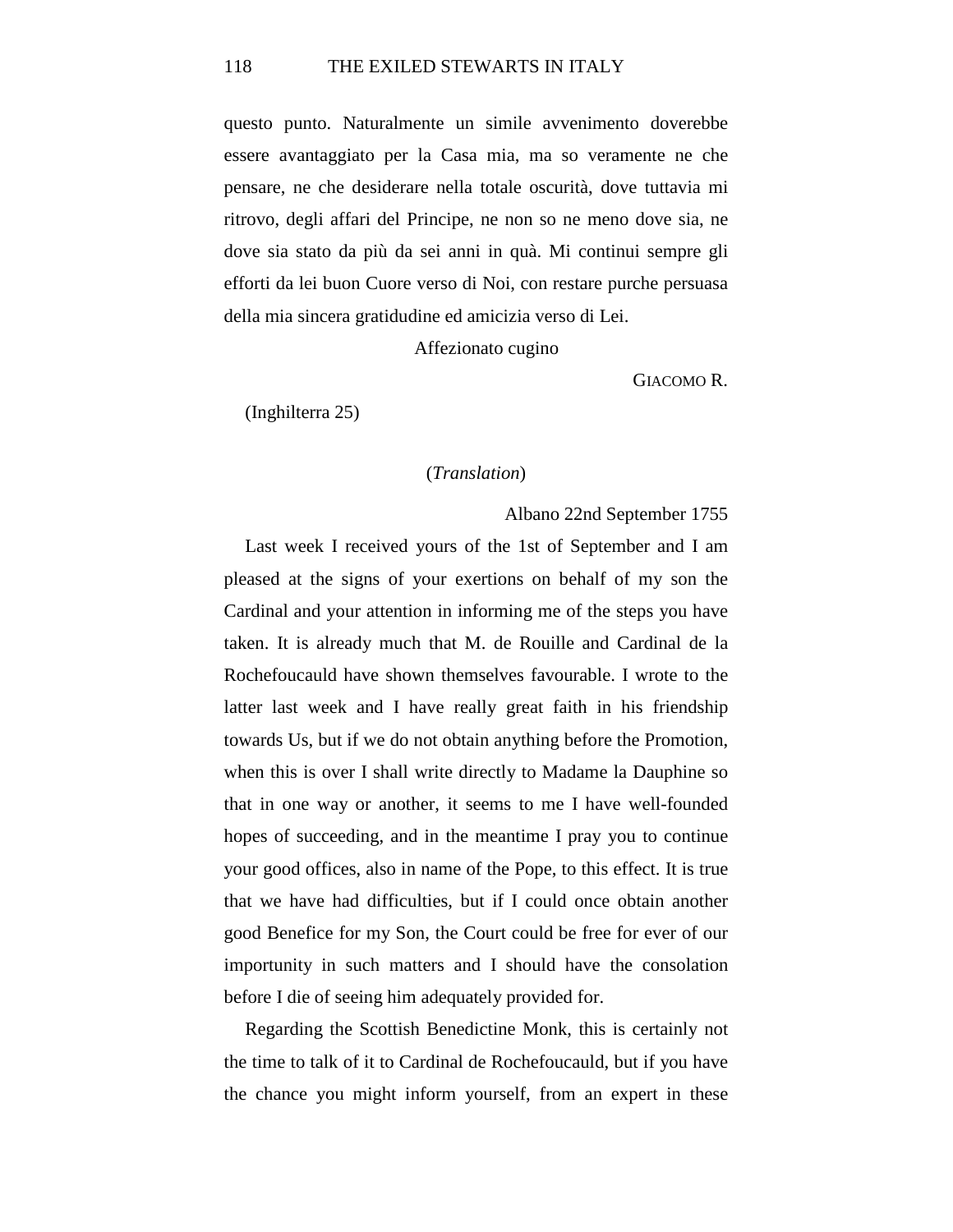matters, if the Grace desired is feasible, because if it is not, we must not think of it any more and I should inform the Monk, who would in consequence make his own decision. I am in great trouble about these Ecclesiastical matters of France,—one would have to be a bad Catholic to be indifferent in such a crisis. As to political affairs, for my part I consider War as indubitable and a very short time will probably clear up this point. Naturally such an event would be advantageous for my House, but I really do not know what to think nor what to desire in the total obscurity in which I find myself about the affairs of the Prince; I do not even know where he is, nor where he has been for more than six years.

Ever continue towards Us the efforts of your kind heart, and be always persuaded of my sincere gratitude and friendship for you.

Your affectionate cousin

JAMES R.

#### JAMES TO LOUIS XV. (COPY)

## Monsieur mon Frère et Cousin

Accablé d'infirmites qui vont tous les jours en augmentant, et qui me decouvrent l'approche de l'Eternité<sup>[1](#page-66-0)</sup> j'ai cru avant ce peinible mais necessaire passage devoir temoigner à Votre Majesté pour la derniere fois tous les sentiments de respect, d'attachement et de reconnaissance dont mon cœur a été penetré pour elle pendant tous les cours de ma vie. Je meurs avec les memes sentiments en offrant des vœux au Ciel pour la conservation de sa precieuse vie, pour sa prosperité et celle de son auguste famille.

Mes jours ont été vissus de malheurs et d'afflictions et j'espère dans les souffrances de Jesus Christ que le Tout Puissant m'en tiendra conte, mais j'avais trouvé dans Votre Majesté un genereux Bienfaiteur toujours pret à me secourir et à adoucir mes peines par

<span id="page-66-0"></span> $<sup>1</sup>$  James died on January 1, 1766.</sup>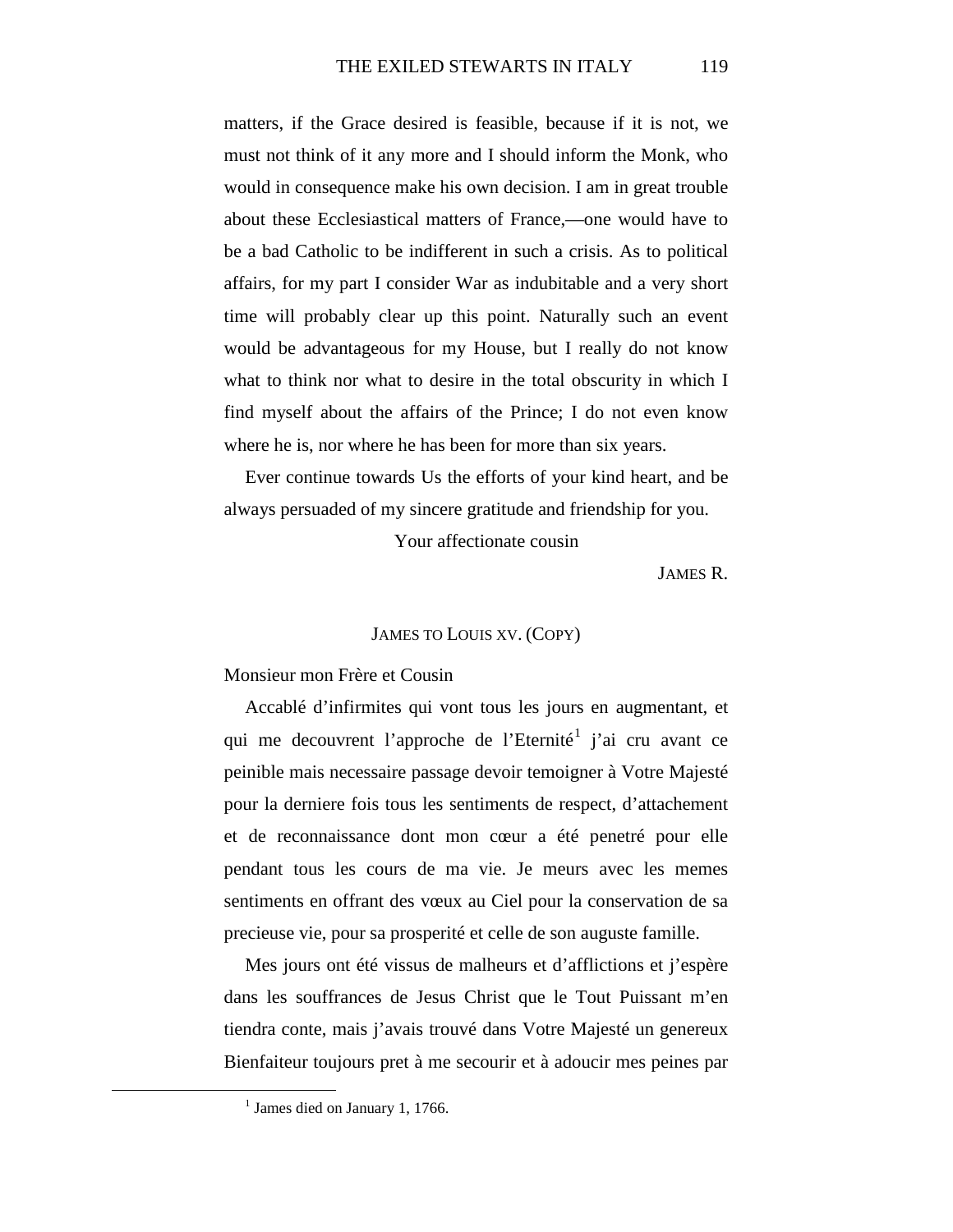des soins et des attentions que le souverain Remunerateur de la piete et de la vertue ne laissera pas sans recompense.

Je laisse deux Fils chers objets de ma tendresse que je recommande affectueusement à la protection de Votre Majesté dans la confiance qu'elle voudra bien les envisager comme les enfants d'un père qui Lui a été dans tous les terns fidelement et invariablement attaché.

La triste situation où se trouvent mes pauvres sujets qui resident en France et qui souffrent pour leur fidelité me touche extremement, quand les petits secours que j'étais en etat de leur fournir leur manqueront, que deviendront ils ? Il n'y a que le bienveillance et la protection de Votre Majesté qui me tranquillisent sur leur sort par la confiance que j'ai qu'elle voudra bien se souvenir de moi toutes les fois que leurs misères ou besoins les presseront d'y avoir recours.

J'ai donn'e ordre qu'on attendit qu'il ait plu a Dieu de me rappeler de cette vie avant que de faire partir cette lettre, où j'ai pris la liberté de verser dans le sein de Votre Majesté mes plus chers interets temporals dans l'intime persuasion qu'elle voudra bien agréer ma confiance en elle ainsi que l'attachement aussi respectueux qu'inviolable avec laquelle j'ai toujours vecu et avec lequel je meurs.

Monsieur mon frere et cousin

5 Mai 1763 (Inghilterra 25)

#### (*Translation*)

Sire my Brother and Cousin

Overwhelmed by infirmities which increase every day and which inform me of the approach of Eternity, I have thought well, before this painful but necessary passage, to testify to Your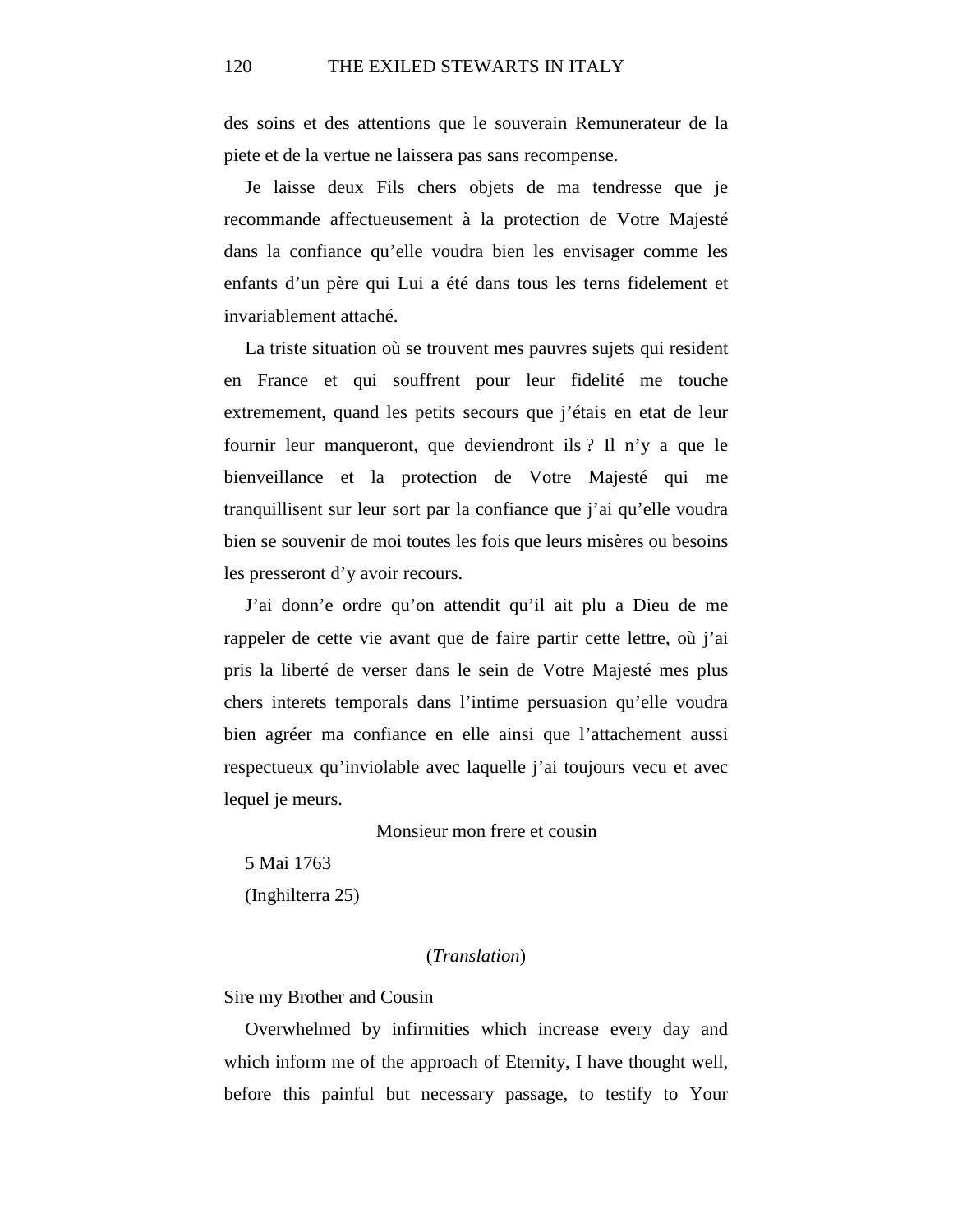Majesty for the last time all the feelings of respect, attachment and gratitude with which my heart has been filled during the course of my life. I die with these same sentiments, offering prayers to Heaven for the preservation of your precious life, for your prosperity and that of your august family.

My days have been full of troubles and afflictions and I hope through the sufferings of Jesus Christ that the Almighty will remember this, but I have always found in Your Majesty a generous benefactor, always ready to help me and to soften my troubles by your care and attention, which the sovereign Rewarder of piety and virtue will not leave unrewarded.

I leave two sons, dear objects of my love whom I recommend affectionately to Your Majesty's protection in confidence that you will look upon them as the children of a father who has at all times been faithfully attached to you.

The sad situation in which my poor subjects find themselves who are resident in France and who are suffering for their fidelity, touches me extremely; when the slight help that I am able to give them is wanting, what will happen to them? Only the kindness and protection of Your Majesty calm me regarding their fate by the confidence I have that you will be willing to remember me every time that their misery or need compels them to have recourse to you.

I have given orders that this letter should not be sent until it shall have pleased God to call me from this life, for in this I have taken the liberty of confiding to Your Majesty my dearest temporal interests in the sure persuasion that you will accept my confidence, as also the respectful and unchangeable attachment with which I have always lived and with which I die.

Sire my Brother and Cousin

5 May 1763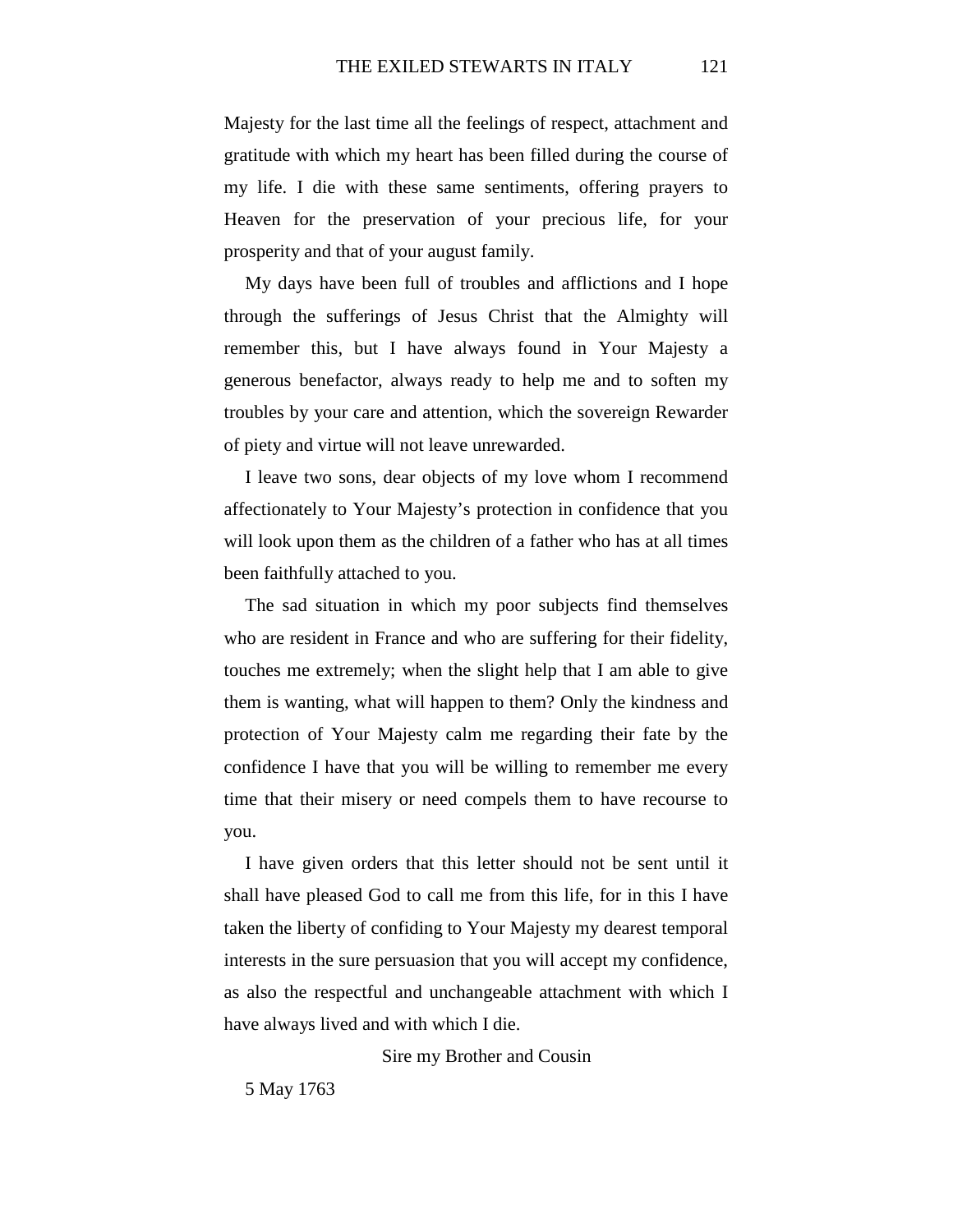HENRY, CARDINAL OF YORK, TO HIS FATHER (COPY)

Sir

Tho' the Prince's behaviour towards me for some years past is a subject of great affliction to me and that your Majesty knows how little I deserve it from him, yett nothing can ever alter my respectfull attachment to him nor my ardent desire of giving him constant proofs of it and therefore I am far from disapproving or anywaise opposing the view your Majesty has of leaveing by your last Will and Testament to the Prince all the perpetuall Rents you now enjoy in France, and to a share of which I might perhaps have a just Claim; but the Prince may be assured that I shall never give him any trouble in that respect. And whereas I have a small rent on the Townhouse of Paris, of which you have hitherto enjoyed the rent, tho the property belongs to me, I shall be ready and willing upon your Majesty's decease, to make over to the Prince the right and property of the saide perpetual rent, by which means the Prince will be in possession of all the rents you have hitherto enjoyed on the Townhouse of Paris. I hope in time I shall be completely provided for in Church Benefices, and therefore I only regret that what I may hereafter give the Prince is such a triffle, it being I think about 6000 Livers a year of perpetuall rent, but it is all I am master to dispose of, and had I more I would with pleasure make the same use of it.

Would to God it were in my power to give him the most essential proofs of my affection, as your Majesty will allwaise find me ready to concurr with you to the utmost of my power to whatever may now or hereafter contribute to the Prince's advantage and satisfaction.

HENRY, Cardinal.

Rome April ye 10th 1751 (Inghilterra 25)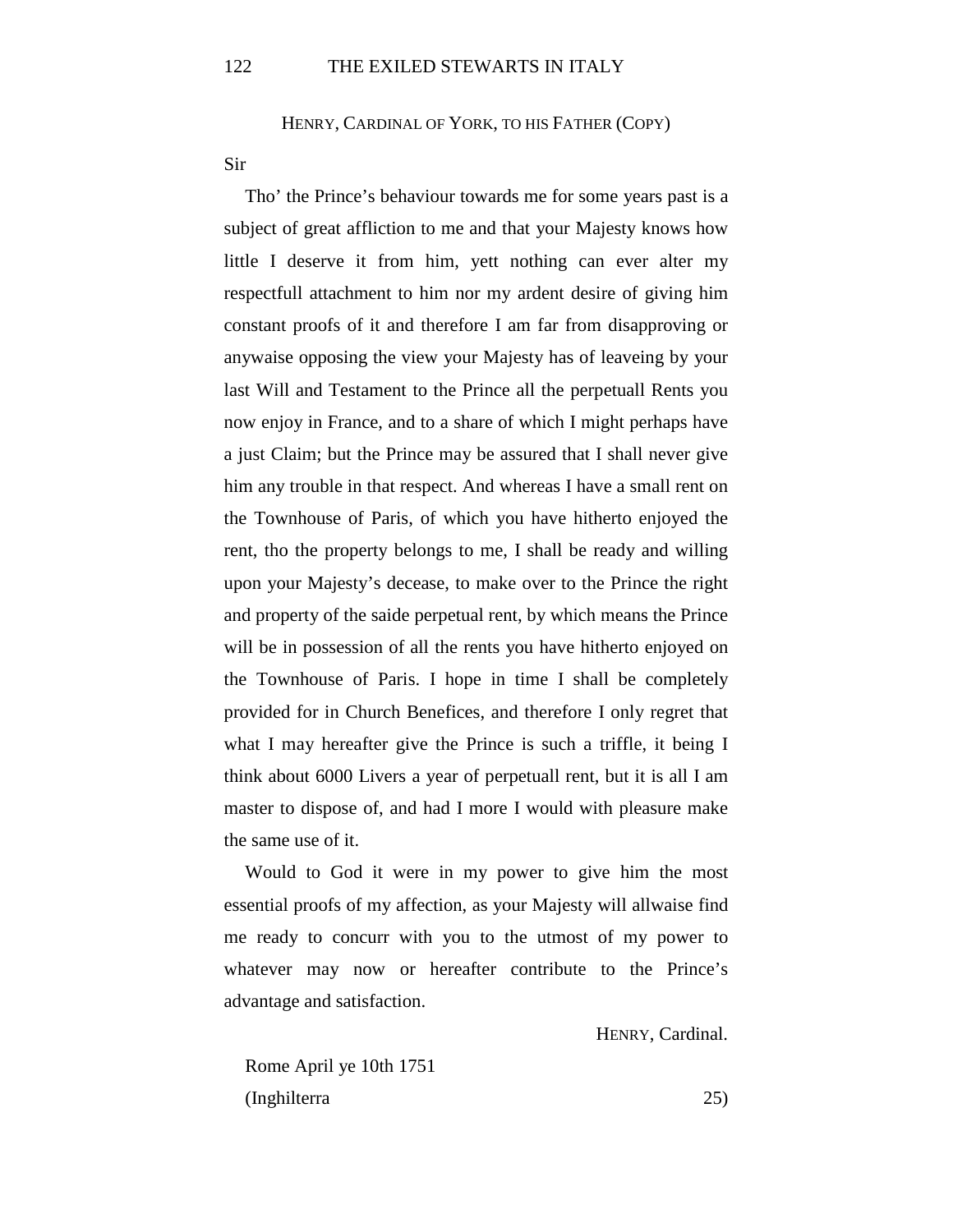# TWO LETTERS FROM PRINCE CHARLES EDWARD TO THE CARDINAL OF YORK FOUND IN THE BIBLIOTECA VITTORIO EMANUELE ROME FONDO GESUITICO

A mon cher frère le Cardinal.

Mon cher Frère

Dans la triste situation dans laquelle le Roy mon Père se trouve reduit depuis si longtemps par son grand age, et ses maladies qui le mettent hors d'état de recevoir aucunes lettres, je l'aurais prié de presenter a Sa Sainteté<sup>[1](#page-70-0)</sup> les assurances de la profonde veneration que j'ay pour elle ; je vous serai donc obligé de vouloir bien etre mon interpret à cet égard et de Luy demander a mon nom la continuation des attentions que Luy et ses predecesseurs ont successivement eues pour notre Famille, et que dans le cas, ou nous aurions le malheur de perdre le Roy notre Père avant que mes affaires me permissent de moy rendre dans le pays, jesper que Sa Sainteté voudra bien donner ses ordres pour que les choses restent sur le meme pied, qu'elles sont à present, afin que je puisse paraitre avec la dignité que mon rang exige. Je vous donne tous les pouvoirs necessaires pour faire les demandes que vous croyez convenables a ce sujet. Je les ratifierai avec plaisir comme je n'ay aucun doute sur la facon de penser de S. Se ; je vous prie d'abord que vous aurez les assurances positives, que tout se passerà au gré de vos desirs et des miens, de m'envoyer une personne de confience en courier par la voye la plus courte ; vous l'adresserez à Ml. Thibault President de la Cour souveraine à Bouillon<sup>[2](#page-70-1)</sup> près

<sup>&</sup>lt;sup>1</sup> Pope Clement XIII.

<span id="page-70-1"></span><span id="page-70-0"></span><sup>&</sup>lt;sup>2</sup> Bouillon was where Prince Charles Edward had been living for some time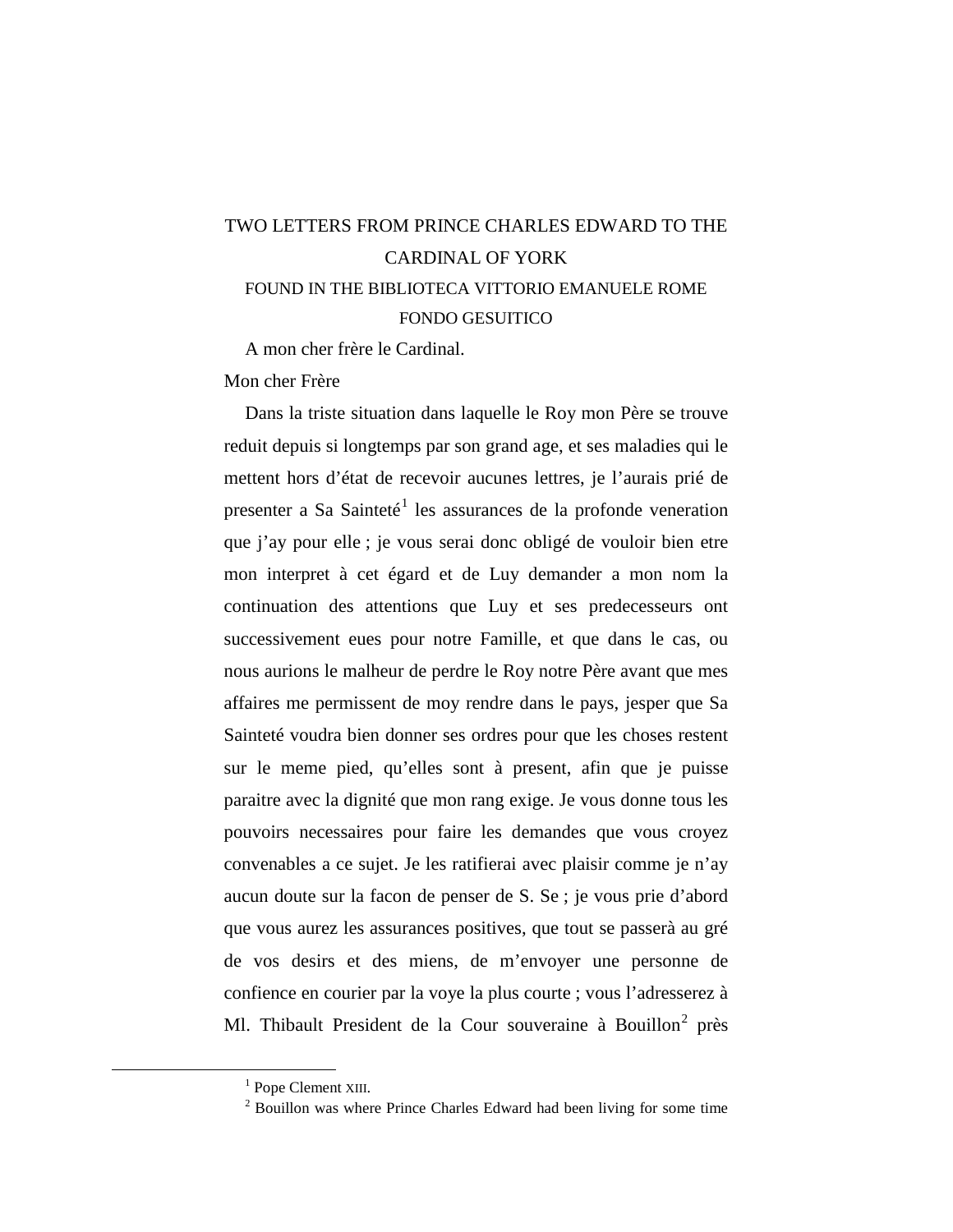Sedan a Nardainne avec les passeports que vous croierez necessaires et des instructions sur la roue la plus sure que je pourrai prendre. Comme j'ay appris il y a quelques annees que M. le Cardinal Torrigiani<sup>[1](#page-71-0)</sup> nous était attaché, marquez Luy dans l'occasion combien j'y ai ete sensible. Menagez toutes les personnes que vous savez etre dans nos interets, mais ne communiquez mon projet de mon voyage qu'à celles que [vous] jugerez indispensablement necessaires en Leur recommandent le plus grand secret jusqu'à mon arrivée.

Je suis avec l'amitié la plus tendre, la plus inviolable,

Votre très cher frère

CHARLES P.R.

Le 3 8bre. 1765

Vous voyez par ma lettre que j'ai recu la votre du 10 7bre.

#### (*Translation*)

To my dear brother the Cardinal.

My dear Brother

<span id="page-71-0"></span> $\overline{a}$ 

In the sad state to which the King my father now is reduced during some time past by his great age and his illness which prevent his receiving any letters, I should have asked him to present to His Holiness my profound veneration for him; I shall therefore be obliged if you will be my interpreter in this respect and ask His Holiness in my name to continue those attentions which he and his predecessors have successively shown to our Family and in case we should have the misfortune to lose the King our Father before my affairs permit me to arrive in the country, I hope that His Holiness will give orders that things should remain as they are at present, so that I may appear with the dignity which my rank demands. I give you all the necessary powers to make the requests that you think suitable on this subject. I shall ratify them with pleasure as I have no doubt of the views of His Holiness. I ask

with Clementina Walkinshaw. His mother's sister, Maria Carlotta Sobieska, was the Duchesse de Bouillon.

 $<sup>1</sup>$  A favourite minister of Clement XIII.; both supported the Jesuits.</sup>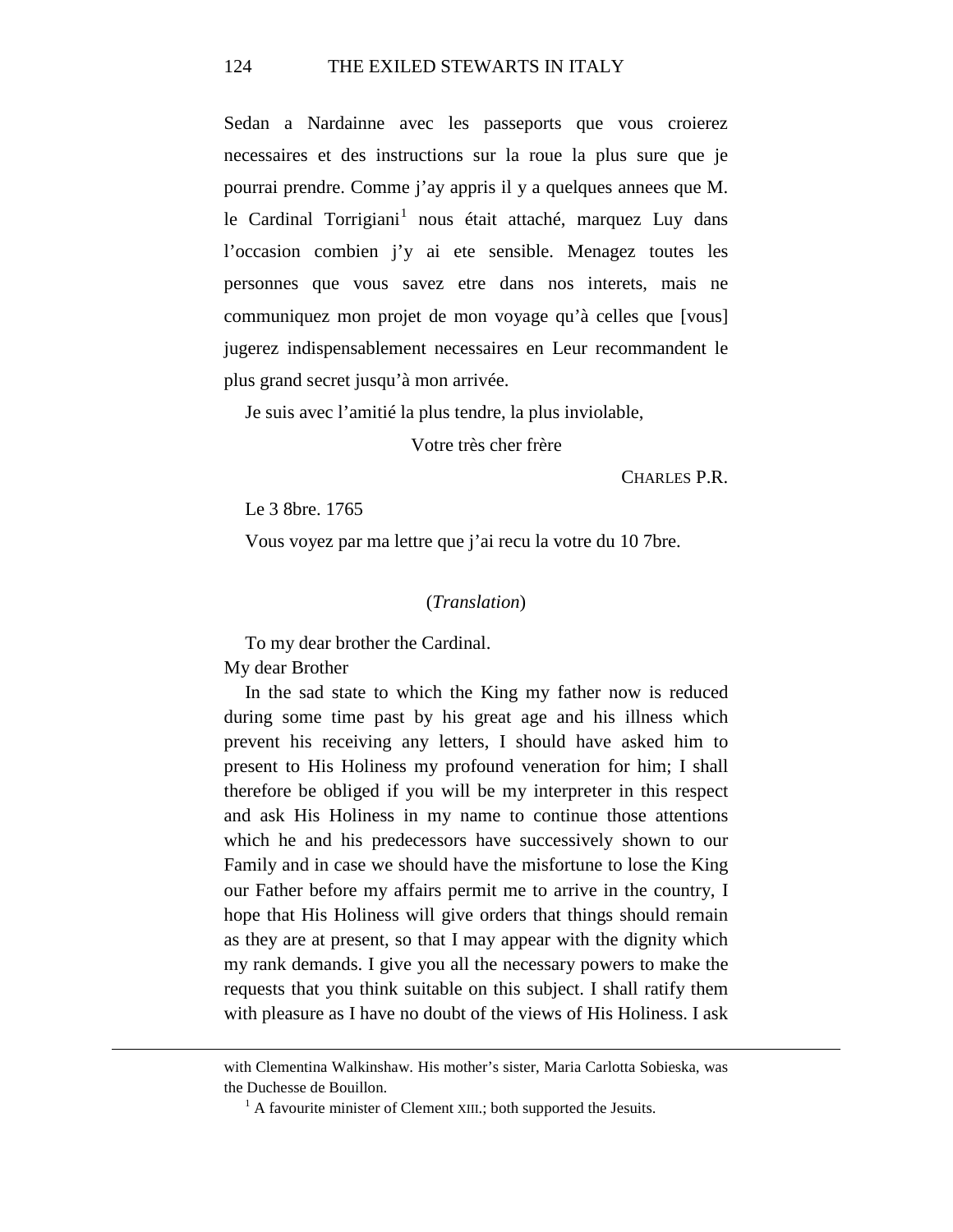you as soon as you have a positive assurance that all will be according to your wishes and mine, to send me as courier a person of confidence by the quickest route. Send him to Ml. Thibault President of the Supreme Court at Bouillon near Sedan at Nardainne with the passports that you think necessary and instructions on the safest way that I should take. As I have learnt that Cardinal Torrigiani has been attached to us for some years, tell him how much I appreciate this. Take care of all those that you know to be in our interests, but only communicate my projected journey to those that you consider indispensably necessary, recommending them the greatest secrecy until my arrival.

I am with unchanging tenderest friendship,

Your dearest brother

CHARLES P.R.

3 October 1765

You see by my letter that I have received yours of 10 Sept.

Bouillon Ce 18 9bre 1765

Votre lettre du 30 8bre dernier mon cher Frère, et celle qu'y etais jointe m'ont été remises. J'ay veu avec la plus grande sensibilite toutes les marques de votre bon cœur, et de vos attentions pour mes interets, soyez persuadè du retour le plus parfait, et de toute la tendresse de mon amitié. Je ne saurais trop vous esprimer combien J'ay été penetré des sentiments de Sa Sainteté de ses expressions, et de ses offres obligeantes sur les propositions que vous luy avez faites de ma part; soyez l'interprete de mes sentiments de veneration, et de reconnaissance aupres d'elle, en attendant que je puisse m'en acquitter moy meme, dites aussi mille choses de ma part a Mr. le Cardinal Albani $<sup>1</sup>$  $<sup>1</sup>$  $<sup>1</sup>$  et a toutes</sup> les Personnes, qui nous sont attachées, j'esperd au moment de vous embrasser, ce qui sera le plutot possible. Je ne perdrai pas instant sur les preparatif de mon depart, j'espere vous trouver en aussi bonne santé qu'on me la avancè. J'en etais vaisi (?) de ma lettre que je recois la votre du 6 du courant. Je ne puis que vous repeter, que j'ay la meme impatience de vous rejoindre. Si j'avais les ailes d'un oiseau, nous serions bien tost satisfaits.

Votre très affectionne Frere

CHARLES P.R.

#### <span id="page-72-0"></span> $\frac{1}{1}$  $\mathbf{1}$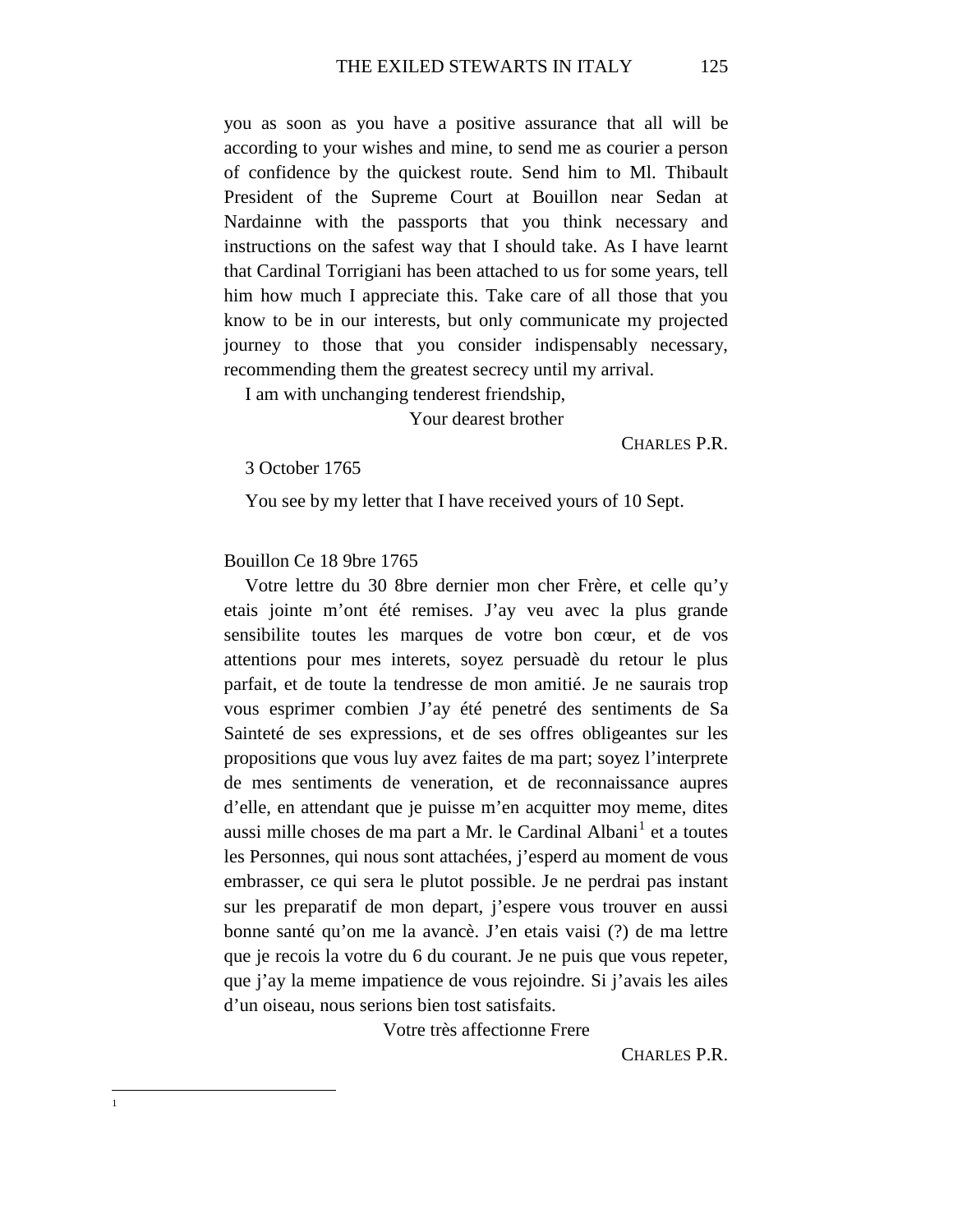#### (*Translation*)

Bouillon 18 November 1765

Your letter of the 30th October my dear Brother and the enclosure have been handed to me. I see with tender feeling all the signs of your kind heart and of your attention to my interests, be persuaded of an equal return and of all the fondness of my love. I cannot express to you how much impressed I am by the sentiments of His Holiness and his obliging offers on the propositions that you have made on my behalf; be the interpreter of my feelings of veneration and of gratitude to him, until I can express them myself. Say also kind things from me to Cardinal Albani and all those attached to us. I look forward to the moment of embracing you, which will be as soon as possible; I shall not lose a moment on the preparations of my departure. I hope to find you in as good health as I have been told ...? .. my letter that I receive yours of the 6th instant. I can only repeat to you that I have the same impatience to rejoin you. If I had the wings of a bird, we should soon be satisfied.

Your very affectionate Brother

CHARLES P.R.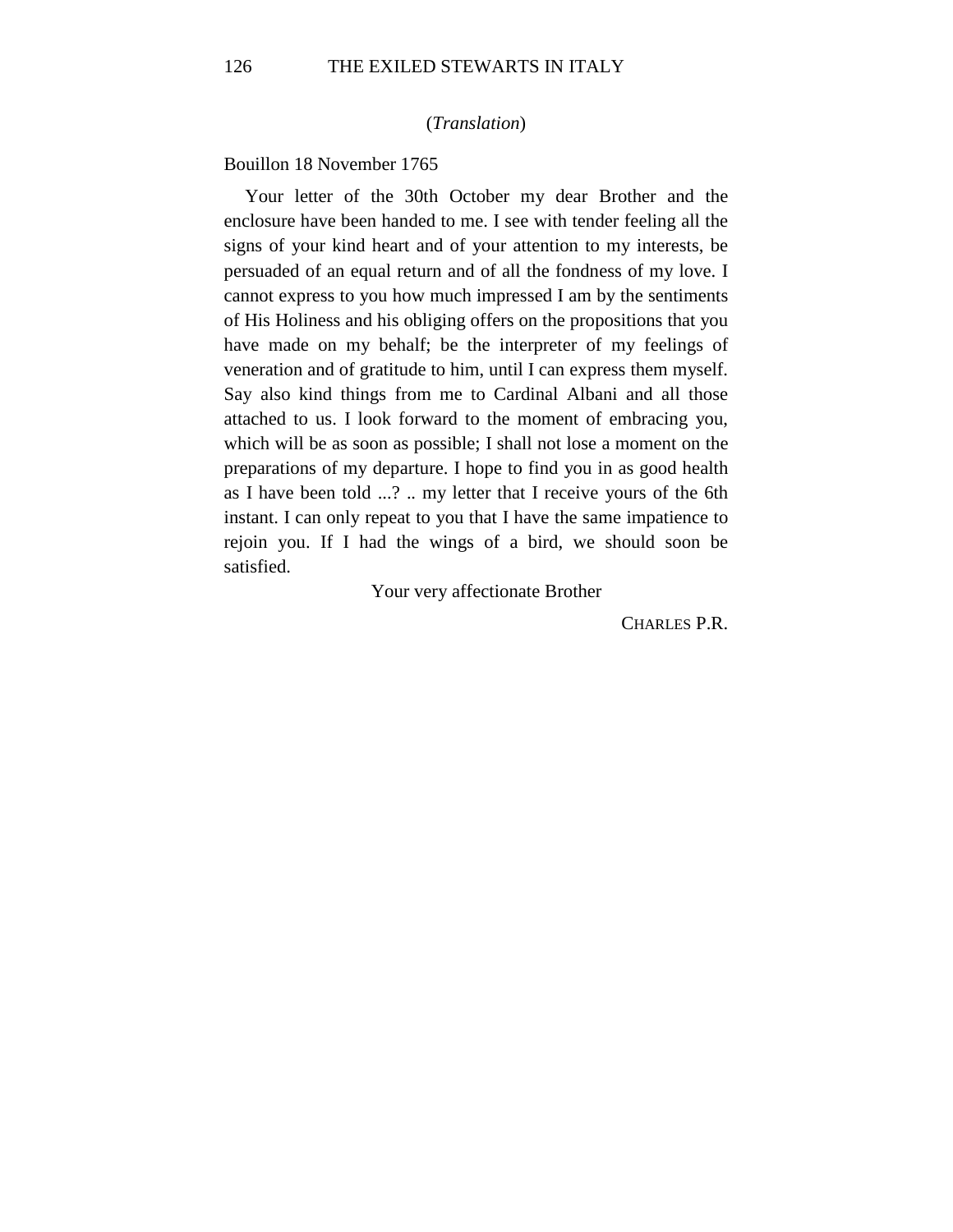## LETTER FROM THE CARDINAL OF YORK TO CARDINAL GIOVANNI ALBANI<sup>[1](#page-74-0)</sup>

Frascati

29 8bre 1765

Il cardinale Duca di York pieno de suoi inalterabili sentimenti verso di V. E. accusa il di lei pregiatissimo biglietto di ieri, e siccome contiene intorno al noto aff are le deliberazioni della Santità di Nostro Signore alle quali lo Scrivente si preggia di non opporsi giammai ; perciò non resta altra a chi scrive se non che di supplicare l'E. V. a porgere i Suoi piu umili ringraziamenti al Santo Padre per le generose e benigne espressioni cosi autenticamente manifestategli tanto verso il principe di Gallia suo fratello, quanto che di tutta la casa del scrivente, e pieno di fiducia che simili espressioni debbeno escitare nel animo del sudetto principe suo fratello, sentimenti correspondent di filiali osservanza e gratitudine, colla solita invariabile stima e cordialita si protesta.

(Copia) (Inghilterra 25)

#### (Translation)

The Cardinal Duke of York, full of his inalterable feelings towards Your Eminence acknowledges your esteemed note of yesterday, and as it contains the deliberations of His Holiness Our Lord with regard to the well-known affair, which the writer has the honour never to oppose, there is thus nothing remaining to the writer but to implore Your Eminence to present his most humble thanks to the Holy Father for the generous and benign expressions thus genuinely shown, as much towards the Prince of Wales his brother, as to the whole House of the writer, and full of confidence that similar expressions must excite in the mind of the Prince his brother corresponding feelings of filial observance and gratitude,

<span id="page-74-0"></span><sup>&</sup>lt;sup>1</sup> Cardinal Giovanni Albani was a nephew of the former Cardinal Annibale and was a great friend of the Cardinal of York, who succeeded him as Bishop of Ostia in 1803.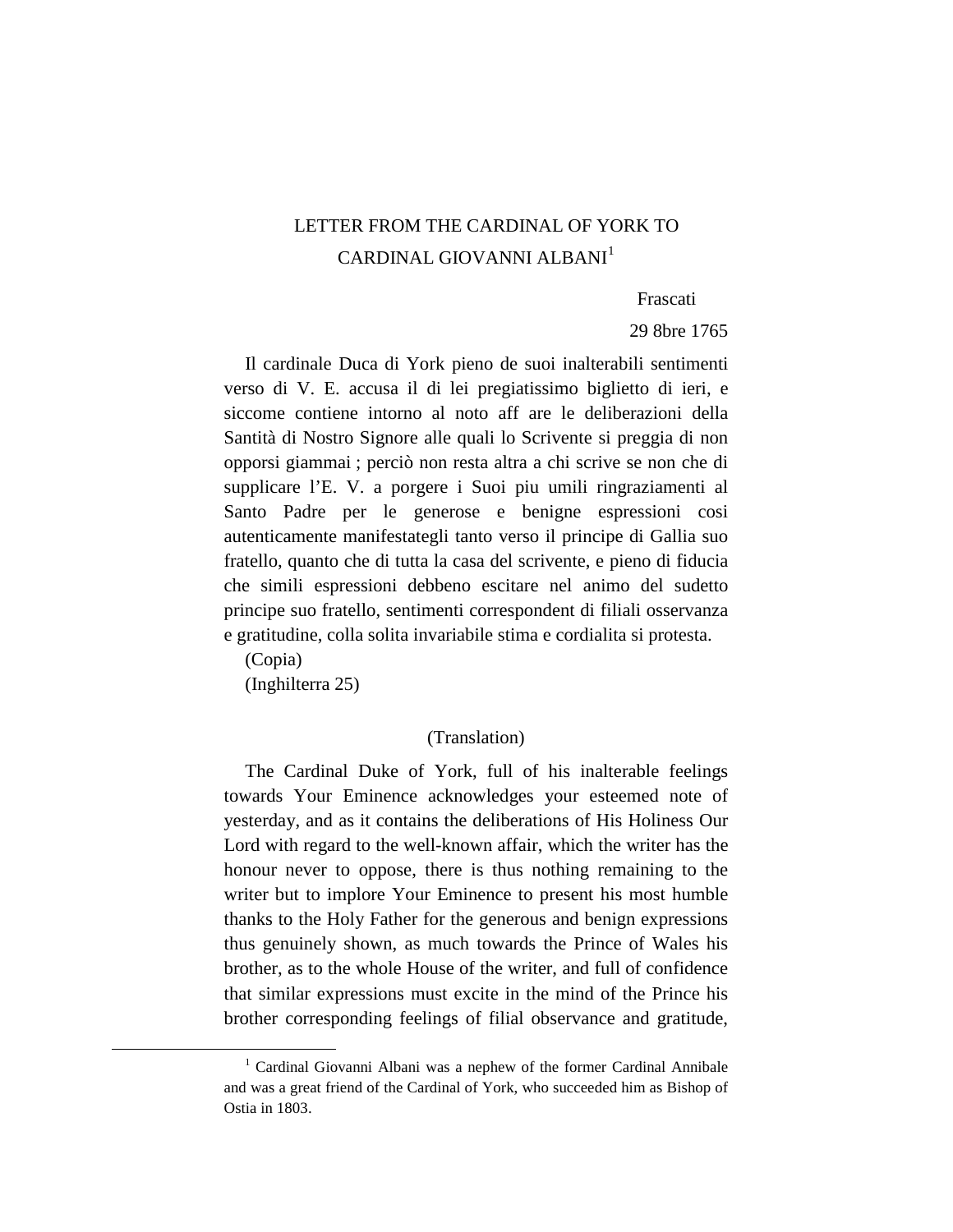# 128 THE EXILED STEWARTS IN ITALY

he declares himself with the usual constant esteem and cordiality. (Copy)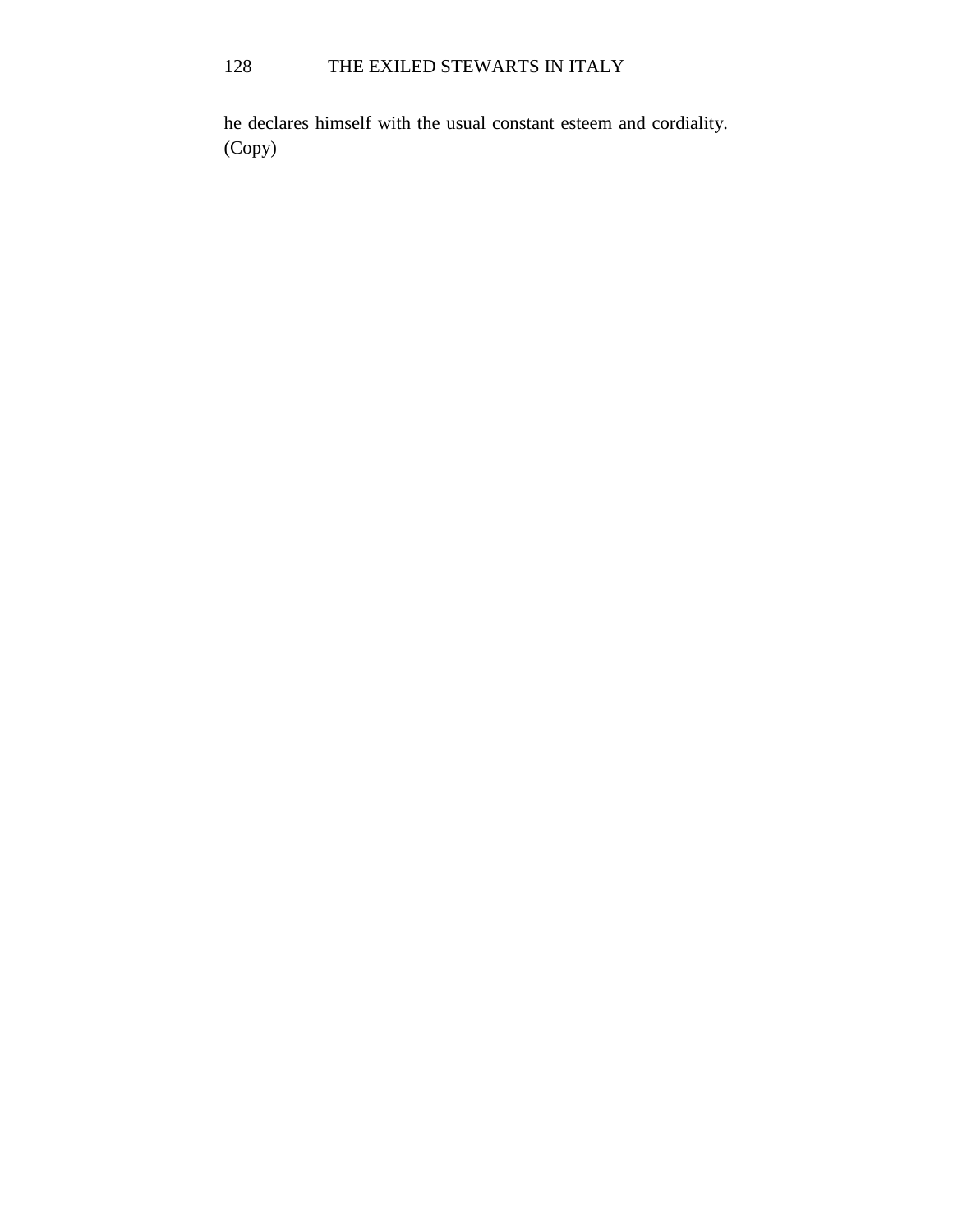## DESCRIPTION OF A MEETING BETWEEN HENRY, CARDINAL OF YORK, AND AUGUSTUS, DUKE OF  $SUSSEX<sup>1</sup>$  $SUSSEX<sup>1</sup>$  $SUSSEX<sup>1</sup>$  BY AN UNKNOWN WRITER

#### Frascati 18 Agosto 1794

Quest'oggi circa le ore 11½ nel Viale di Villa Bracciano S.A.R. ha incontrato il Principe Augusto, ha fatto subito fermare la carrozza e in lingua inglese nella maniera piu obbligante lo ha complimentato dicendogli ch'era assai contento di avere questa occasione per consegnargli tutti i suoi sentimenti i quali potea accertargli essere sicurri da ogni sorta di pregiudizio, ch'era stato molto sensibile agli atti di attenzione che gli aveva usati e che gli era sommamente dispiaciuto che la circostanza del luogo per la carrozza non gli permise l'ultima volta di fermarsi.

Il Principe Augusto voile restare sempre in piedi, e per ben due volte o tre rispose fra le altre cose 'Resto estremamente obbligato a Vostra Altezza Reale.' E fattisi in ultimo reciprocamente cordialissimi saluti il Real Vescovo senza mancare ai piu fini tratti di pulizia e di attenzione proseguì la sua trottata. So che il Principe Augusto è rimasto contentissimo e gli si vedeva la contentezza in volto, anche l'E.S. è stata pienamente contenta, e gli ha portato con una naturalezza veramente cordiale ; la cosa in somma e riuscita benissimo e meglio, come spero, riuscirà in appresso.

(Inghilterra 25)

#### (*Translation*)

Frascati 18 August 1794

Today about half past eleven in the Avenue of Villa Bracciano, H.R.H. met Prince Augustus, and immediately stopped his carriage and speaking in English in the most obliging manner, complimented him, saying how extremely pleased he was to have this occasion of expressing his feelings, which he could assure him were free from prejudice; that he was most sensible of the acts of courtesy which had been shown him and that he much regretted that the carriage had not been able to stop on a previous occasion, owing to the circumstances of the place.

Prince Augustus insisted on remaining standing the whole time and two or three times said amongst other things: 'I am extremely obliged to Your Royal Highness.' And finally exchanging the most

<span id="page-76-0"></span><sup>&</sup>lt;sup>1</sup> Augustus Frederick, Duke of Sussex, sixth son of George III., 1763-1843.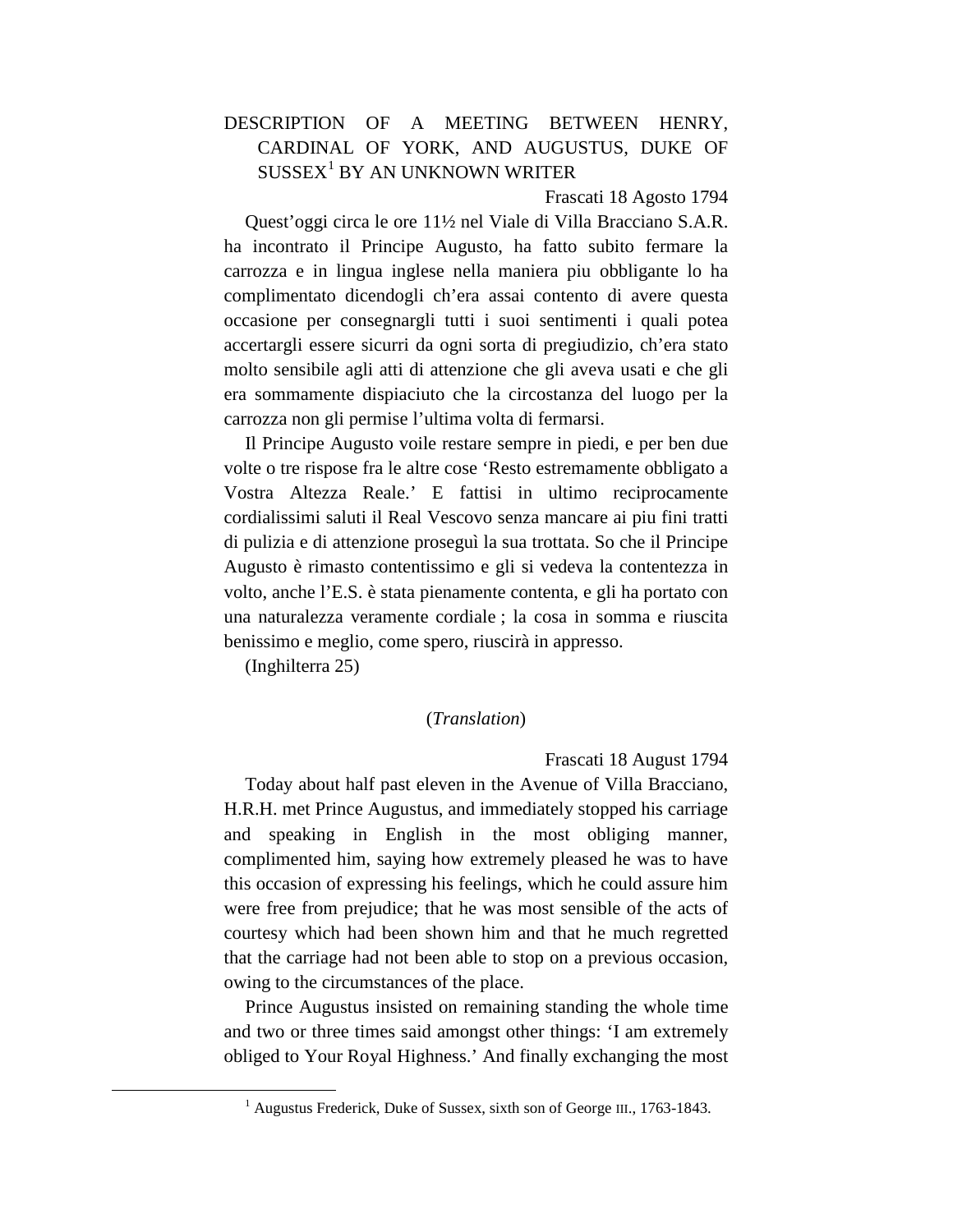### 130 THE EXILED STEWARTS IN ITALY

cordial greetings, the Royal Bishop, without omitting any marks of politeness or attention, pursued his drive. I know that Prince Augustus was extremely pleased, indeed one could see his pleasure in his countenance; His Eminence also was entirely satisfied and bore himself with a natural cordiality; the affair in short went off exceedingly well and even better, I hope, may result in future.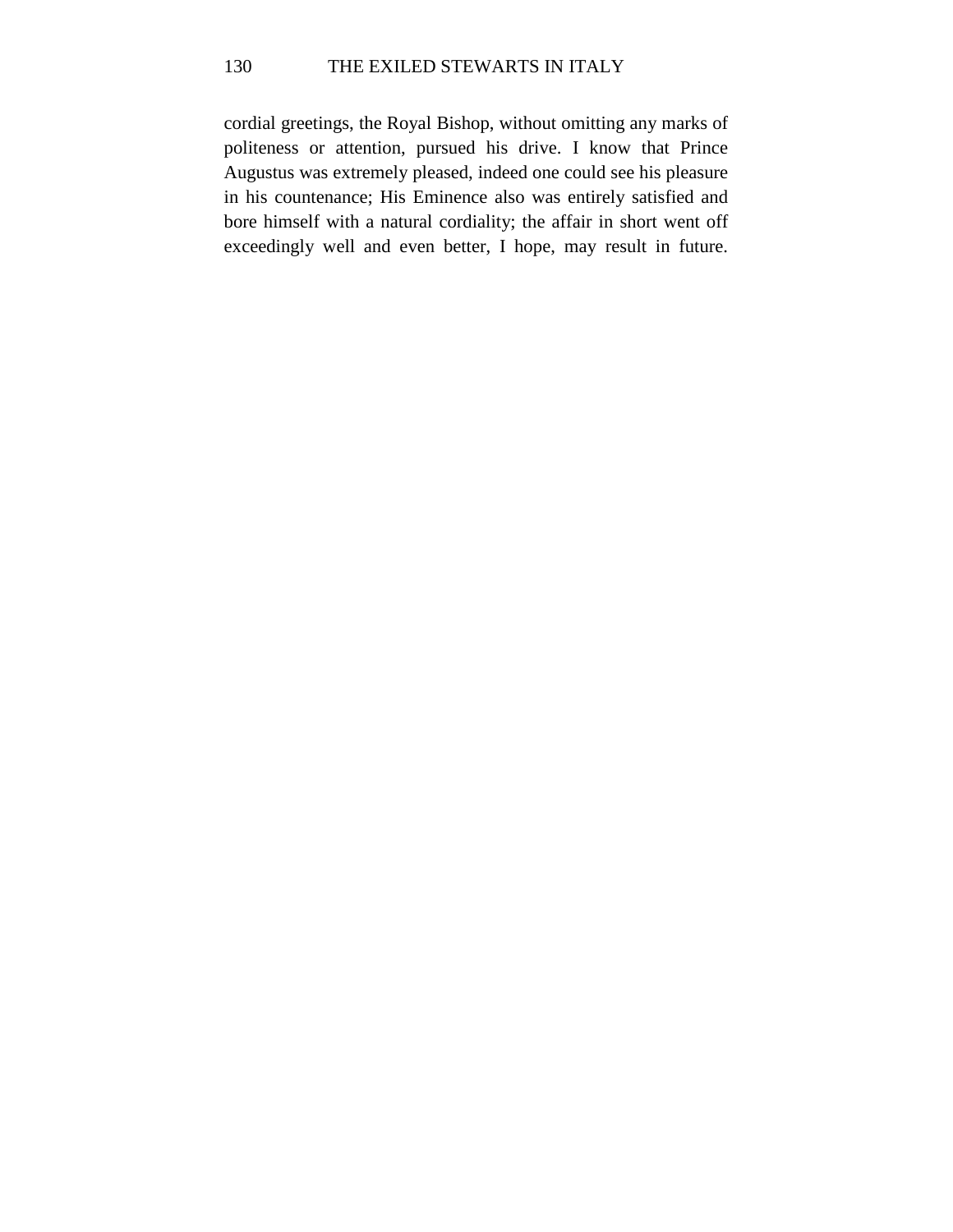## APPENDIX I

Although these letters are not directly connected with the story of the Royal Stewarts, they may be included here, as, if the Pope, Pius VII., had taken advantage of Lord Keith's offer, he would probably have been accompanied by the Cardinal of York. The involved arrangement referred to in the letter of Mr. Penrose (who was in the confidence of Mr. Windham, Secretary-at-War in the British Cabinet) was apparently to keep the matter entirely secret. The Pope did not use the vessel, for he entered into possession of his capital city in July 1800.

> PENROSE TO CHEVALIER DE SOUZA (From the Vatican, Archivio Segreto: Inghilterra 27) Florence June 17 1800

Dear Sir,

It gives me real satisfaction to inform you that in consequence of your application I am empowered to assure you in Lord Keith's<sup>[1](#page-78-0)</sup> name, that if any danger should be incurred to the Pope's person of an irruption of the French into the Roman territory, His Lordship will use every exertion for stationing a vessel of war either at Civita Vecchia or Gaeta for the security of a Sovereign in amity with His Majesty. At the same time Lord Keith observes that he is extremely pressed for ships on account of the various and distant objects on which they are employed.

I have the honour to be, with the greatest esteem, Dear Sir, Your most faithful humble st.

T. PENROSE.<sup>[2](#page-78-1)</sup>

Le Chevalier de Souza<sup>[3](#page-78-2)</sup>

<span id="page-78-0"></span><sup>&</sup>lt;sup>1</sup> George Keith Elphinstone, Viscount Keith, great-nephew of the 10th Earl Marischal, was Admiral of the Red and Commander-in-Chief in the Mediterranean.

<sup>2</sup> Thomas Penrose was British Minister to the Grand Duke of Tuscany.

<span id="page-78-2"></span><span id="page-78-1"></span><sup>&</sup>lt;sup>3</sup> Chevalier de Souza was the Representative from the Court of Portugal to the King of Sardinia, who at that time was staying at Florence.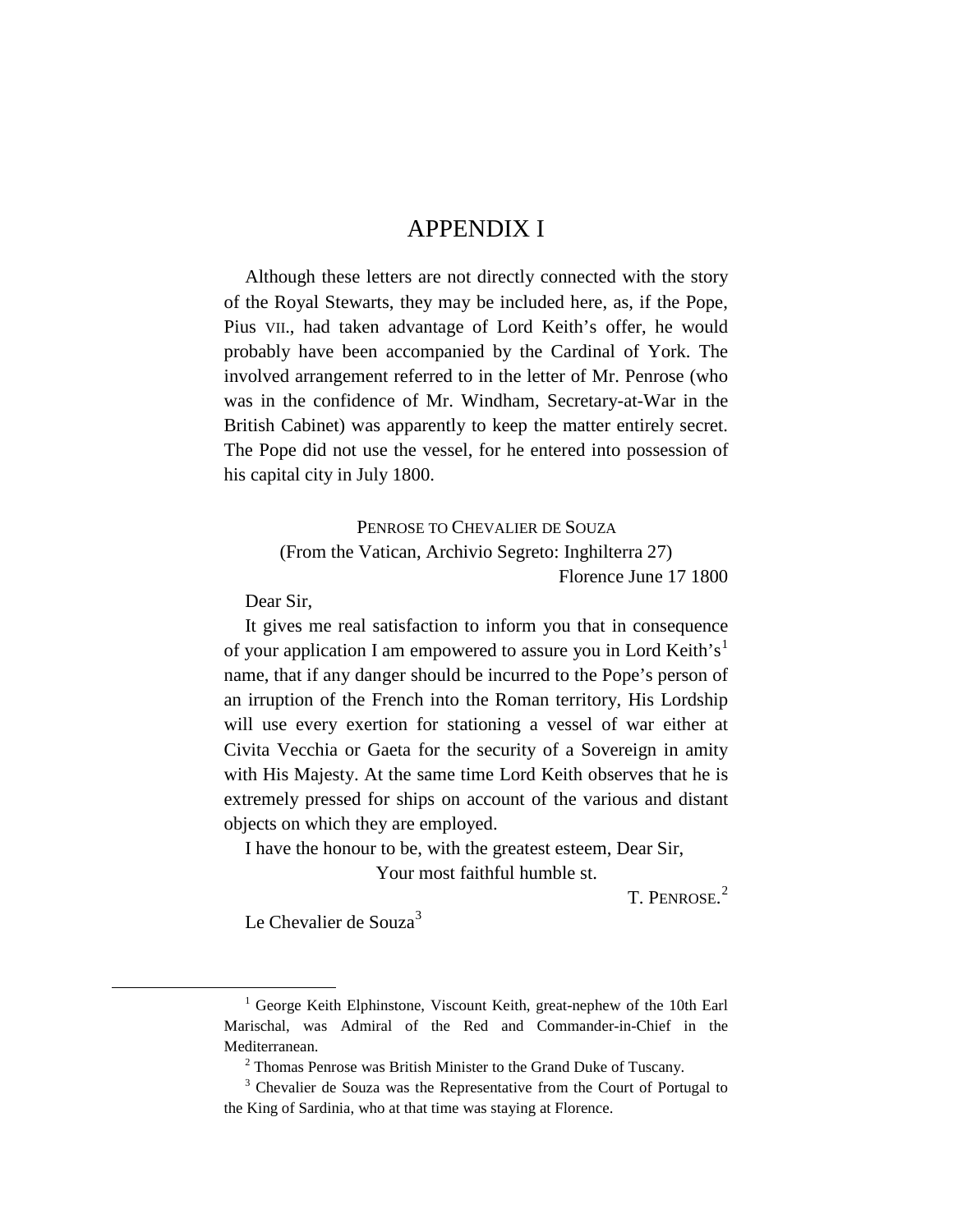LETTER FROM ADMIRAL LORD KEITH (Archivio Segreto del Vaticano: Inghilterra 26)

D'abbordo la nave di Sua Maesta Britannica la Foudroyant Porto Mahon 23 Agosto 1800

S ignore

Abbia la bonta d'informare Sua Santità che ho ordinato all' uffiziale piu anziano delli navi di S. M. Britt<sup>a</sup> stazionate a Livorno, durante la mia assenza, di spedire a Cività Vecchia un piccolo vascello, a disposizione di Sua Santità, qualora succedesse qualche attaco del nemico sullo Stato Papale.

> Ho 1'onore d'essere Signore Vostro ob<sup>mo</sup> Serv<sup>re</sup>

> > KEITH.

Sig<sup>re</sup> Ercole Consalvi Pro Sec. di Stato Roma

(*Translation*)

On Board H.B.M. ship la Foudroyant Porto Mahon 23 August 1800

Sir,

Have the goodness to inform His Holiness that I have ordered the senior officer of His Britannic Majesty's ships stationed at Leghorn during my absence to despatch to Cività Vecchia a small vessel at the disposition of His Holiness, whenever an attack of the enemy on the Papal States may take place.

> I have the honour to be Sir Your obedient Servant

> > KEITH.

Signore Ercole Consalvi Pro. Sec. of State Rome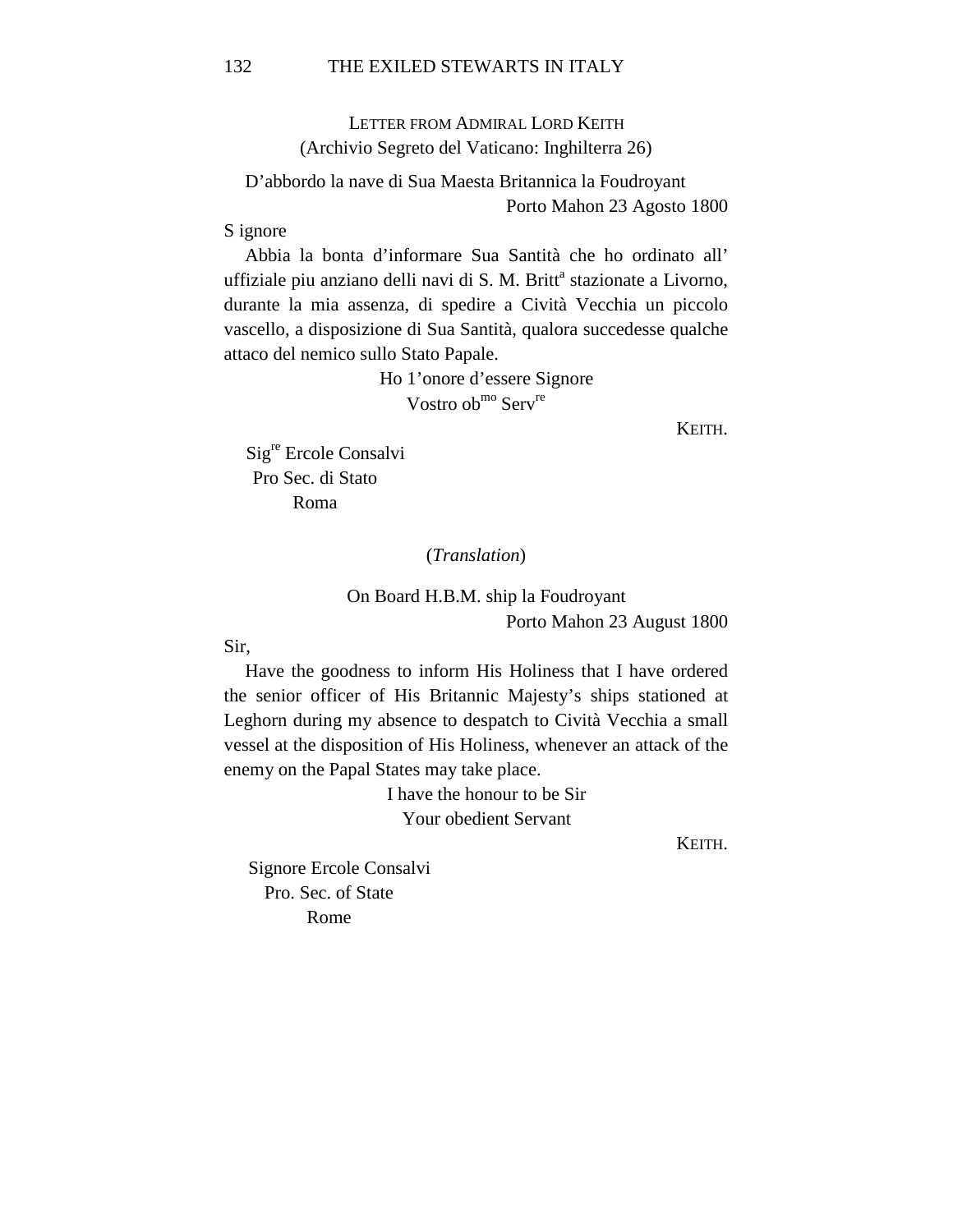## APPENDIX II

In 1939 the writer succeeded after many difficulties in finding the original wills of the two sons of James III., that of Charles Edward in Florence (the codicil in Rome) and that of Henry in Rome. No one seemed to think that the former would remain in Florence when the testator died in Rome four years later, and as to the will of the Cardinal, it was the general idea that it would be discovered either in the Vatican or at the College of the Propaganda Fide. It is difficult to see why Monsignor Atti says in his Life of the Cardinal<sup>[1](#page-80-0)</sup> that he has translated (into Italian) the will, when the original is in Italian. He must presumably have seen a French copy. A curious document is also to be seen in the State Archives, empowering the Duchess of Albany to act for her father. To find any papers of this type in Italy it is essential to know the name of the notary and not only that of the testator or executor.

EXTRACT FROM THE WILL OF PRINCE CHARLES EDWARD, COUNT OF ALBANY, IN THE REGIONAL NOTARIAL ARCHIVES AT FLORENCE: NOTARO G. B. CATALDI DI ROMA, SAN MICHELE VISDOMINI, FILZA 13A 1781-1794

A nome Santissimo d'Iddio e della Beatissima Vergine Madre Maria Amen. Questi di venti due d'Ottobre 1784 in ogni luogo con ogni umilta e devozione raccomando l'anima mia a omnipotente Dio, alla gloriosa V. M. e all'Angelo Custode, instituisco mia erede universale la Signora Carlotta Steuart Duchessa d'Albanie mia figlia naturale nata da me e dalla Sa. Clementina Walingsha . . . per titolo di legato ed in ogni migliore modo lascio a S. A. R. Em. mo. il Cardinale Enrico Duca di York mio amatissimo fratello un pezzo d'argento del valore di scudi mille Romani. . . . Per titolo di legato lascio a Giovanni Steuart attuale mio Maestro di Casa e unitamente e solidamente a sua moglie e figli scudi cento fiorentini al mese loro vita naturale durante. . . . Conte Camillo e ill. e rev. Cannonico Tommaso della Gherardesca fratelli esecutori della

<span id="page-80-0"></span> <sup>1</sup> *Cenni Storici*: Alessandro Atti. (Rome, 1868.)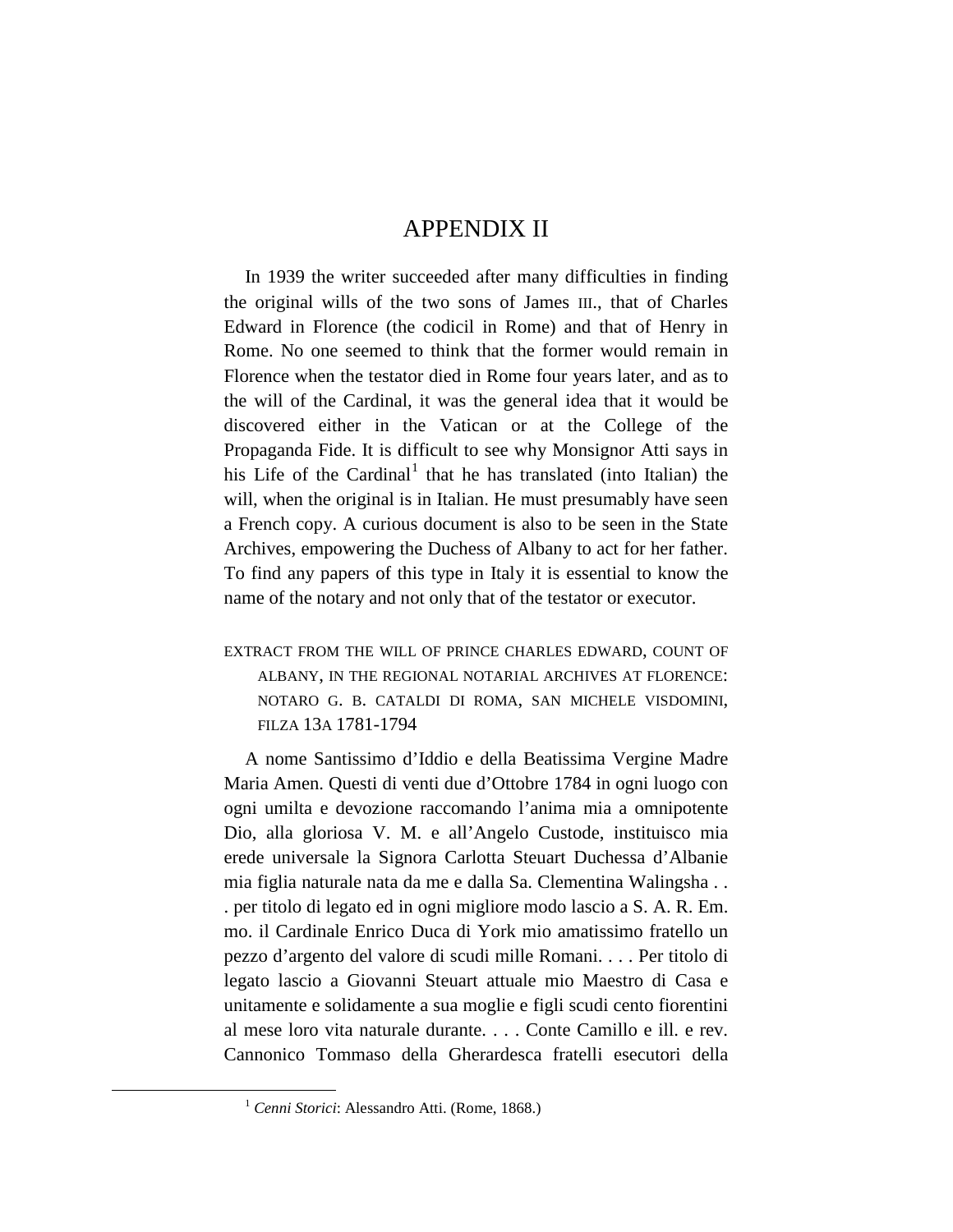presente mia Disposizione eleggo. CHARLES R.

EXTRACT FROM THE CODICIL TO THE ABOVE WILL IN THE ROYAL STATE ARCHIVES IN ROME: NOTARO G. B. CATALDI 31.1.1787. DEPOSITO 27.2.1787. PUBBLICAZIONE 7.2.1788

In nome di Dio Amen. Noi Carlo Edoardo figlio di Giacomo Terzo Nipote di Giacomo Secondo Re della Gran Bretagna appie sottoscritto ricordiamo d'aver fatto in Toscana il Nostro Testamento e Codicilli chiusi e sigillati. . . .

Dal Palazzo di nostra solita Residenza a S. S. XII. Apostoli Li 31 Jannaro 178 sette.

## PROCURATORY BY CHARLES EDWARD DELEGATING HIS AUTHORITY TO HIS DAUGHTER. STATE ARCHIVES, ROME: INSTRUMENTUM 1787.3; P. 663

Volendo Noi Sotto sollevarci dal fastidioso dettaglio dalle domestiche aziende decreta il diferimento e vigilanza della nostra carissima figlia D. Carlotta Stuard, Duchessa d'Albani, ce ne porge l'opportunità coll'essersi esibita di liberarci di questa cura col prender sopra di se l'intero economico regolamento della N<sup>ra</sup> Famiglia perciò all'oggetto di meglio convalidare qualunque atto che dalla med<sup>a</sup> si sarà relativo al governo dalla Famiglia su<sup>da</sup> costituimo e deputiamo la med<sup>a</sup> come Nostra Procuratrice a potere per Noi ed in Nostro nome presiedere all'Azienda, e Governo della Nostra casa, e di tutti gli interessi della med<sup>a</sup> con facoltà di dare tutte le ordinazioni, e fare le spese occorenti e con facoltà ancora di prendere all'occorenza qualunque somma ad interesse con obligare anche Noi sotto alla restituzione della sorte ed al pagamento di frutti in quella somma che saranno concordate con tu<sup>te</sup> le altre facoltà necesa<sup>ri</sup> et oppor<sup>ne</sup> colla amplissima Ut Alter Ego etcetera cum opteum libera etcetera gu<sup>bt</sup> e generalmente promettendosi rilavandolo in ogni migl<sup>e</sup> modo. Dato in Roma dal Palazzo della Nostra solita Residenza a S. S. XII Apostoli questo di 27 Febraio 1787.

#### CHARLES R.